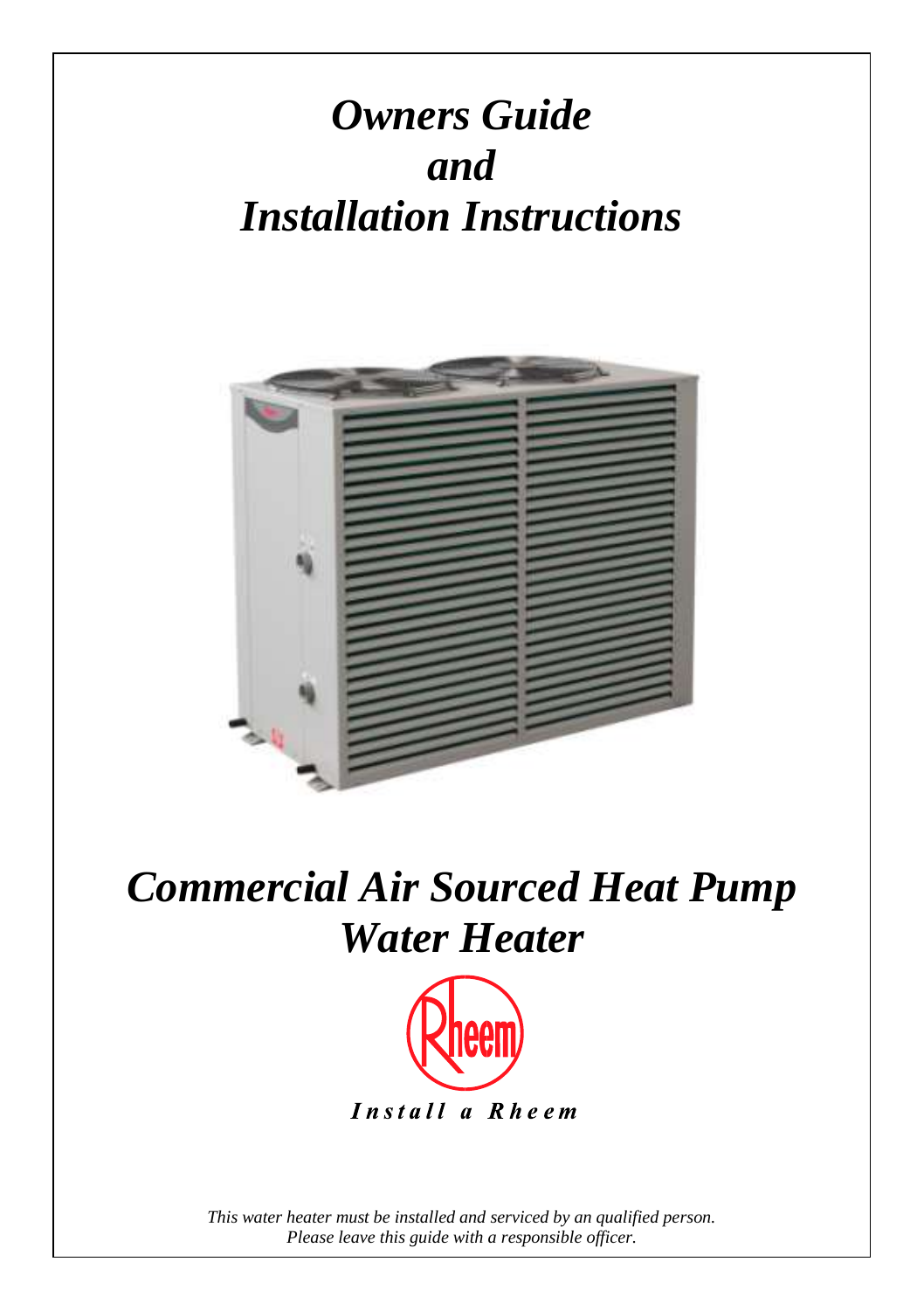### **Notice to Victorian Customers from the Victorian Plumbing Industry Commission.**

### **This water heater must be installed by a licensed person as required by the Victorian Building Act 1993.**

Only a licensed person will give you a Compliance Certificate, showing that the work complies with all the relevant standards. Only a licensed person will have insurance protecting their workmanship for 6 years. Make sure you use a licensed person to install this water heater and ask for your Compliance Certificate.

#### **PATENTS**

This water heater may be protected by one or more patents or registered designs.

® Registered trademark of Rheem Australia Pty Ltd. ™ Trademark of Rheem Australia Pty Ltd.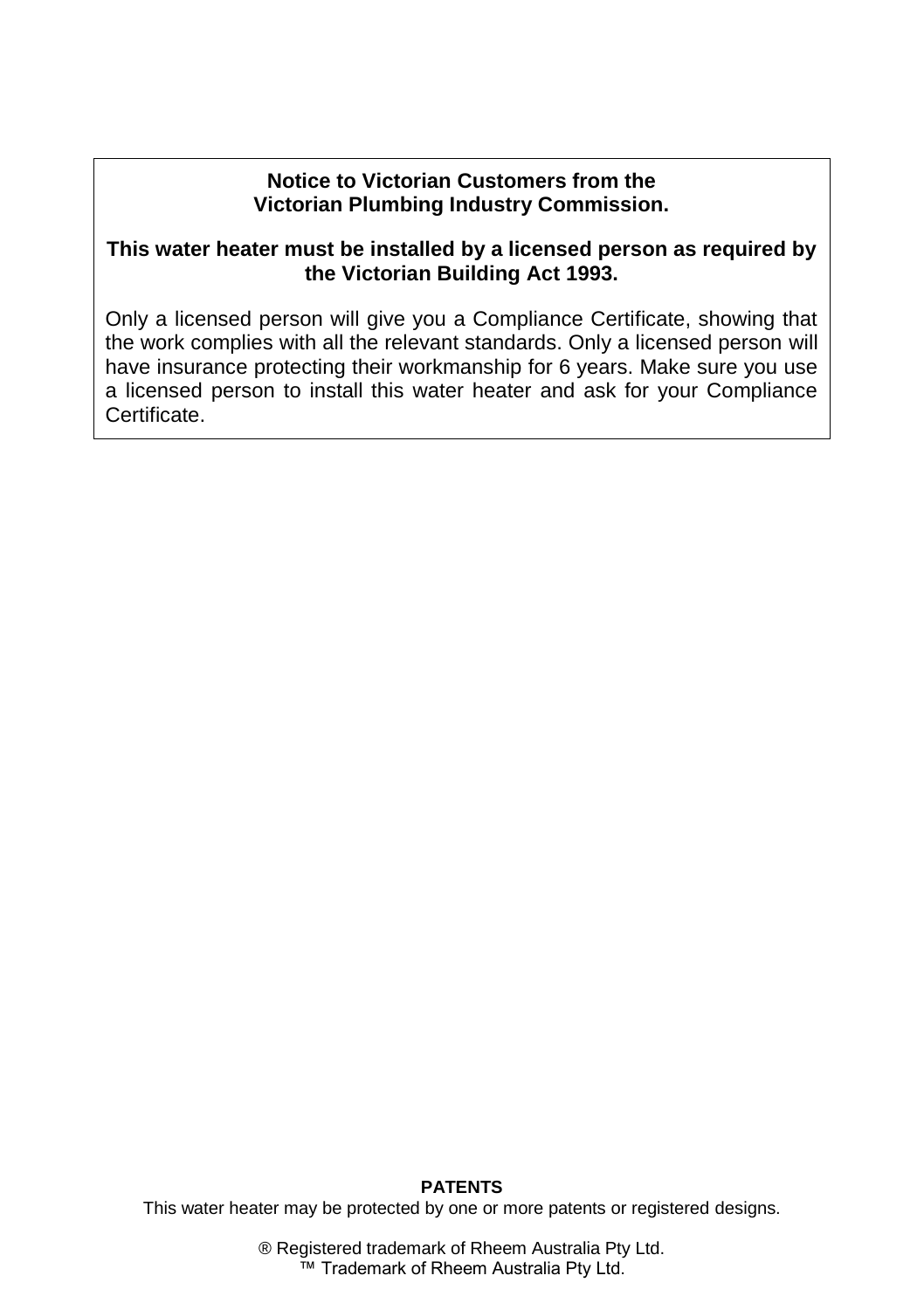## **CONTENTS**

<span id="page-2-0"></span>**RESPONSIBLE OFFICER – We recommend you read pages [4](#page-3-0) to [16.](#page-15-0)** The other pages are intended for the installer but may be of interest.

| Rheem Heat Pump Water Heater Warranty - Australia Only -46 |
|------------------------------------------------------------|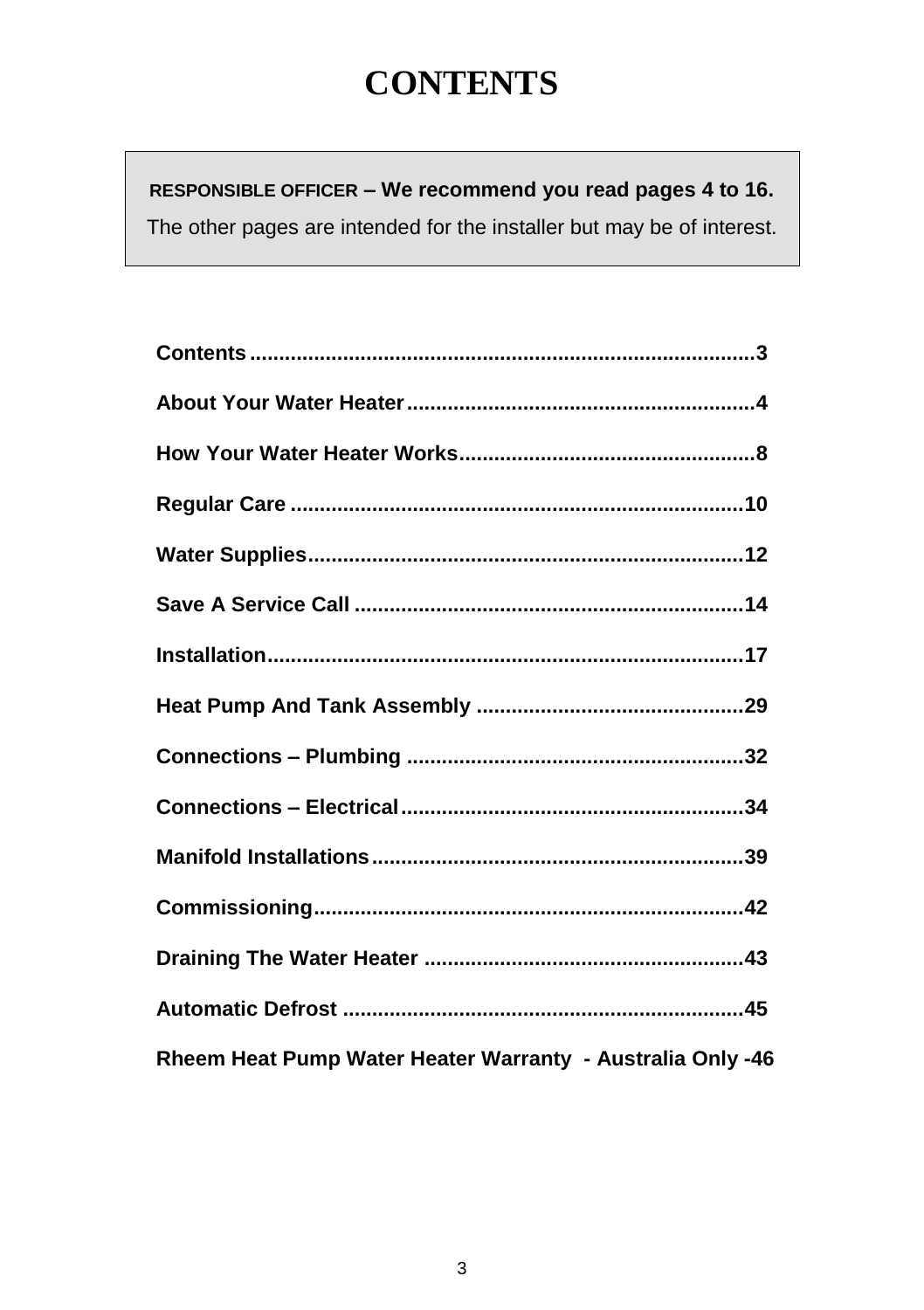### <span id="page-3-0"></span>**WATER HEATER APPLICATION**

This water heater is designed for the purpose of heating potable water. Its use in an application other than this may shorten its life.

### **MODEL TYPE**

Congratulations for choosing a Rheem<sup>®</sup> commercial heat pump water heater. The Rheem air sourced heat pump water heater is designed for outdoor (non ducted) or indoor installation (ducted or non ducted) depending on the model.

### **HOW HOT SHOULD THE WATER BE?**

The heat pump (compressor, evaporator and fan) will operate until a water temperature of up to 65°C is reached. During periods of low ambient air temperature (below  $7^{\circ}$ C), water heating continues via automatic defrost hot gas injection or the water temperature is boosted automatically, if required, by an auxiliary booster heater, if installed.

To meet the requirements of the National Plumbing Standard (AS/NZS3500.4) the temperature of the stored water must not be below 60°C.



### **HOTTER WATER INCREASES THE RISK OF SCALD INJURY**

This water heater can deliver water at temperatures which can cause scalding. Check the water temperature before use, such as when entering a shower or filling a bath or basin, to ensure it is suitable for the application and will not cause scald injury.

We recommend and it may also be required by regulations that an approved temperature limiting device be fitted into the hot water pipe work to the bathroom and ensuite when this water heater is installed. This will keep the water temperature below  $50^{\circ}$ C at the bathroom and ensuite. The risk of scald injury will be reduced and still allow hotter water to the kitchen and laundry.

### **TEMPERATURE ADJUSTMENT**

To adjust temperature settings, refer to the instructions printed on the back of the wall controller cover for full instructions and on [page 45](#page-44-1) for defrost mode specific instructions.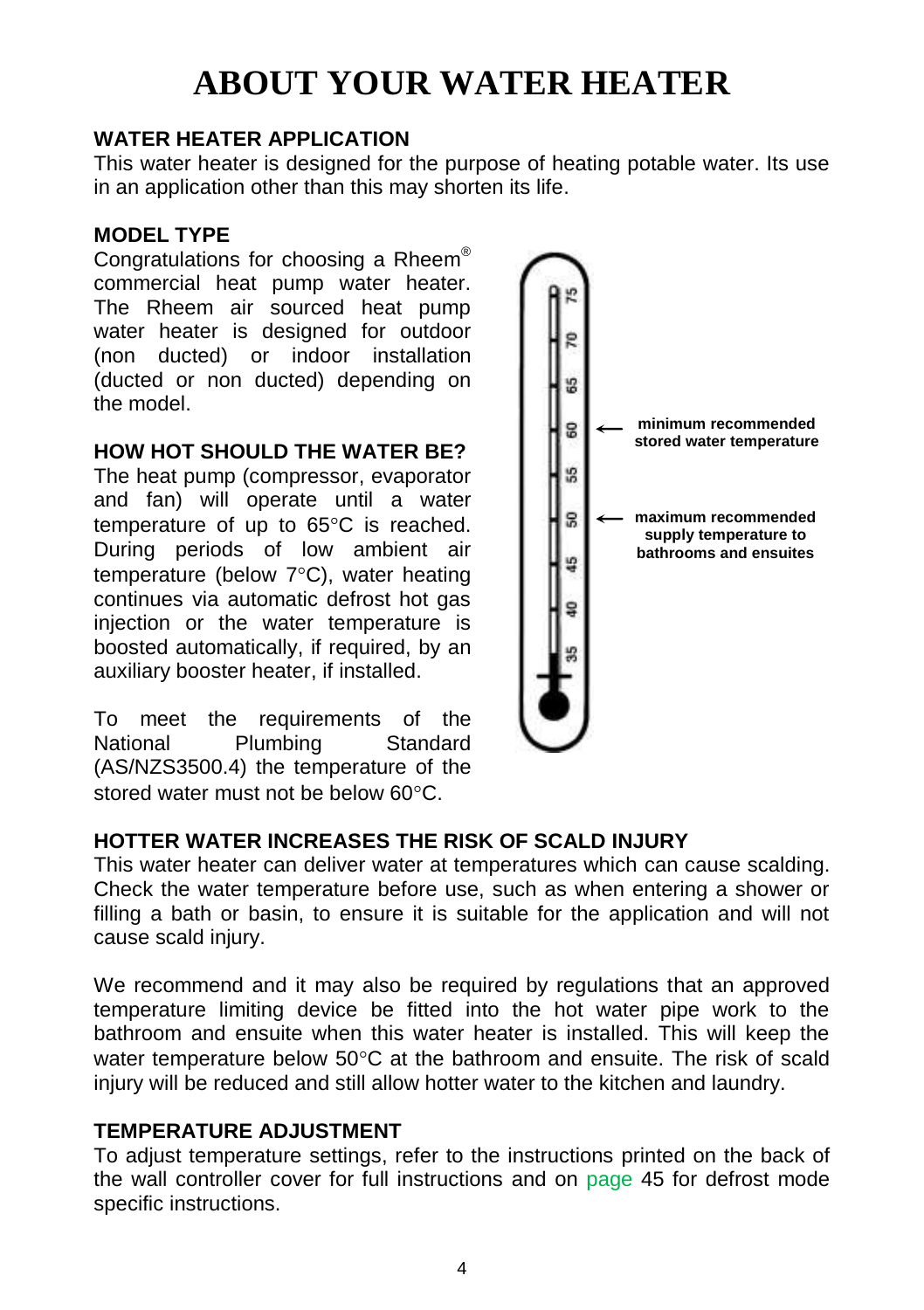### **WARNING**

This water heater is only intended to be operated by persons who have the experience or the knowledge and the capabilities to do so. This water heater is not intended to be operated by persons with reduced physical, sensory or mental capabilities i.e. the infirm, or by children. Children should be supervised to ensure they do not interfere with the water heater.

This water heater uses 415V / 240 V AC electrical power for operation of the control systems and other electrically operated components. The removal of the access cover(s) will expose 415V / 240 V wiring. They must only be removed by a qualified person.

- Do not use **aerosols, stain removers and chemicals** near the water heater whilst it is working. Gases from some aerosol sprays, stain removers and chemicals are corrosive to the materials used in the heat pump system.
- Do not store swimming pool chemicals, household or industrial cleaners, etc., near the water heater.
- Ensure the air inlet and outlet louvres and air flow are not obstructed in any way at any time.

### **SAFETY**

This water heater is supplied with an over-temperature energy cut-out.

A separate controller is supplied with a thermostat. Additionally the storage tanks are supplied with a combination temperature pressure relief valve. These devices must not be tampered with or removed. The water heater must not be operated unless each of these devices is fitted and is in working order.

If the electrical supply conduit to the water heater is damaged, it must be replaced by a qualified person in order to avoid a hazard. Phone your nearest Rheem Service Department or Accredited Service Agent to arrange for an inspection.

**Warning:** For continued safety of this water heater it must be installed, operated and maintained in accordance with the Owner's Guide and Installation Instructions.

**The Rheem warranty may not cover faults if relief valves or other safety devices are tampered with or if the installation is not in accordance with these instructions.**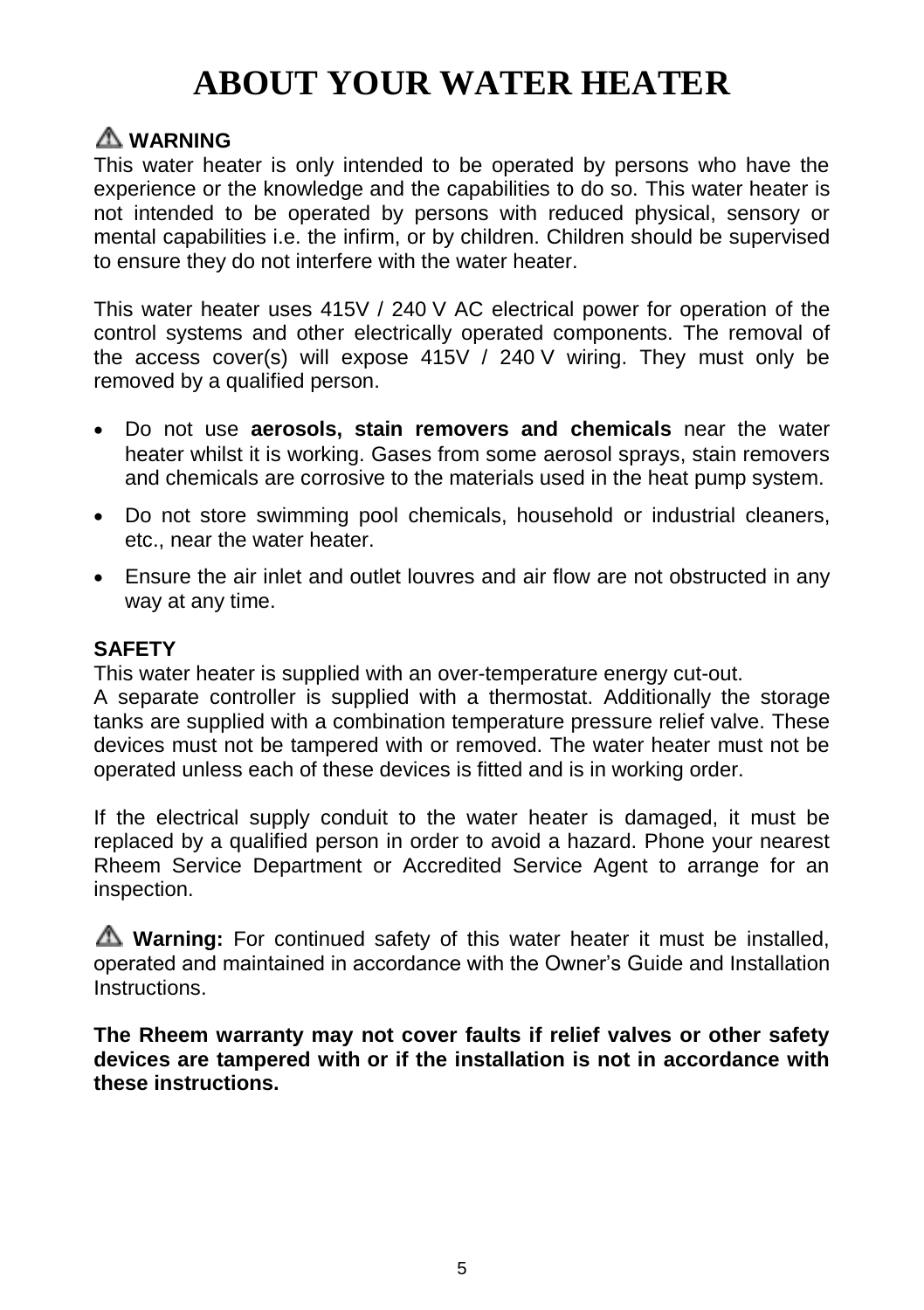### **TO TURN OFF THE WATER HEATER**

- Switch off the electrical supply at the isolating switch to the water heater and the controller.
- Close the cold water isolation valve at the inlet to the water heater.

### **TO TURN ON THE WATER HEATER**

- First, ensure the water is connected to storage tanks, the system is filled with water and all valves between the tanks and the water heater are open
- Open the cold water isolation valve fully on the cold water line to the water heater.
- Switch on the electrical supply at the isolating switch to the water heater and the controller.

**Note:** The water heater may not turn on immediately when it is first switched on, if it is switched on within 20 minutes of it having been switched off at the isolating switch, or the heat pump has just completed a heating cycle. The water heater will wait until the conditions for start up are favourable in order to protect the compressor from damage. This may take up to 20 minutes. The auxiliary booster will operate instead of the heat pump if the ambient air temperature is less than 5°C.

### **HOW DO I KNOW IF THE WATER HEATER IS INSTALLED CORRECTLY?**

Installation requirements are [shown on page](#page-21-0) 18 to 24. The water heater must be installed:

- by a qualified person, and
- in accordance with the installation instructions, and
- in compliance with Standards AS/NZS 3500.4, AS/NZS 3000 and all local codes and regulatory authority requirements.

In New Zealand, the installation must also conform with Clause G12 of the New Zealand Building Code.

### **DOES THE WATER CHEMISTRY AFFECT THE WATER HEATER?**

The water heater is suitable for most public water supplies, however some water chemistries may have detrimental effects on the water heater, its components and fittings. **Refer to ["Water Supplies"](#page-11-1) on page [12](#page-11-1)**. If you are not sure, have your water chemistry checked against the conditions [described](#page-11-1)  [on pages](#page-11-1) [12](#page-11-1) [to](#page-12-0) [13.](#page-12-0)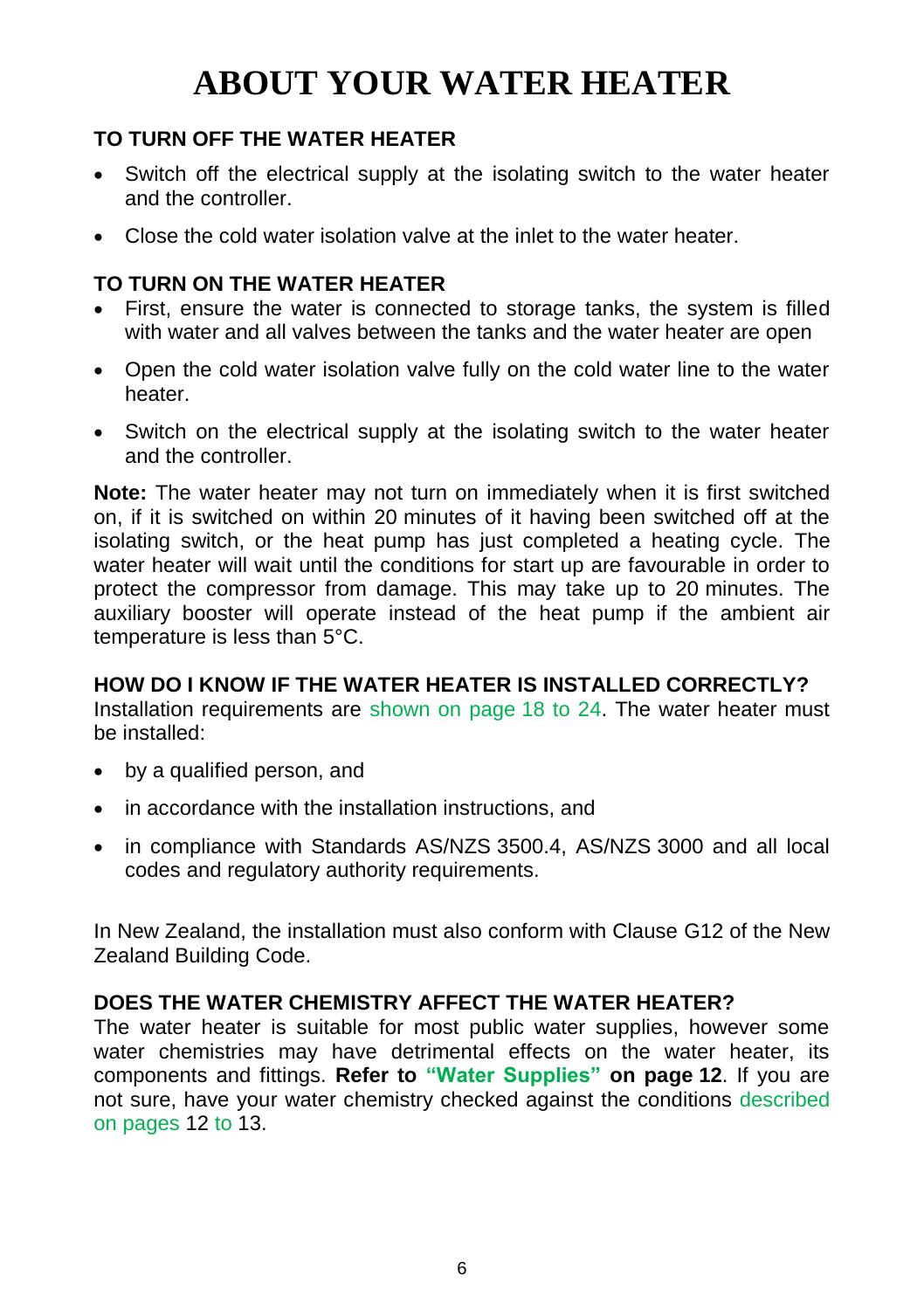### **HOW LONG WILL THE WATER HEATER LAST?**

Your water heater is supported by a manufacturer's warranty (refer to page [10\)](#page-9-1). There are a number of factors that will affect the length of service the water heater will provide. These include but are not limited to the water chemistry, the water pressure, temperature (inlet and outlet) and the water usage pattern. Refer to ["Precautions"](#page-6-0) on page [7.](#page-6-0)

### <span id="page-6-0"></span>**PRECAUTIONS**

Where damage to property can occur in the event of the water heater leaking, the water heater must be installed in a safe tray. Construction, installation and draining of a safe tray must comply with AS/NZS 3500.4 and all local codes and regulatory authority requirements.

The water heater must be maintained in accordance with the Owner's Guide and Installation Instructions. Refer to ["Regular Care"](#page-9-0) on page [10.](#page-9-0)

If this water heater is to be used where an uninterrupted hot water supply is necessary for your application, or business you should ensure that you have back up redundancy within the hot water system design. This should ensure the continuity of hot water supply in the event that this water heater were to become inoperable for any reason. We recommend you seek advice from your plumber or specifier about your needs and building back up redundancy into your hot water supply system.

### **ENVIRONMENT**

At the end of the service life of the heat pump water heater and prior to the water heater being disposed of, a person qualified to work with refrigerants must recover the refrigerant from within the sealed system. The refrigerant must not be vented to atmosphere. Phone your nearest Rheem Service Department or Accredited Service Agent to arrange for an inspection.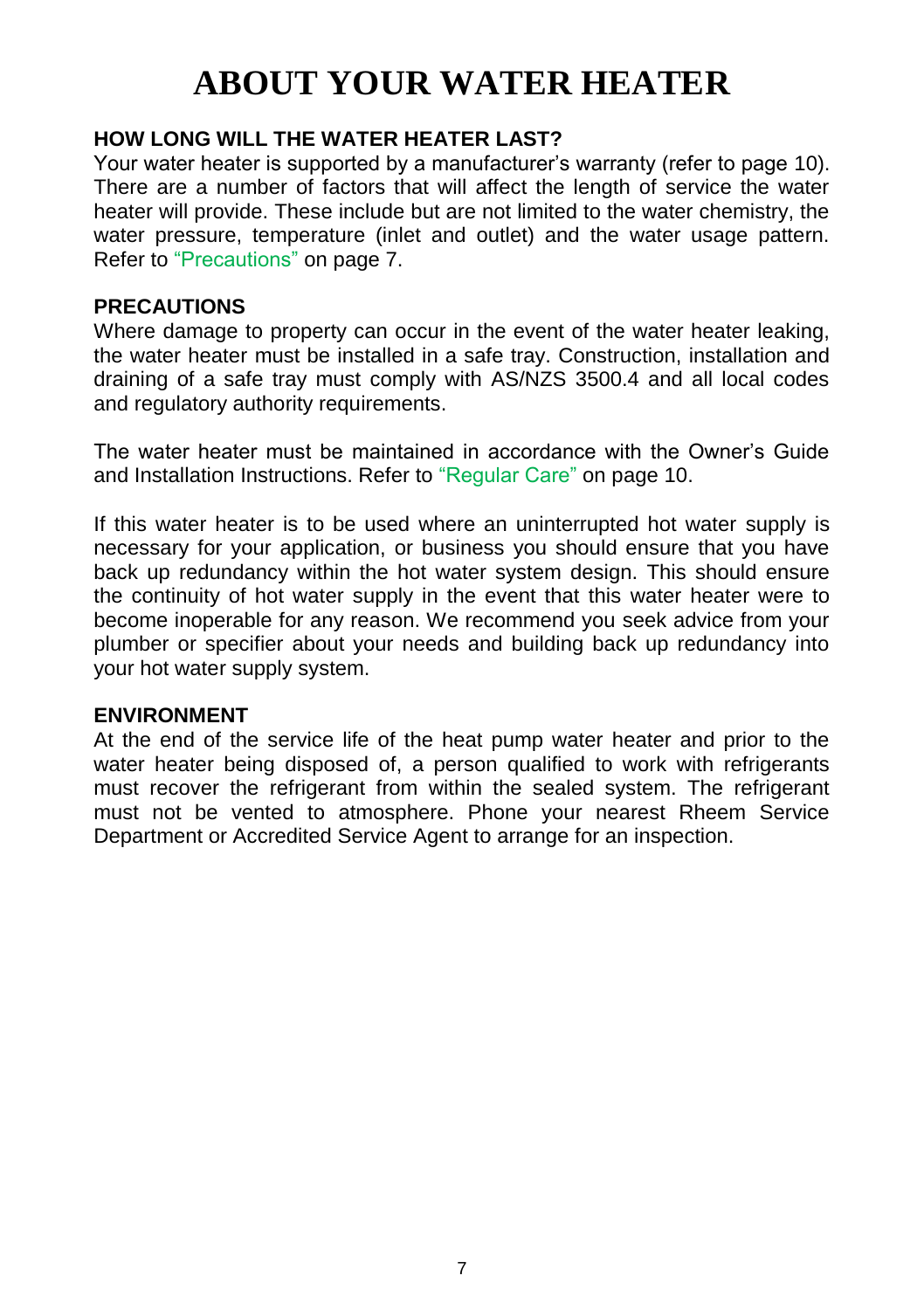## <span id="page-7-0"></span>**HOW YOUR WATER HEATER WORKS**

The Rheem commercial heat pump water heater is an instantaneous type and does not have an integral storage cylinder. The unit is designed to be installed indoors or outdoors, depending on the model. The water heater's evaporator absorbs heat from the surrounding air and transfers this heat into the water. A circulator transfers the heated water to a bank of storage tanks. The heat pump produces a sound level of up to 61 dBA on the non-ducted model and 70 dBA on the ducted model (measured at 3 metres) when they are operating. The principal of operation and sound level are similar to that of an air conditioner.

When hot water is drawn off and cold water enters the storage tanks, a remote thermostat activates the fan, compressor and circulating pump of the water heater. Air is drawn in through the inlet louvres on the side of the water heater and then past the evaporator, where heat is transferred from the air to a refrigerant fluid. The fluid is compressed and passes to the condenser (heat exchanger) where heat is transferred into the water. The pump circulates water from the bottom of the storage tanks through the heat exchanger and the heated water is circulated back into the storage tanks. The fan discharges the cooled air through the fan grilles on the top of the water heater. This process continues until the water in the storage tanks reaches the set temperature.

Even on cold days, heat is drawn from the surrounding air. The heat pump will operate most efficiently at temperatures between a minimum of  $5^{\circ}$ C and maximum of  $40^{\circ}$ C. The efficiency of the water heater is relative to the surrounding air temperature.

Automatic safety controls are fitted to the water heater to provide safe and efficient operation.

### **OPERATION AT LOW AMBIENT TEMPERATURE**

Ice may begin to form on the evaporator when the air temperature falls below  $7^{\circ}$ C, and this will reduce the heat pump efficiency. The water heating system can be designed to operate in one of two modes when ambient temperature falls below  $7^{\circ}$ C.

In defrost mode the heat pump will use hot gas injection to melt any ice that may form on the evaporator coil when operating at air temperatures below  $7^{\circ}$ C.

In auxiliary heating mode the controller deactivates the heat pump and switches to an auxiliary gas or electric water heater. A pump circulates water from the storage tanks through the auxiliary water heater, if installed, until the set temperature is reached.

During this period the evaporator will defrost. The auxiliary heater should be set to at least 60°C.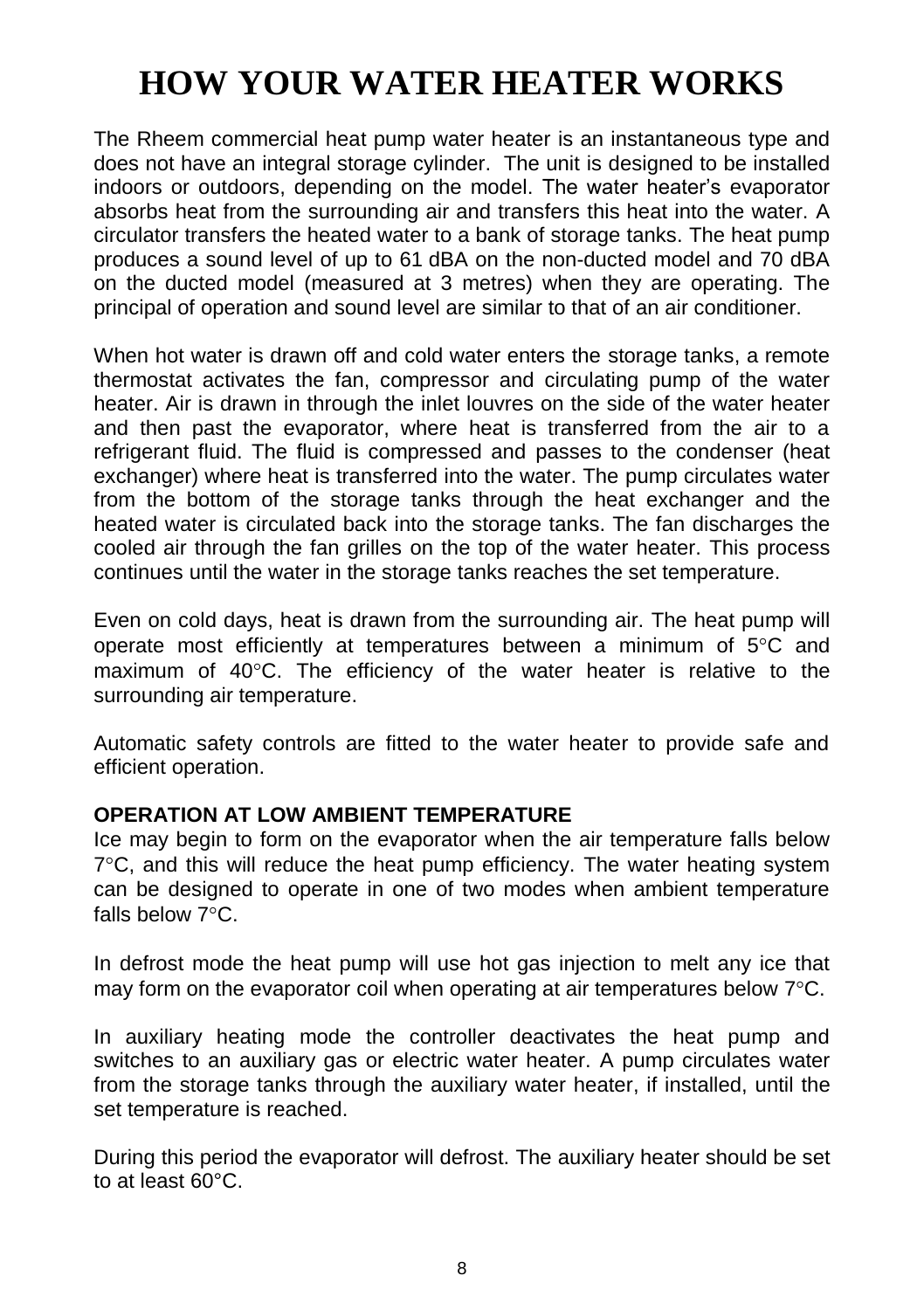## **HOW YOUR WATER HEATER WORKS**

### **MAINS PRESSURE**

The water heater is designed to operate at mains pressure by connecting directly to the mains water supply. If the mains supply pressure in your area exceeds that [shown on page](#page-18-0) [19,](#page-18-0) a pressure limiting valve must be fitted. The supply pressure should be greater than 350 kPa for true mains pressure operation to be achieved.

### **THERMAL CUT OUT**

The refrigeration circuit is protected by thermal sensors. These will activate a thermal cut out in the event of excessive heat in the refrigeration system.

If the thermal cut out has activated, the heat pump will not operate for a period of 20 minutes. The water heater will make two more attempts to start up. If the thermal cut out is tripped again after the third attempt, the system will enter lock out and the alarm contacts will close. If connected to a BMS, this will alert the user that the unit is not operating.

The lockout condition can be manually reset by switching the power to the water heater off and then on

### **TIMER CONTROL**

A timer can be installed in the electrical circuit to the water heater controller to limit the hours of operation of the water heater (e.g. to reduce noise at night). The timer must be weatherproof if it is installed outdoors.

Note: depending on the booster configuration there may be insufficient stored energy available for the next peak period if the system is not up to temperature.

**Remember, even on cloudy and cold days your heat pump water heater will heat your stored water.**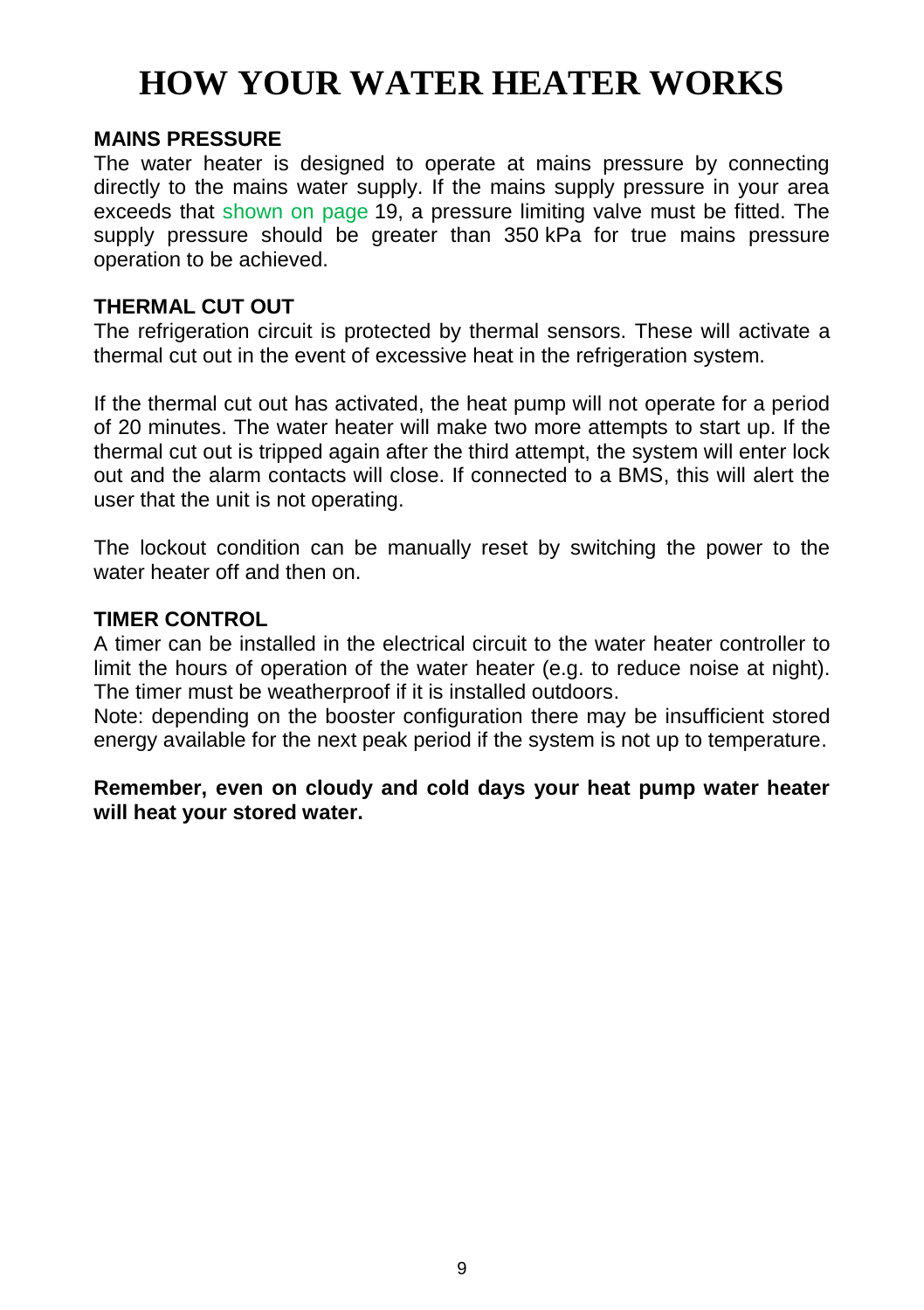## **REGULAR CARE**

### <span id="page-9-0"></span>**MINOR SIX MONTH MAINTENANCE**

It is recommended minor maintenance be performed every six months by a responsible officer.

The minor maintenance includes:

 Operate the easing lever on the storage tank temperature and pressure relief valve. It is very important you raise and lower the lever gently. Refer to ["Pressure Relief Valve and Expansion Control Valve"](#page-10-0) on page [11.](#page-10-0)

**Warning:** Exercise care to avoid any splashing of water, as water discharged from the drain line will be hot. Stand clear of the drain line's point of discharge when operating the valve's lever.

 Operate the easing lever on the expansion control valve (if fitted). It is very important you raise and lower the lever gently. Refer to "Pressure Relief Valve and Expansion Control Valve" on page [11.](#page-10-0)

### <span id="page-9-1"></span>**MAJOR FIVE YEAR SERVICE**

It is recommended a major five year service be conducted on the water heater. The service must be conducted by a qualified person. Phone Rheem Service or their nearest Accredited Service Agent.

**Note:** The five year service and routine replacement of any components, such as the anode and relief valve(s), are not included in the Rheem warranty. A charge will be made for this work.

The major service includes:

Replace the pressure relief valve.

Inspect and flush the expansion control valve (if fitted). If required, replace the valve.

Check and inspect the heat pump module for operation.

Visually check the unit for any potential problems.

Inspect all connections.

**Note:** The water heater may need to be drained during this service. After the completion of the service, the water heater will take some time to reheat the water. Depending upon the power supply connection, hot water may not be available until the next day.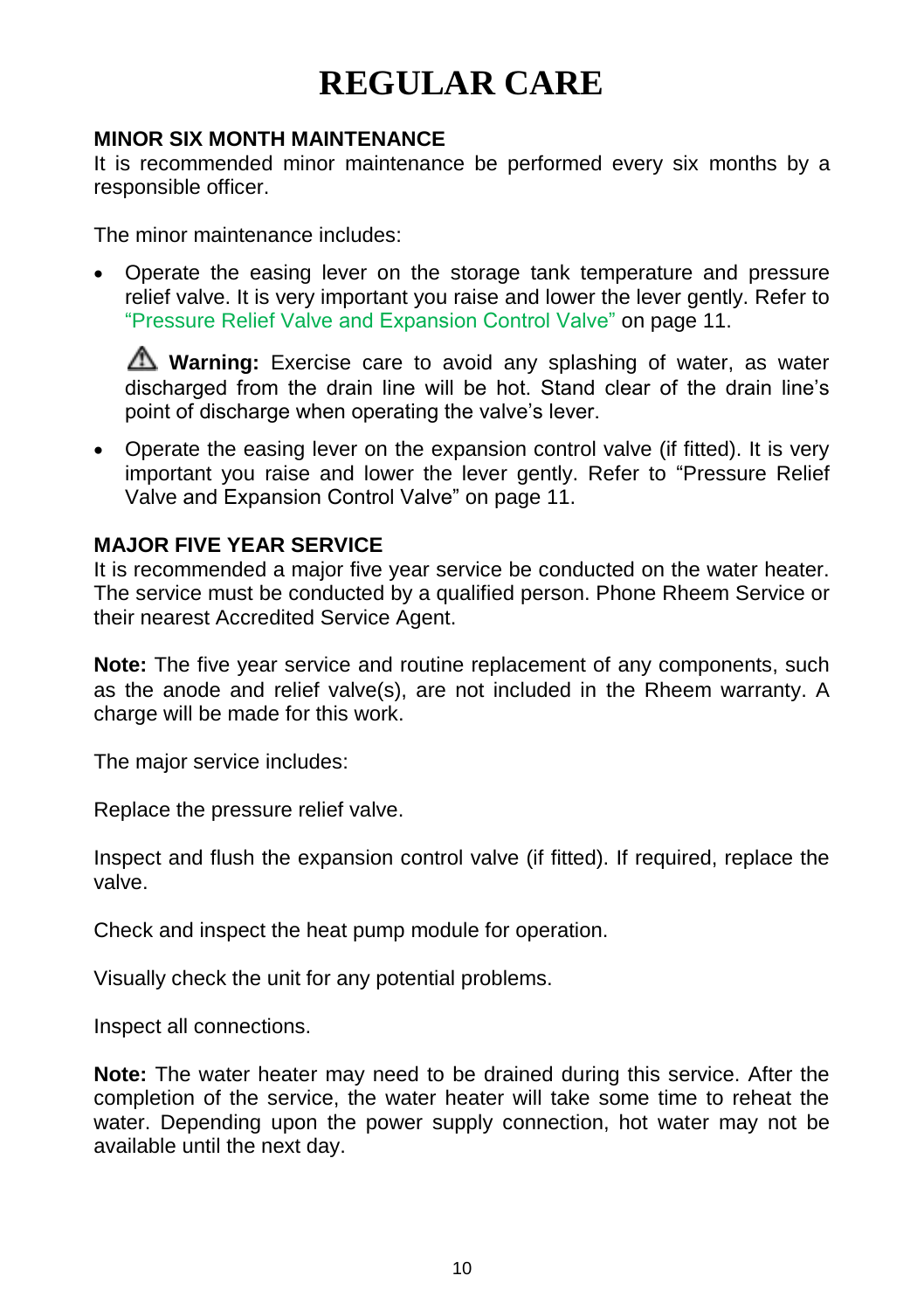## **REGULAR CARE**

### **HEAT PUMP SYSTEM**

It is recommended the evaporator and refrigeration system is checked every five years. In particularly dusty environments, it may be necessary to have the heat pump system checked and cleaned of dust and residue on a more regular basis.

### <span id="page-10-0"></span>**TEMPERATURE AND PRESSURE RELIEF VALVE AND EXPANSION CONTROL VALVE**

A temperature and pressure relief valve is supplied with the storage tanks. In many areas, including South Australia, Western Australia and scaling water areas, an expansion control valve is also fitted to the cold water line to the water heater system. The expansion control valve may discharge a small quantity of water from its drain line during the heating period instead of the temperature pressure relief valve on the storage tanks.

Operate the easing lever on the temperature and pressure relief valve and expansion control valve once every six months. **It is very important you raise and lower the lever gently.** 

**Warning:** Exercise care to avoid any splashing of water, as water discharged from the drain line will be hot. Stand clear of the drain line's point of discharge when operating the valve's lever.

**LA DANGER:** Failure to do this may result in the water heater heat exchanger failing.

If water does not flow freely from the drain line when the lever is lifted, then the water heater must be checked Phone Rheem Service or their nearest Accredited Service Agent to arrange for an inspection.

The temperature and pressure relief and expansion control valve should be replaced at intervals not exceeding 5 years, or more frequently in areas where there is a high incidence of water deposits (refer to ["Water Supplies"](#page-11-1) on page [12](#page-11-1)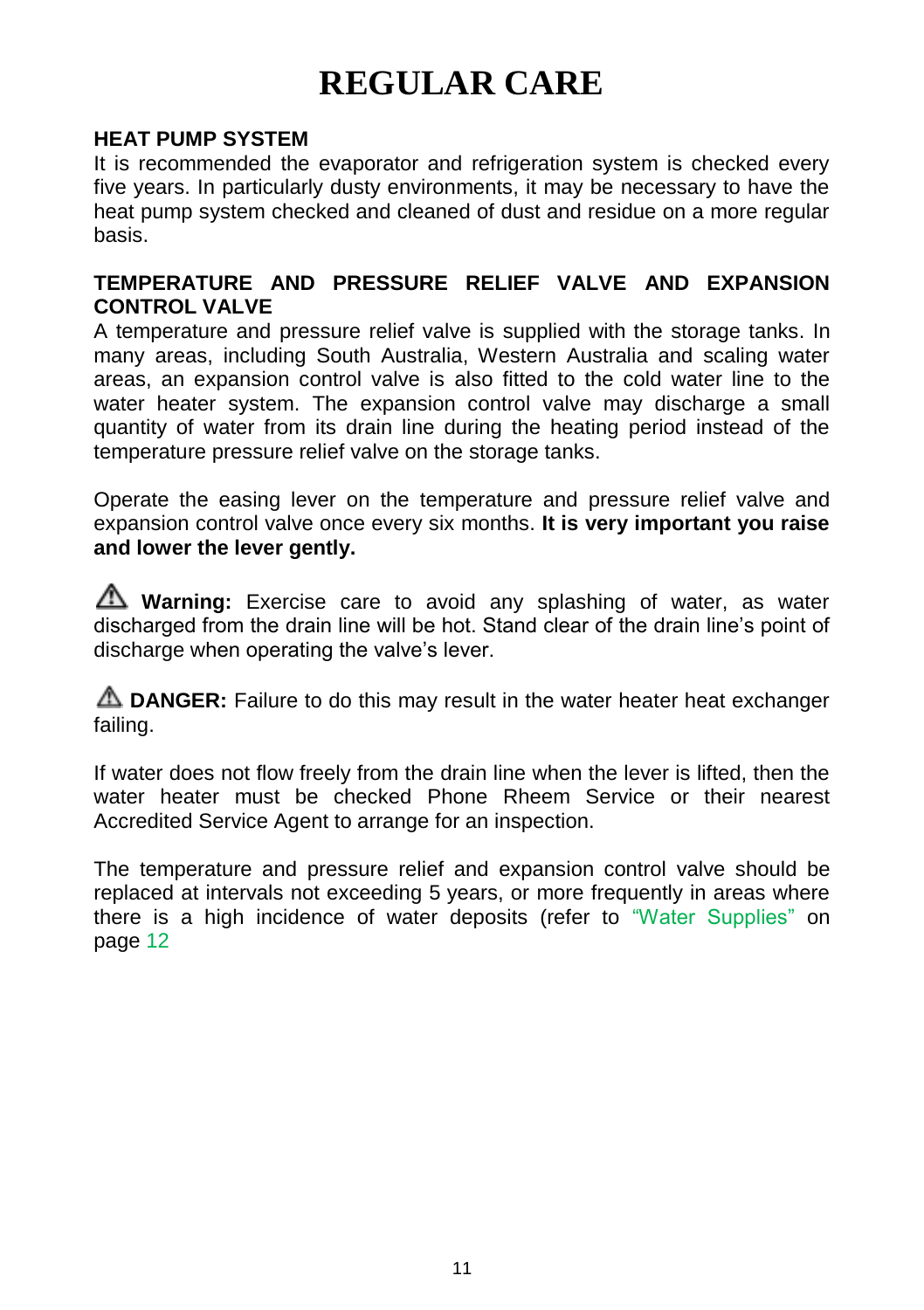## **WATER SUPPLIES**

### <span id="page-11-1"></span><span id="page-11-0"></span>**This water heater must be installed in accordance with this advice to be covered by the Rheem warranty.**

This water heater is manufactured to suit the water conditions of most public reticulated water supplies. However, there are some known water chemistries which can have detrimental effects on the water heater and its operation and / or life expectancy. If you are unsure of your water chemistry, you may be able to obtain information from your local water supply authority. This water heater should only be connected to a water supply which complies with these guidelines for the Rheem's warranty to apply.

### **CHANGE OF WATER SUPPLY**

The changing or alternating from one water supply to another can have a detrimental effect on the operation and / or life expectation of a number of components in this water heater.

Where there is a changeover from one water supply to another, e.g. a rainwater tank supply, bore water supply, desalinated water supply, public reticulated water supply or water brought in from another supply, then water chemistry information should be sought from the supplier or it should be tested to ensure the water supply meets the requirements given in these guidelines for the Rheem warranty to apply.

### **SATURATION INDEX**

The saturation index (SI) is used as a measure of the water's corrosive or scaling properties.

Where the saturation index is less than  $-1.0$ , the water is very corrosive and the Rheem warranty does not apply to the water heater. In a corrosive water supply, the water can attack copper parts and cause them to fail.

Where the saturation index exceeds +0.40, the water is very scaling and an expansion control valve\* must be fitted on the cold water line after the nonreturn valve. The Rheem warranty does not apply to the water heater.

Water which is scaling may be treated with a water softening device to reduce the saturation index of the water.

\* Refer to the [cold water connection detail on](#page-31-1) page 28.

### **CHLORIDE AND PH**

Where the chloride level exceeds 250 mg/L the Rheem warranty does not apply to the water heater. In a high chloride water supply, the water can corrode stainless steel parts and cause them to fail.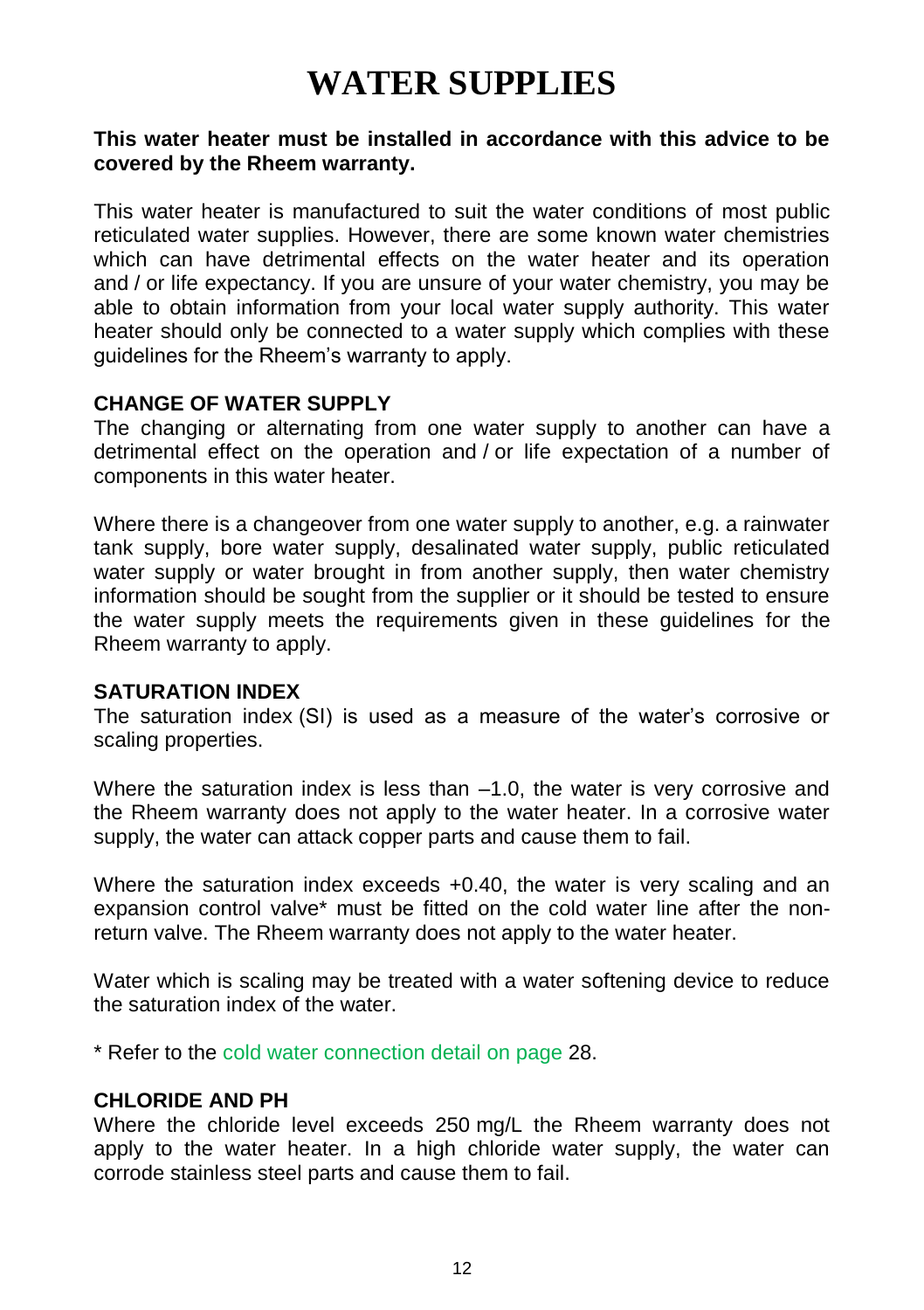## **WATER SUPPLIES**

Where the pH is less than 6.0 the Rheem warranty does not apply to the water heater. pH is a measure of whether the water is alkaline or acid. In an acidic water supply, the water can attack stainless steel parts and cause them to fail.

Water with a pH less than 6.0 may be treated to raise the pH. The water supply from a rainwater tank in a metropolitan area is likely to be corrosive due to the dissolution of atmospheric contaminants.

### <span id="page-12-0"></span>**SUMMARY OF WATER CHEMISTRY ADVICE AFFECTING THE RHEEM WARRANTY**

The water heater is not suitable for certain water chemistries. Those chemistries are listed below. If the water heater is connected at any time to a water supply with the following water chemistry. Rheem's warranty will not cover any resultant faults:

### **Water Chemistry Component**

Saturation Index (SI) < -1.0 water heater Saturation Index (SI) > +0.4 water heater Chloride > 250 mg/L water heater pH < 6.0 water heater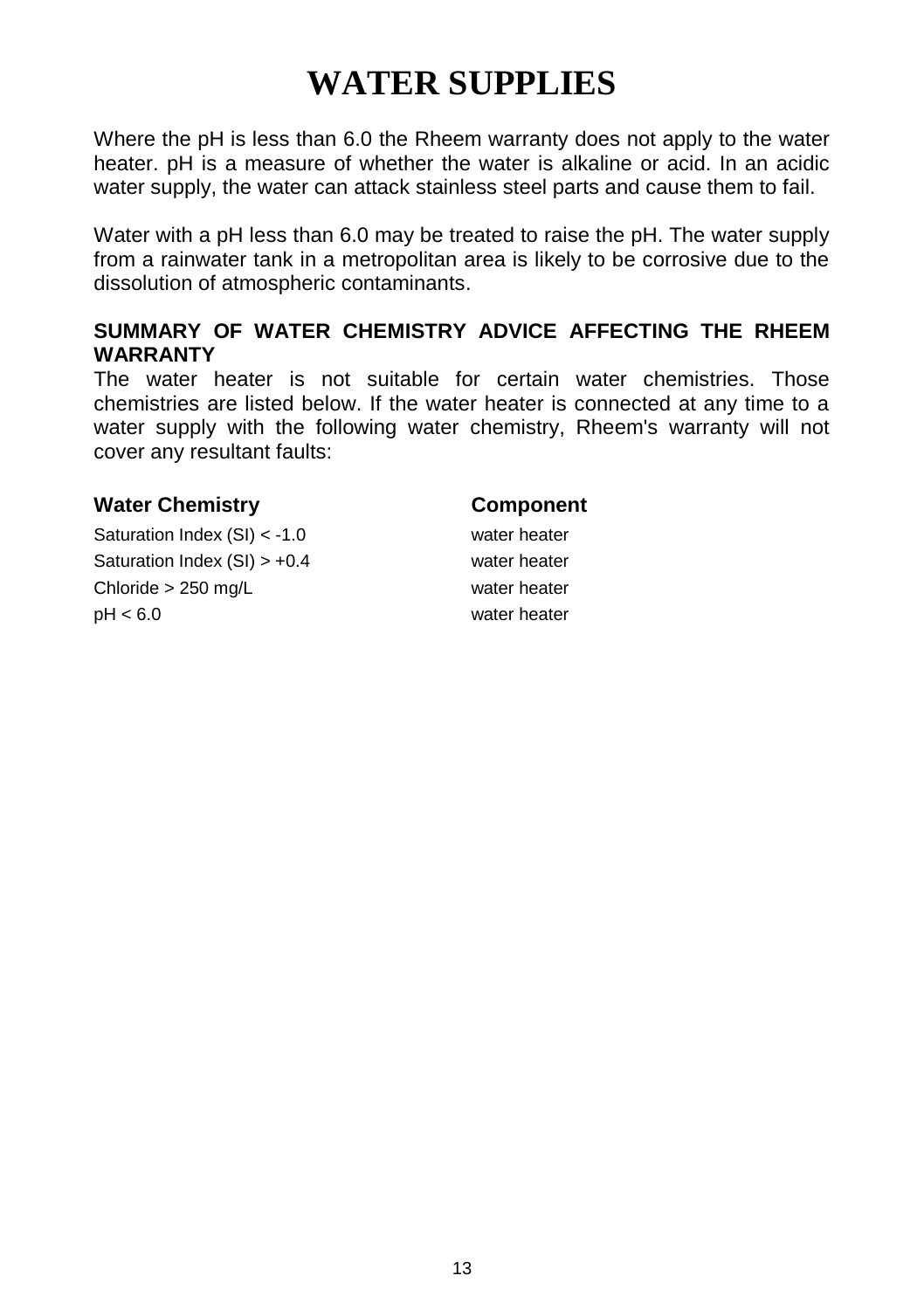## **SAVE A SERVICE CALL**

<span id="page-13-0"></span>Check the items below before making a service call. You will be charged for attending to any condition or fault that is not related to manufacture or failure of a part.

### <span id="page-13-1"></span>**NOT ENOUGH HOT WATER (OR NO HOT WATER)**

#### **Is the electricity switched on?**

Inspect the isolating switch marked "HOT WATER" or "WATER HEATER" at the switchboard and the isolating switch (if one is installed) at the water heater and ensure they are turned on.

Check the fuse marked "HOT WATER" or "WATER HEATER" at the switchboard.

### **Is a timer installed?**

If a timer has been installed, ensure sufficient time has been allowed to reheat the storage tanks.

### **Are you using more hot water than you think?**

Are outlets (especially the showers) using more hot water than you think? Very often it is not realised the amount of hot water used, particularly when showering. Carefully review the hot water usage. Have your plumber install a flow control valve to each shower outlet to reduce water usage.



### **Heat pump controller or circulator has failed?**

The heat pump will not operate if the heat pump controller or circulator has failed. Refer to ["Heat Pump Is Not Operating"](#page-14-0) [on page](#page-14-1) [15](#page-14-1) . Phone your nearest Rheem Service Department or Accredited Service Agent to arrange for an inspection.

### **Water heater size**

Do you have the correct size water heater for your requirements? The sizing guide in the sales literature and on the Rheem website [\(www.rheem.com.au\)](http://www.rheem.com.au/) suggest average sizes that may be needed.

### **Air temperature is cold – defrost mode**

If this method of low ambient temperature operation is used, the heat pump will enter a defrost mode when ice is sensed on the evaporator coil. The recovery rate of the heat pump is reduced in this mode due to the lower operating air temperature and heating of water is reduced during the defrost cycle.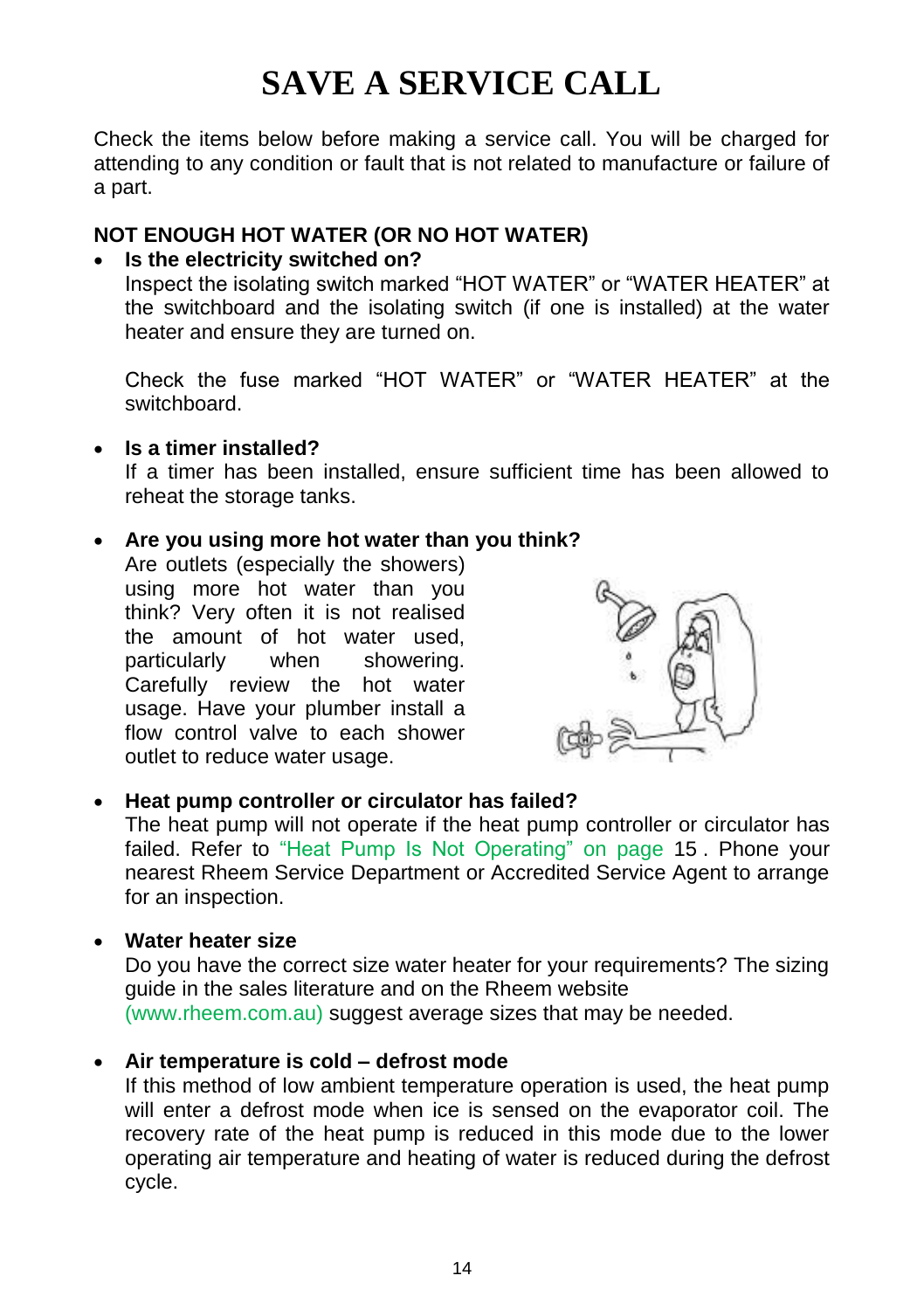## **SAVE A SERVICE CALL**

### **WATER TOO HOT**

The water heater, during both normal heat pump operation and auxiliary booster operation (during periods of ambient temperatures below 7°C), will heat the water to a temperature of 60°C. It is recommended to set the auxiliary booster thermostat setting to 60°C.

### **WATER NOT HOT ENOUGH**

You may find that due to heavy hot water usage the water temperature may be lower than normally expected, due to insufficient heating time being allowed. Additional storage or an in series booster may be required to be installed under these circumstances.

### <span id="page-14-1"></span><span id="page-14-0"></span>**HEAT PUMP IS NOT OPERATING**

### **Air temperature is cold – auxiliary boost mode**

If this method of low ambient temperature operation is used the heat pump will not operate when the air temperature is below 7°C and the auxiliary water heater, if installed, will operate instead. The total storage tank capacity will be heated to 60°C during these periods. Heating of the water by the heat pump will occur when the air temperature increases to 9°C or higher.

### **Thermal cut out activated**

Has the thermal cut out for the heat pump compressor activated?

If the thermal cut out has activated, the heat pump will not operate for a period of 20 minutes. The water heater will make two more attempts to start. If the thermal cut out is tripped again after the third attempt, the system will enter lock out and the alarm contacts will close. If connected to a BMS, this will alert the user that the unit is not operating.

To check whether there may be a problem, switch the power to the water heater off and on again at the circuit breaker to the water heater, then open a hot tap and allow to run for ten to fifteen minutes. The heat pump, if working properly, will activate and continue operating to heat the water. Close the hot tap when the heat pump begins to operate.

However, if the heat pump deactivates within five minutes, there may be a problem. Phone your nearest Rheem Service Department or Accredited Service Agent to arrange for an inspection.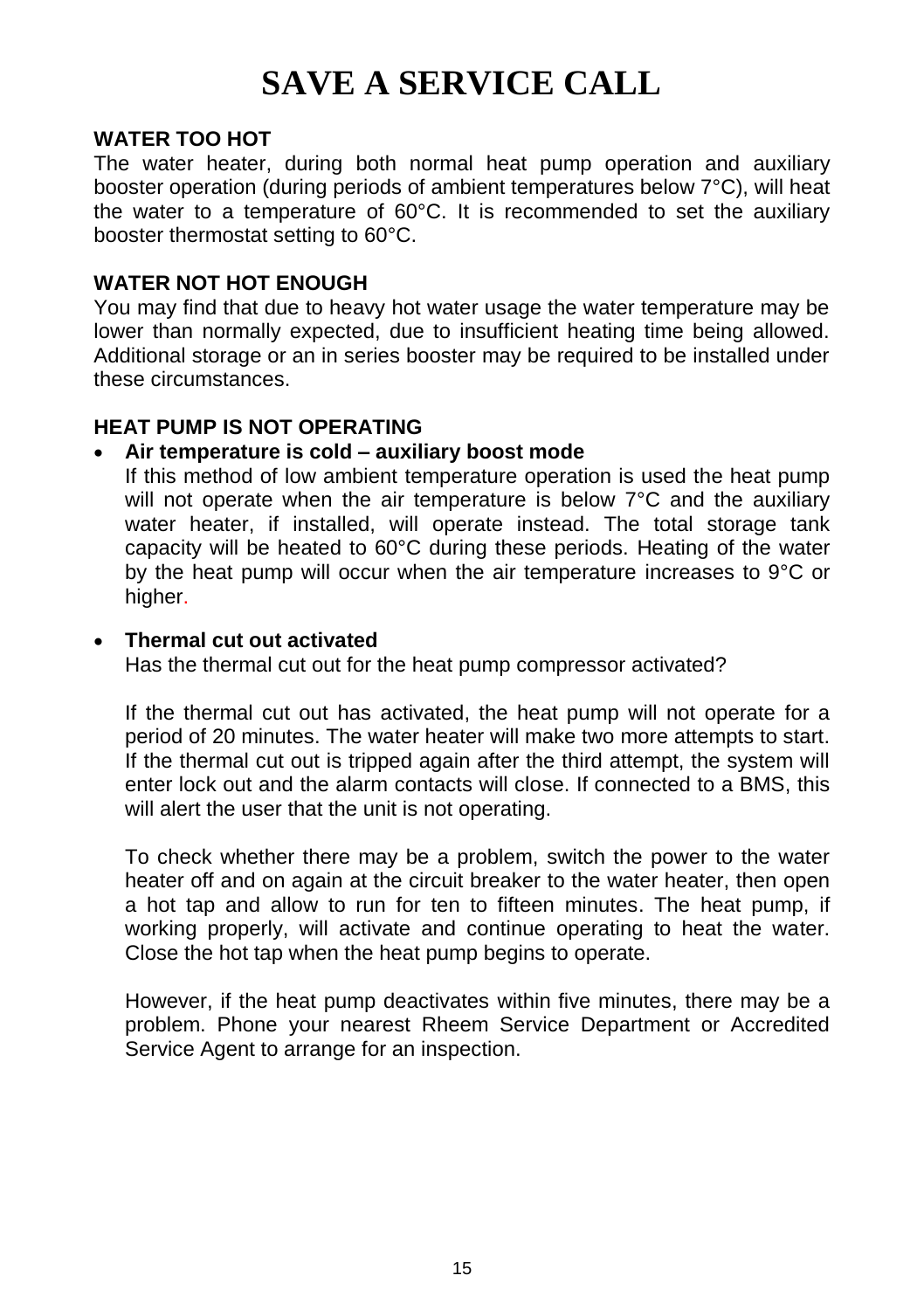## **SAVE A SERVICE CALL**

### **Incorrect Phase Rotation**

The phase fail relay will open circuit if the heat pump has been wired with incorrect phase rotation or if a phase has failed. Both red and green LEDs on the relay will be illuminated if all phases are available and phase rotation is correct.

### **Heat pump wall controller or circulator has failed**

If the heat pump wall controller or circulator has failed, the heat pump will not operate. Wall controller faults are displayed behind the controller front cover. The controller contains live parts and MUST only be accessed by a licensed person. Phone your nearest Rheem Service Department or Accredited Service Agent to arrange for an inspection.

### **HIGH ELECTRICITY BILLS**

With the installation of your new air sourced heat pump water heater, maximum electrical energy savings can be achieved. Should you at any time, feel your energy account is too high, we suggest you check the following points:

- Is the relief valve in the storage tanks running excessively?
- Are outlets (especially the showers) using more hot water than you think? (Refer to ["Not Enough Hot](#page-13-1)  [Water"](#page-13-1) on page [14\)](#page-13-1).
- Is there a leaking hot water pipe, dripping hot water tap, etc? Even a small leak will waste a surprising quantity of hot water and energy. Replace faulty tap washers, and have your plumber rectify any leaking pipe work.
- Consider recent changes to your hot water usage pattern and check if there has been any increase in tariffs since your previous account.



 The heat pump water heater operates at its most efficient at higher air temperatures. Prolonged periods of low ambient temperature will decrease the efficiency of the system and increase running costs.

### <span id="page-15-0"></span>**IF YOU HAVE CHECKED ALL THE FOREGOING AND STILL BELIEVE YOU NEED ASSISTANCE, CALL YOUR NEAREST RHEEM SERVICE DEPARTMENT OR ACCREDITED SERVICE AGENT.**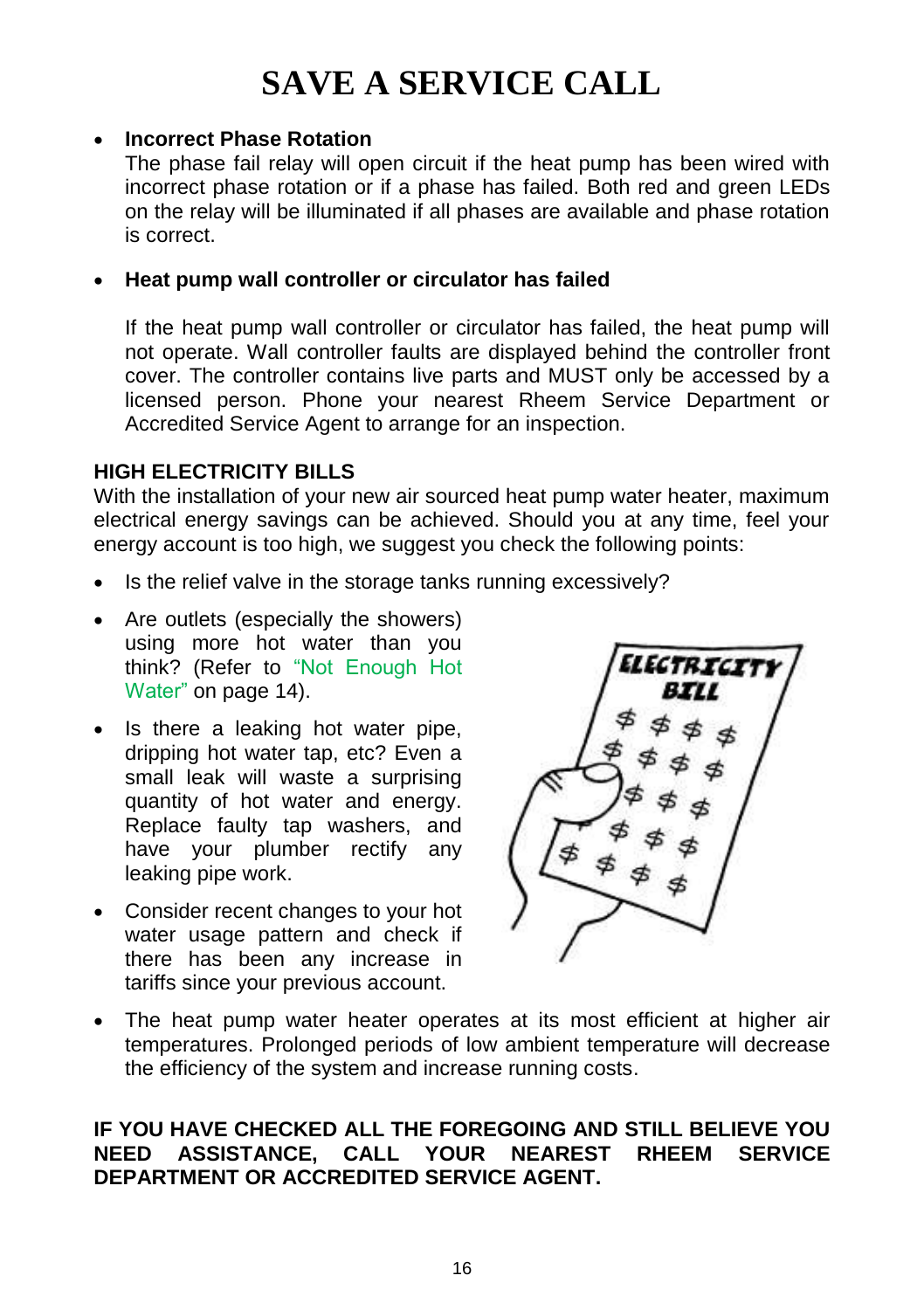### <span id="page-16-0"></span>**THIS WATER HEATER IS FOR INDOOR OR OUTDOOR INSTALLATION DEPENDING ON THE MODEL. THIS WATER HEATER IS NOT SUITABLE FOR POOL HEATING.**

### **INSTALLATION STANDARDS**

The water heater must be installed:

- by a qualified person, and
- in accordance with the installation instructions, and
- in compliance with Standards AS/NZS 3500.4, AS/NZS 3000 and all local codes and regulatory authority requirements.

In New Zealand, the installation must also conform with Clause G12 of the New Zealand Building Code.

### **WATER HEATER APPLICATION**

This water heater is designed for the purpose of heating potable water. Its use in an application other than this may shorten its life

If this water heater is to be used where an uninterrupted hot water supply is necessary for the application or business, then there should be redundancy within the hot water system design. This should ensure the continuity of hot water supply in the event that this water heater was to become inoperable for any reason. We recommend you provide advice to the system owner about their needs and building backup redundancy into the hot water supply system.

### **COMPONENTS**

The heat pump water heater system is modular and comprises four main components: the heat pump water heater, storage tanks, heat pump wall controller and primary circulator. An auxiliary booster and circulator may also be employed as part of the system. The water heater must not be operated until all components are assembled.

**Do not tilt the heat pump more than 45° from the vertical**. This will unsettle the refrigerant gas and compressor lubricating oil. If the heat pump has been tilted more than 45° from the vertical during handling, it will need one hour to settle before the power to the water heater can be switched on, otherwise damage to the compressor may result.

### **INDOOR INSTALLATION**

To comply with AS1677.2, the minimum room size permissible is 7.5 $m<sup>3</sup>$  per heat pump. A larger room size is recommended for efficient heat pump operation.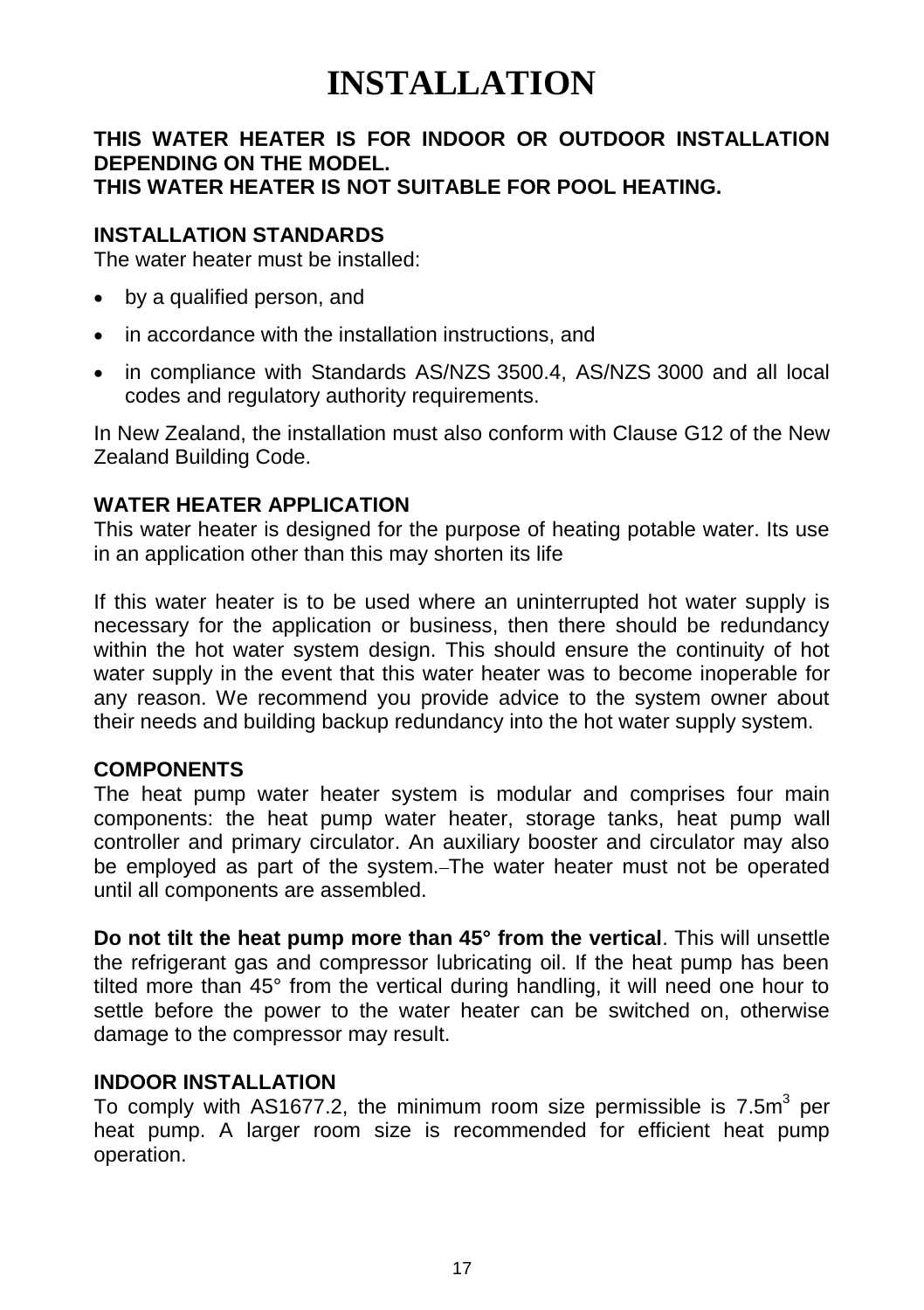### **WATER HEATER LOCATION**

Ducted models are designed to be connected to ducting to convey cold discharge air away from the heat pump air inlet. Non ducted models may be installed outdoors or indoors, without ducting, if a sufficient supply of heat energy is available. Good performance is obtained when the heat pump is supplied with a constant supply of fresh air. Failure to observe the above recommendations may lead to lower than expected performance or problematic operation of the heat pump.

The water heater should be installed close to the storage tanks and its position chosen with noise, safety and service in mind. Make sure the air inlet louvres and outlet grilles are clear of obstructions and shrubbery and they are unlikely to be touched by people (especially children).

It is advisable to install the water heater away from bedroom or living room windows as the system can generate a noise of between 61 and 70 dBA (at 3 metres from the water heater) whilst operating.

It is recommended the water heater be installed at ground or floor level.

The water heater must stand vertically upright.

**Note:** to assist with condensate drainage, the heat pump has a 2.5 degree slope towards the drains. Do not level the product.

Clearance must be allowed for servicing of the water heater. The water heater must be accessible without the use of a ladder or scaffold.

You must be able to read the information on the rating plate. Remember you may have to remove the entire water heater later for servicing.

A clearance of 600 mm is required from the air inlet louvres and 1200mm from the air outlet grilles of the non ducted model to any obstruction.

The water heater must not be installed in an area with a corrosive atmosphere where chemicals are stored or where aerosol propellants are released. Remember the air may be safe to breathe, but the chemicals may attack the materials used in the heat pump system.

### **SAFE TRAY**

Where damage to property can occur in the event of the water heater leaking or condensate forming under the drain tray, the water heater must be installed in a safe tray. Construction, installation and draining of a safe tray must comply with AS/NZS 3500.4 and all local codes and regulatory authority requirements.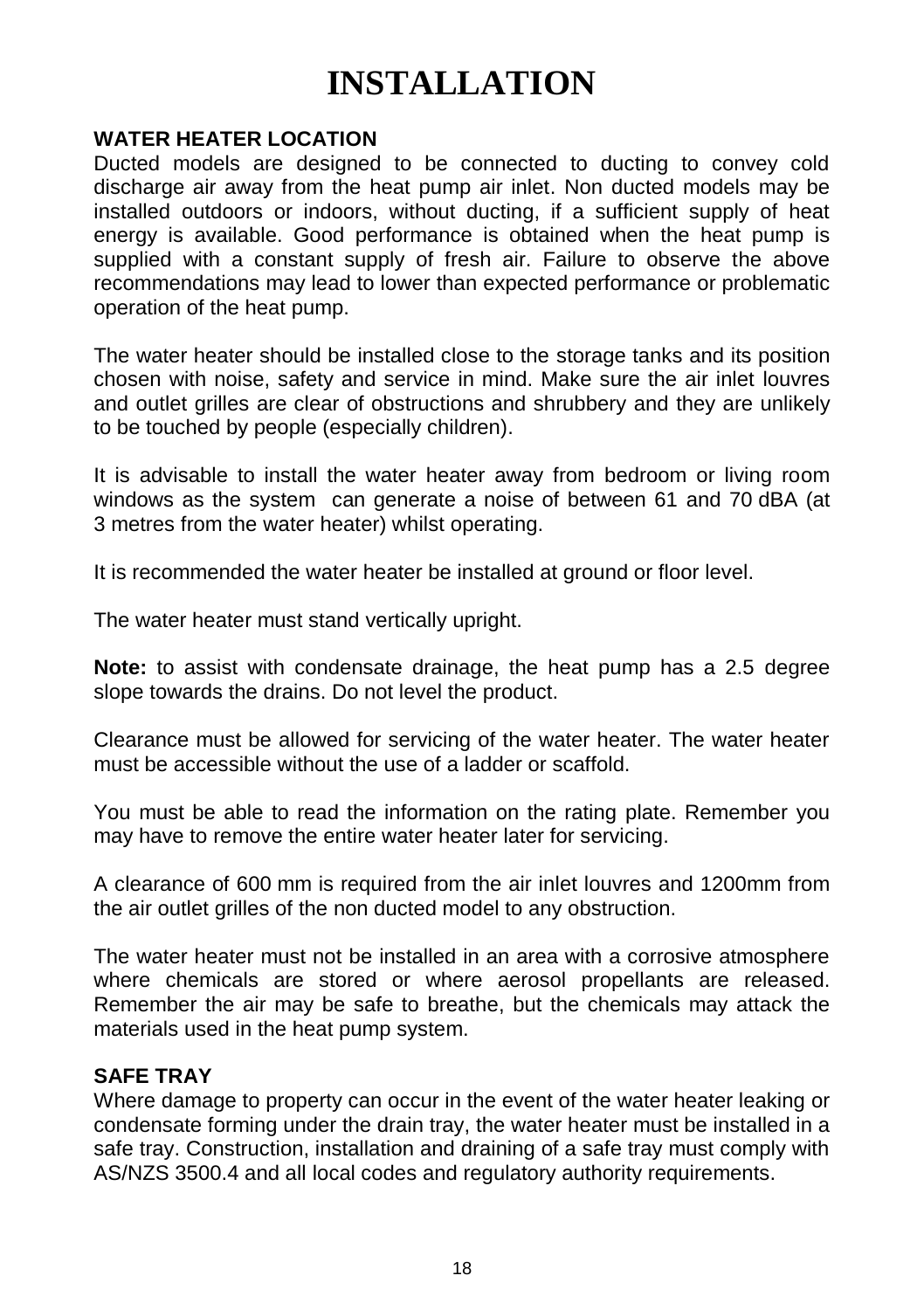### <span id="page-18-0"></span>**MAINS WATER SUPPLY**

Where the mains water supply pressure exceeds that shown in the table below. an approved pressure limiting valve is required and should be fitted as shown in the installation diagram [\(refer to diagram on page](#page-31-2) [32\)](#page-31-2).

| Relief valve setting (430L storage tanks)                     | 1000 kPa |  |
|---------------------------------------------------------------|----------|--|
| Expansion control valve setting *                             | 850 kPa  |  |
| Relief valve setting (1000L storage tanks)                    | 700kPa   |  |
| Expansion control valve setting *                             | 550 kPa  |  |
| Max-supply pressure (430L storage tanks)                      |          |  |
| Without expansion control valve                               | 800 kPa  |  |
| With expansion control valve                                  | 680 kPa  |  |
| Max-supply pressure (1000L storage tanks)                     |          |  |
| Without expansion control valve                               | 550 kPa  |  |
| With expansion control valve                                  | 450 kPa  |  |
| * Expansion control valve not supplied with the water heater. |          |  |

### **TANK WATER SUPPLY**

If the storage tank is supplied with water from a tank supply and a pressure pump system is not installed, then the bottom of the supply tank must be at least 1 m above the highest point of the hot water plumbing system, including the storage tank. Care must be taken to avoid air locks. The cold water line to the storage tank should be adequately sized and fitted with a full flow gate valve or ball valve. A minimum supply pressure of 350kPa is recommended for true mains pressure performance.

### <span id="page-18-1"></span>**HOT WATER DELIVERY**

This water heater can deliver water at temperatures which can cause scalding.

It is necessary and we recommend that a temperature limiting device be fitted between the storage tanks and the hot water outlets in any ablution area such as a bathroom or ensuite, to reduce the risk of scalding. The installing plumber may have a legal obligation to ensure the installation of this water heater system meets the delivery water temperature requirements of AS/NZS 3500.4 so that scalding water temperatures are not delivered to a bathroom, ensuite or other ablution area.

Where a temperature limiting device is installed adjacent to the storage tanks, the cold water line to the temperature limiting device can be branched off the cold water line either before or after the isolation valve, pressure limiting valve and non return valve to the water heater system. If an expansion control valve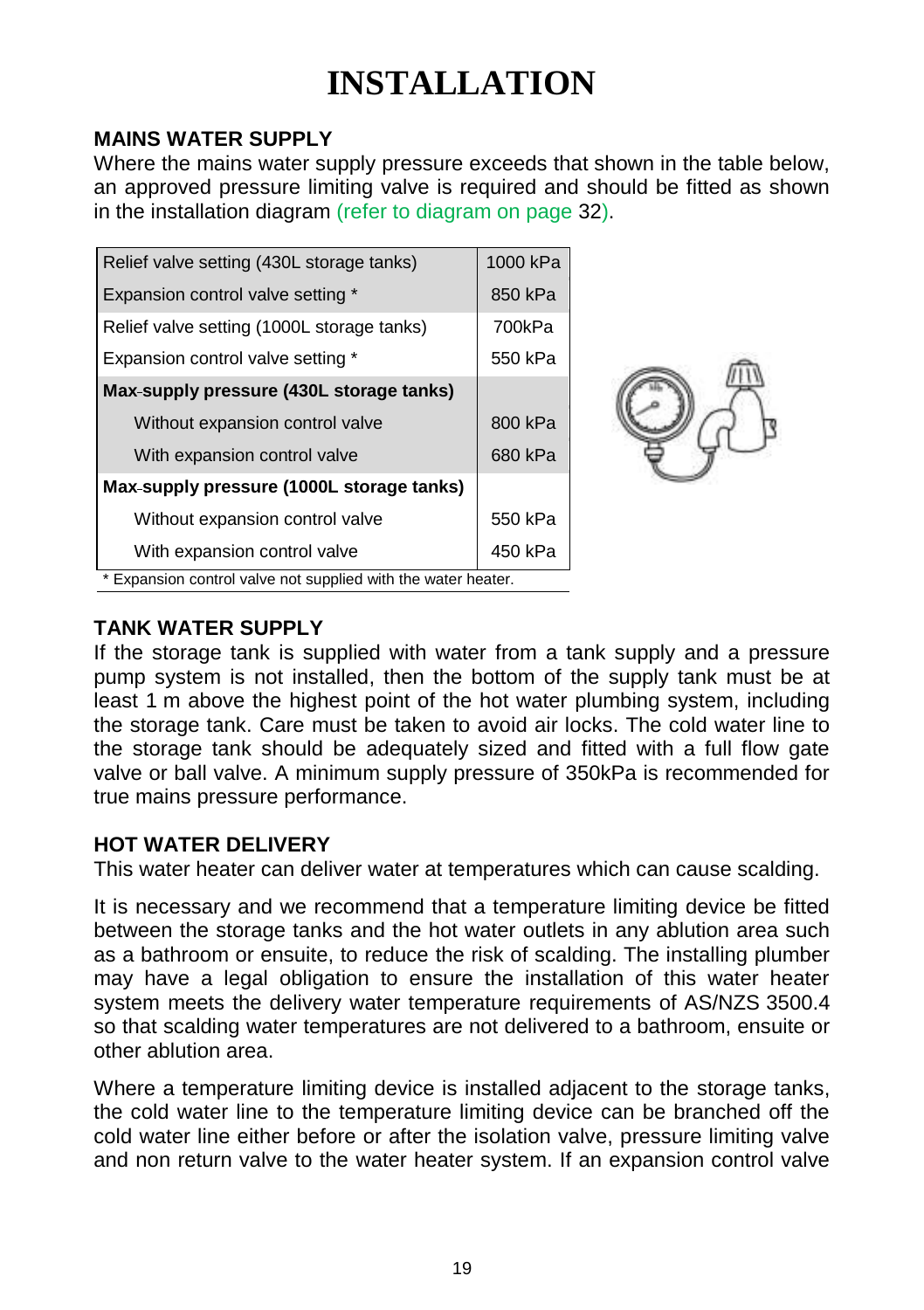is required, it must always be installed after the non return valve and be the last valve prior to the storage tanks.



**Two Temperature Zones Using a Temperature Limiting Device**

before this valve or from another cold water line in the premises, then a If a pressure limiting valve is installed on the cold water line to the water heater system and the cold water line to a temperature limiting device branches off pressure limiting valve of an equal pressure setting may be required prior to the temperature limiting device.

### **CIRCULATED HOT WATER FLOW AND RETURN SYSTEM**

This heat pump water heater may be installed as part of a circulated hot water flow and return system in a building as long as a temperature boosting water heater is not installed downstream of the heat pump.

If a temperature boosting water heater is installed the circulated hot water flow and return system must return to the inlet of the temperature boosting water heater, and not the heat pump, to avoid potential nuisance tripping. [Refer to the](#page-21-1)  [diagram on page](#page-21-1) 22.

### **Temperature Limiting Device**

A temperature limiting device cannot be installed in circulated hot water flow and return pipe work unless the device is designed for such application, such as Rheem Guardian. The tempered water from a temperature limiting device cannot be circulated. Where a circulated hot water flow and return system is required in a building, a temperature limiting device can only be installed on a dead leg, branching off the circulated hot water flow and return pipe.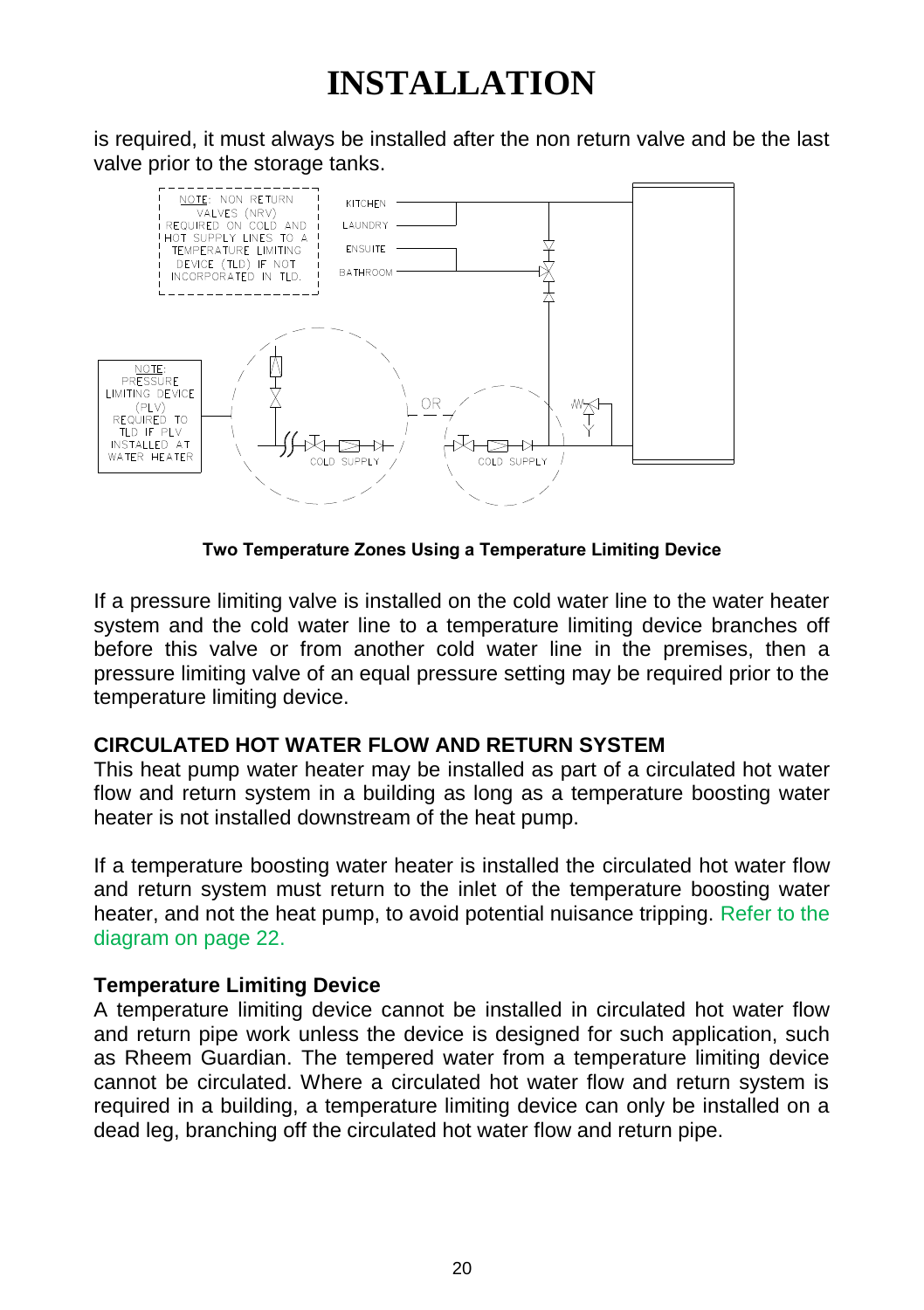If circulated tempered water were to be returned back to the water heater, depending on the location of the return line connection on the water supply line to the water heater, then either:

- water will be supplied to the cold water inlet of the temperature limiting device at a temperature exceeding the maximum recommended water supply temperature, or
- when the hot taps are closed no water will be supplied to the cold water inlet of the temperature limiting device whilst hot water will continue to be supplied to the hot water inlet of the temperature limiting device.

These conditions may result in either water at a temperature exceeding the requirements of AS/NZS 3500.4 being delivered to the hot water outlets in the ablution areas, or the device closing completely and not delivering water at all, or the device failing. Under either condition, the operation and performance of the device cannot be guaranteed.

### **INSULATION**

To minimise heat loss and provide protection from freezing, the cold water line to and the hot water line from the heat pump water heater must be insulated in accordance with the requirements of AS/NZS 3500.4. The insulation must be weatherproof and UV resistant if exposed.

### **SADDLING - PIPE WORK**

To prevent damage to the heat pump and storage tanks when attaching pipe clips or saddles to the water heater jacket, we recommend the use of selfdrilling screws with a maximum length of 12 mm. Should pre drilling be required, extreme caution must be observed when penetrating the jacket of the water heater

**Avoid drilling or saddling in the vicinity of the evaporator coil. The coil and refrigerant circuit are in close proximity to the jacket and rupturing of the refrigerant circuit may occur.**

**Note: If the heat pump is damaged as a result of attaching pipe clips or saddling to the jacket, any resultant faults will not be covered by the Rheem warranty.**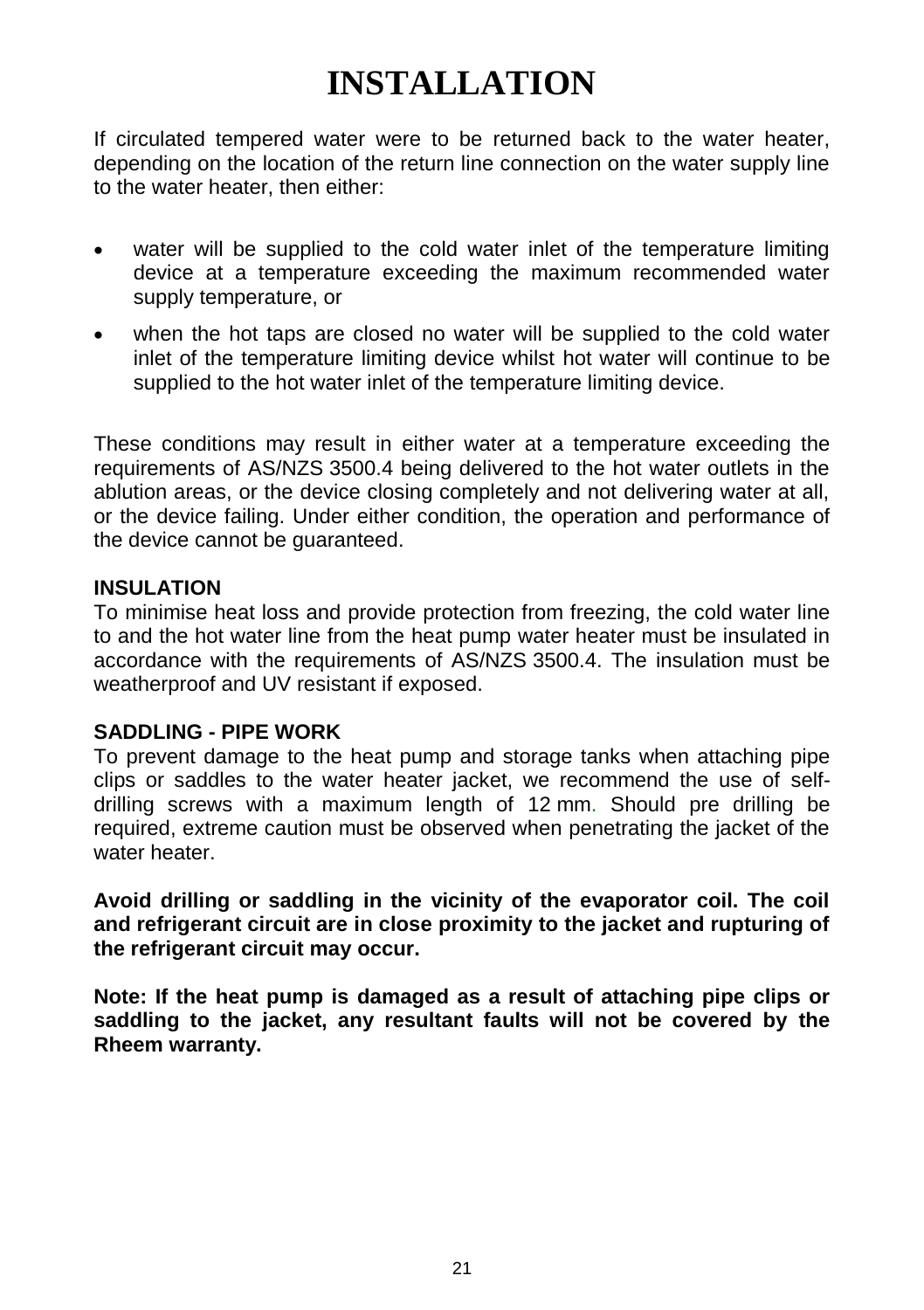

## <span id="page-21-1"></span><span id="page-21-0"></span>**IN LINE BOOSTER, CIRCULATED HOT WATER FLOW AND RETURN**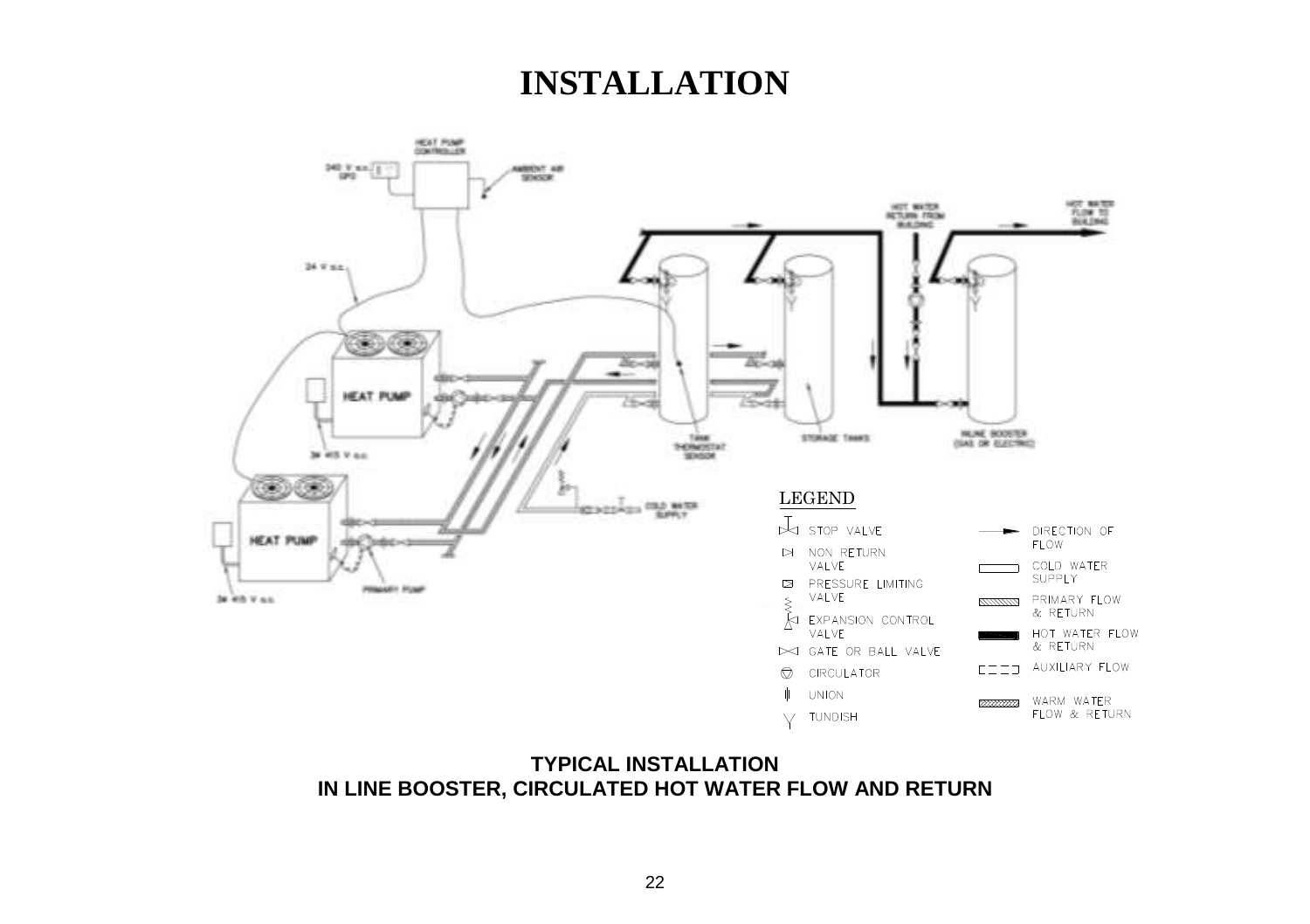

<span id="page-22-1"></span><span id="page-22-0"></span>**TYPICAL INSTALLATION IN LINE BOOSTER, CIRCULATED HOT WATER FLOW AND RETURN, LOW AMBIENT AIR BOOST**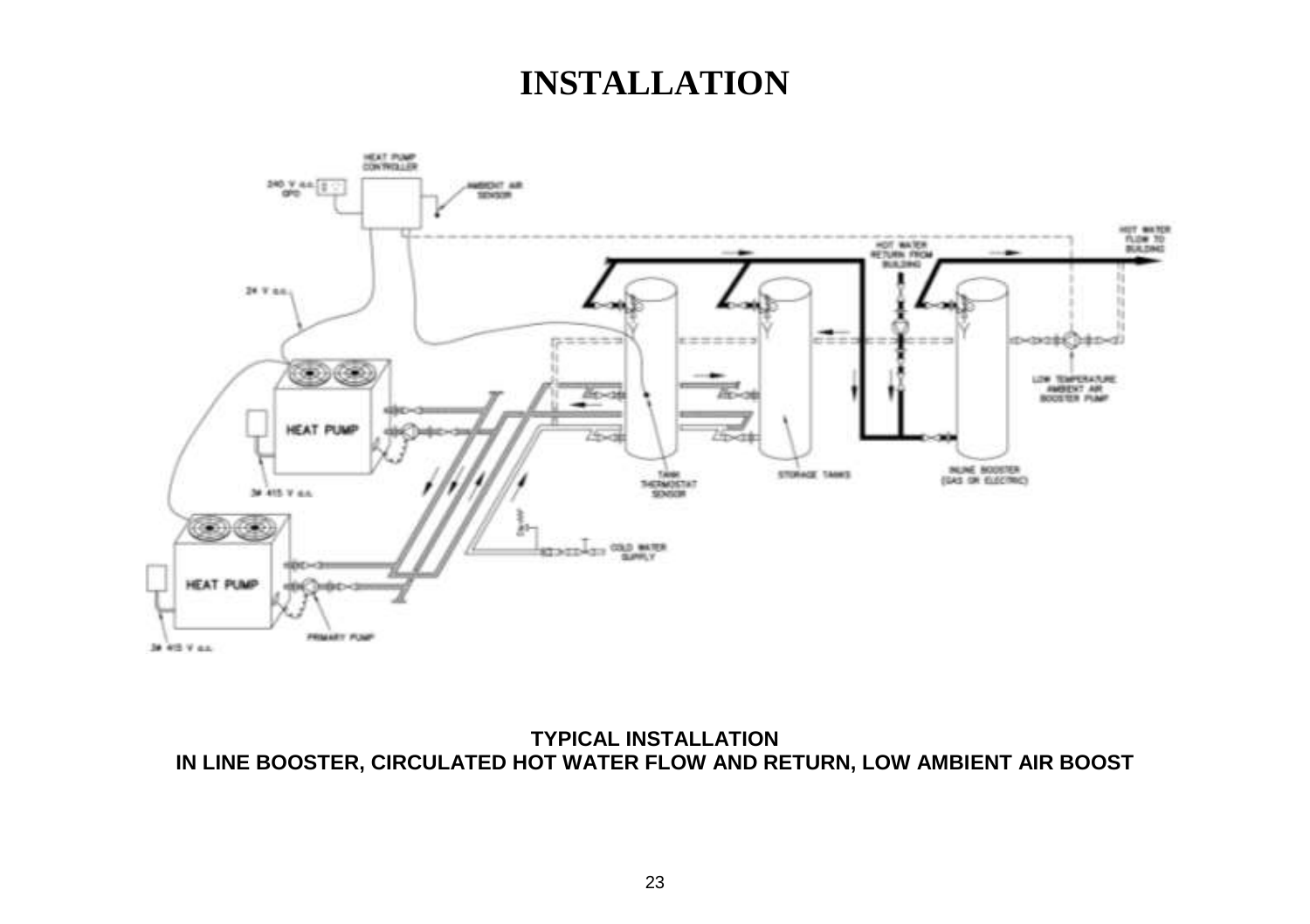

**WITH GUARDIAN WARM WATER**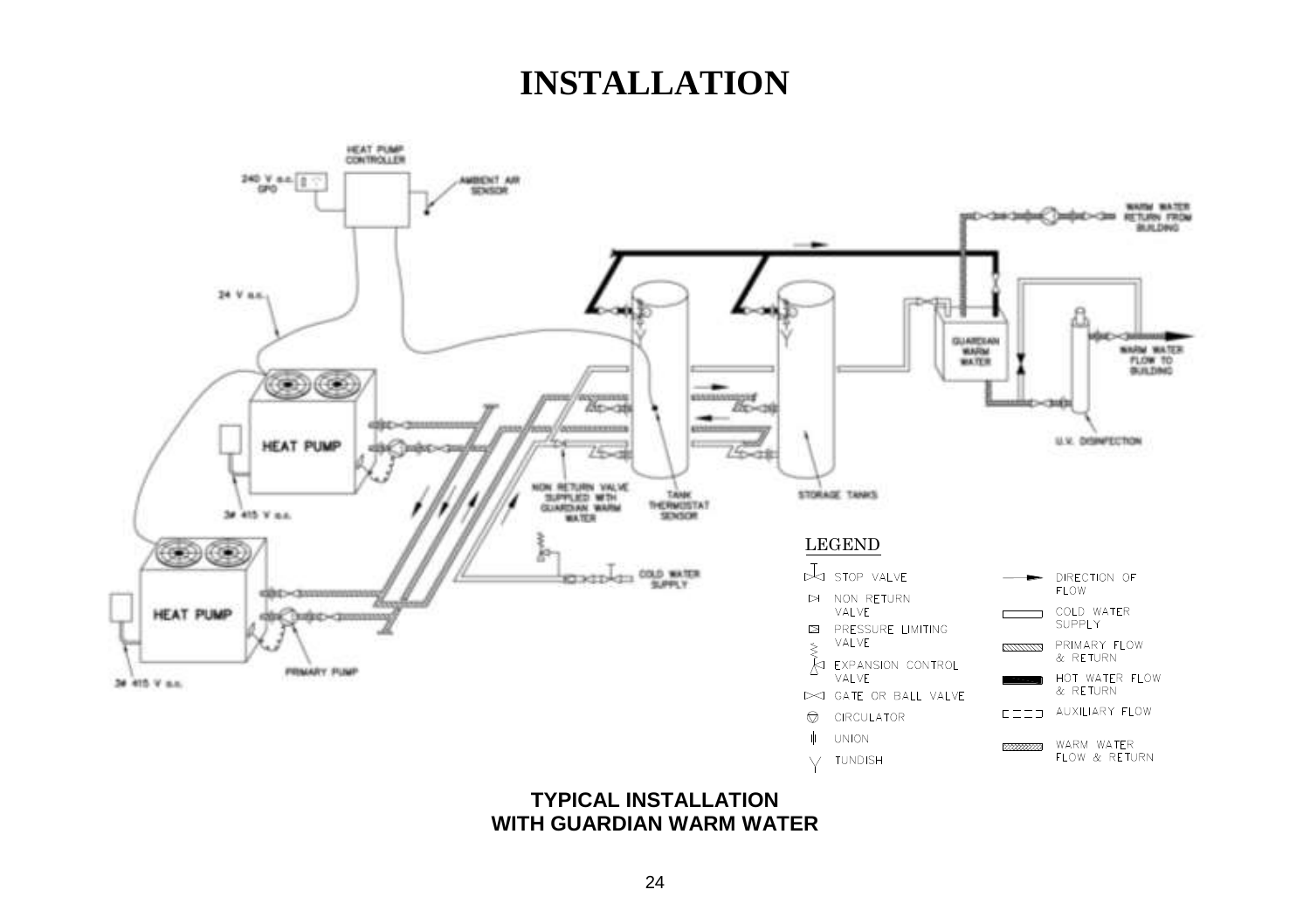

**TYPICAL INSTALLATION IN LINE BOOSTER, CIRCULATED HOT WATER FLOW AND RETURN, LOW AMBIENT AIR BOOST AND GUARDIAN WARM WATER**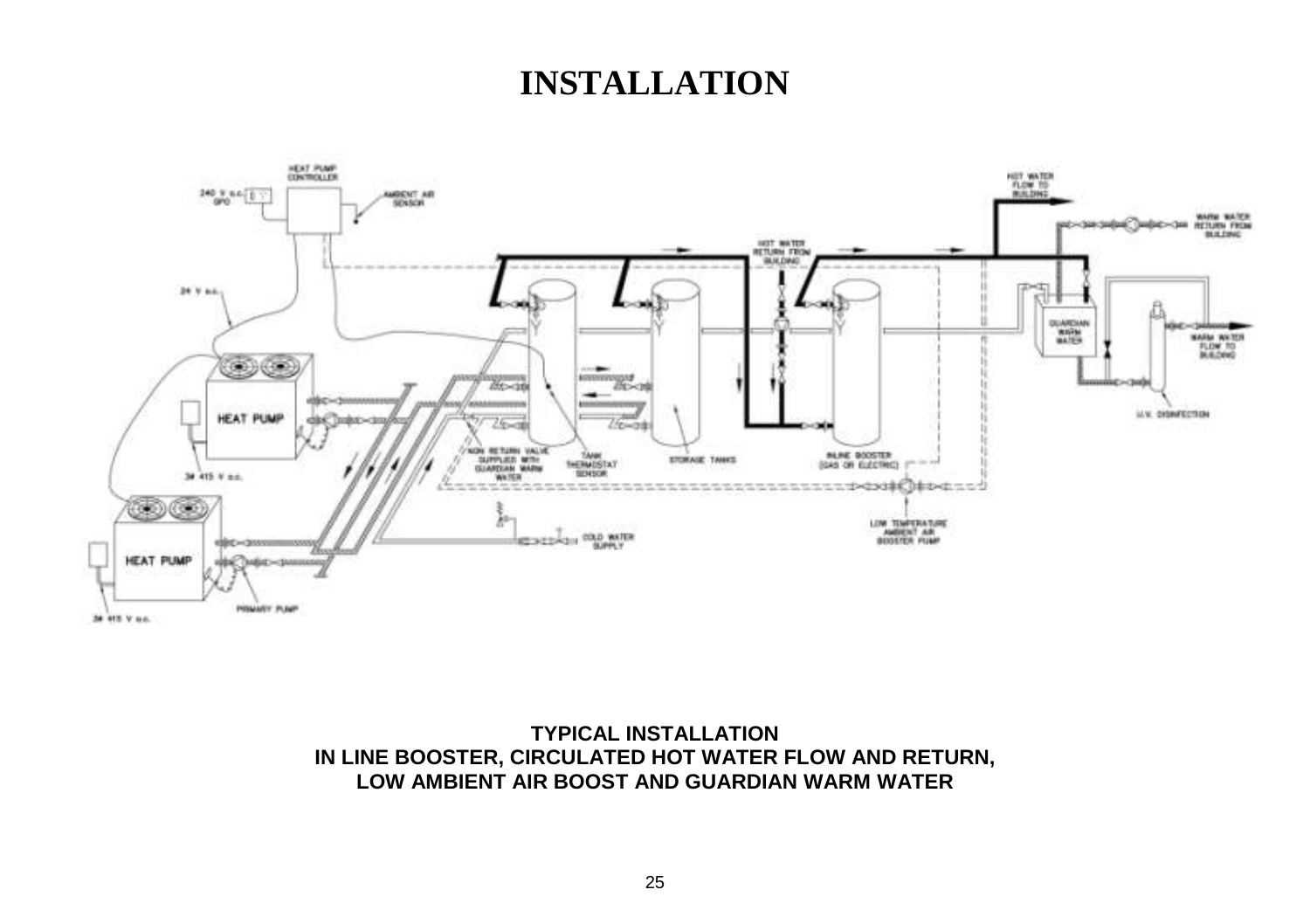

### **TYPICAL INSTALLATION RECIRCULATION**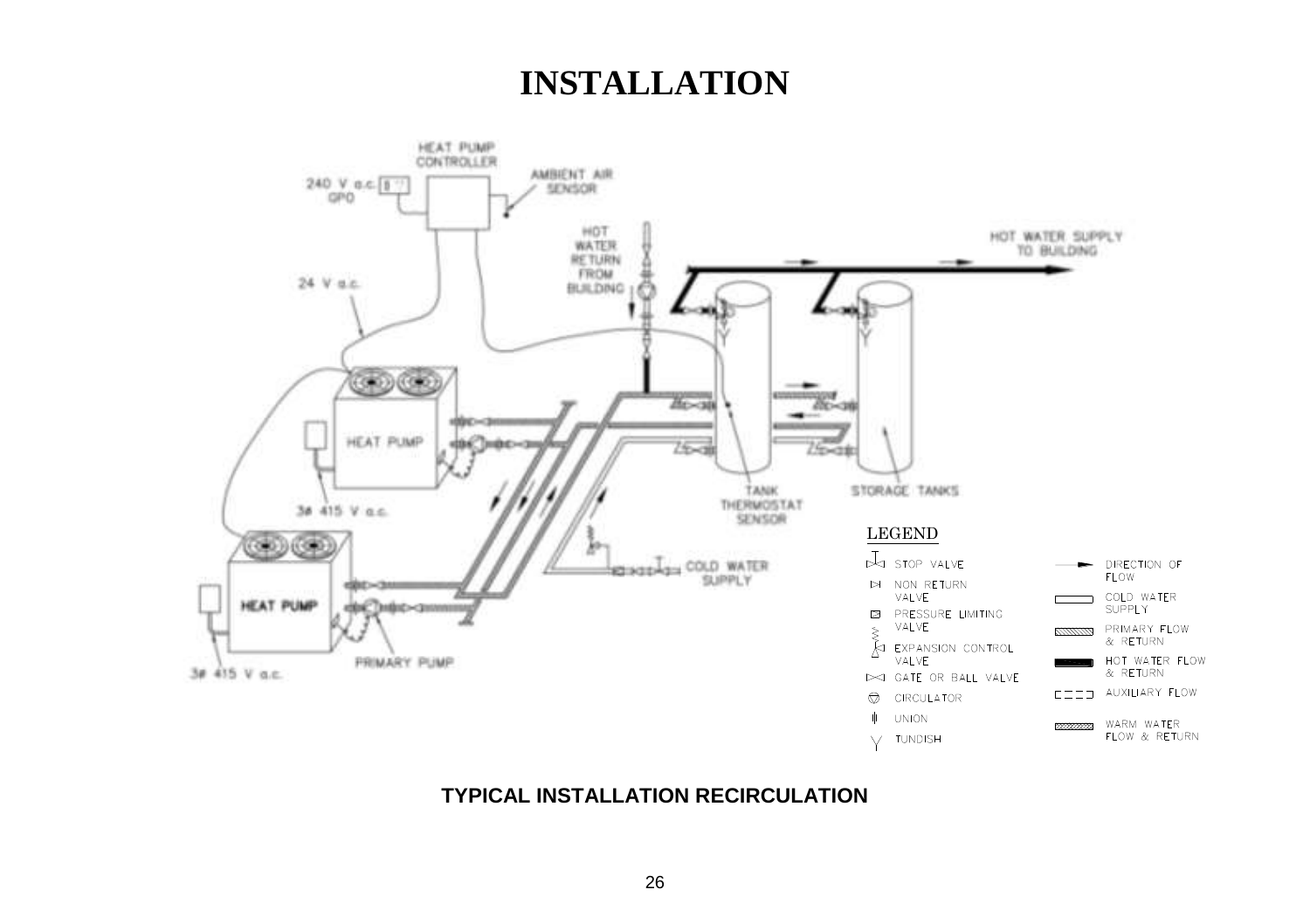

<span id="page-26-0"></span>**TYPICAL INSTALLATION LOW AMBIENT AIR BOOST DEAD LEG SYSTEM**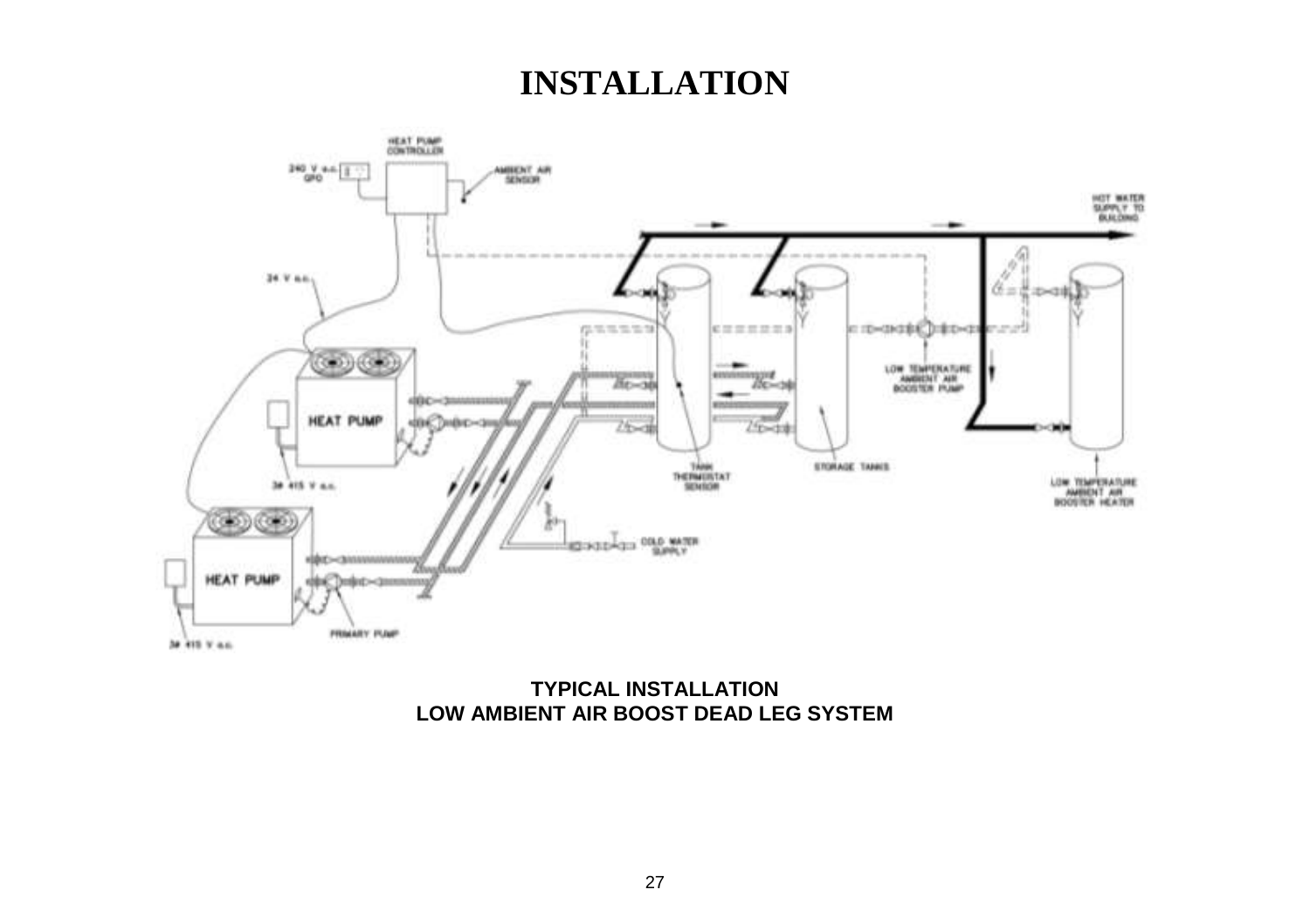<span id="page-27-0"></span>

| Model                           | 952 022 (ducted) /<br>953 022 (non ducted) | <b>Clearances</b>                            | <b>Ducted</b> | Non Du |
|---------------------------------|--------------------------------------------|----------------------------------------------|---------------|--------|
| Rated heat pump<br>power input  | 4100 watts                                 | <b>Front</b>                                 | 600           | 600    |
| <b>Refrigerant type</b>         | R <sub>134a</sub>                          | <b>Back (vertical</b><br>discharge models)   | 50            | 50     |
| Refrigerant<br>circuit pressure | 2653 kPa                                   | <b>Back (horizontal</b><br>discharge models) | 1200          | 1200   |
| Refrigerant charge              | 2.01kg                                     | <b>Sides</b>                                 | 600           | 600    |
| <b>Mass empty</b>               | 130 kg                                     | <b>Top (vertical</b><br>discharge models)    | 800           | 1200   |
| Mass full                       | 135kg                                      | Top (horizontal<br>discharge models)         | 50            | 50     |

| 952 022 (ducted) /<br>953 022 (non ducted) | <b>Clearances</b>                            | <b>Ducted</b> | <b>Non Ducted</b> |
|--------------------------------------------|----------------------------------------------|---------------|-------------------|
| 4100 watts                                 | <b>Front</b>                                 | 600           | 600               |
| R <sub>134a</sub>                          | <b>Back (vertical</b><br>discharge models)   | 50            | 50                |
| 2653 kPa                                   | <b>Back (horizontal</b><br>discharge models) | 1200          | 1200              |
| 2.01kg                                     | <b>Sides</b>                                 | 600           | 600               |
| 130 kg                                     | Top (vertical<br>discharge models)           | 800           | 1200              |
| 135kg                                      | Top (horizontal<br>discharge models)         | 50            | 50                |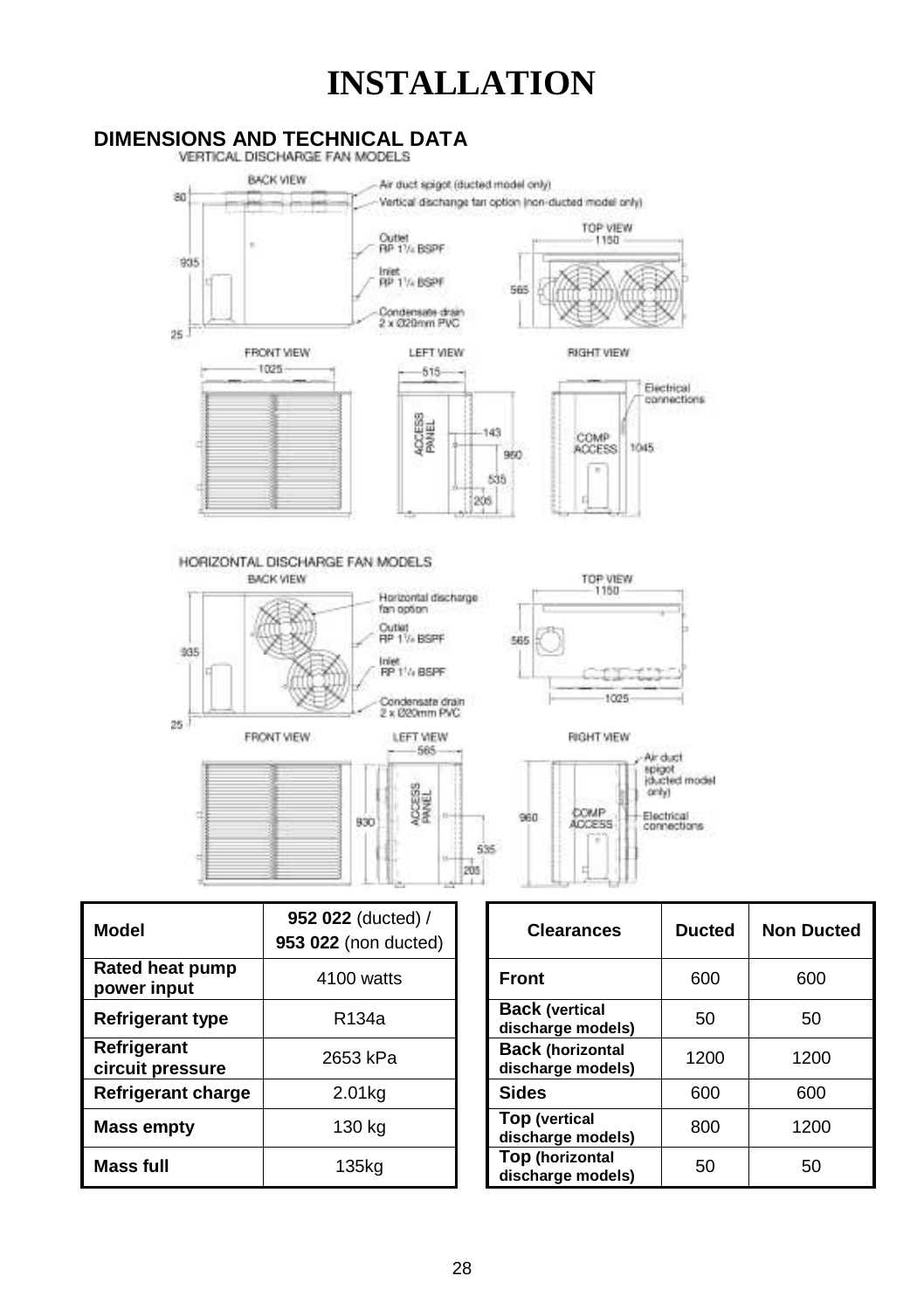## **HEAT PUMP AND TANK ASSEMBLY**

### <span id="page-28-0"></span>**HEAT PUMP AND STORAGE TANKS**

The heat pump water heater system is modular and comprises four main components: the heat pump water heater, storage tanks, heat pump wall controller and primary circulator. An auxiliary booster and circulator may also be employed as part of the system. The water heater must not be operated until all components are assembled.

### **HEAT PUMP**

Locate the heat pump(s) in the appropriate position observing the required clearances for operation and servicing. [Refer to page](#page-27-0) [28](#page-27-0)

### **Indoor Installations**

To comply with AS1677.2, the minimum room size permissible is 7.5m $^3$  per heat pump. A larger room size is recommended for efficient heat pump operation.

Ducted models are designed to be connected to ducting to convey cold discharge air away from the heat pump air inlet. Non ducted models may be installed indoors, without ducting, if a sufficient supply of heat energy is available. Good performance is obtained when the heat pump is supplied with a constant supply of fresh air. Failure to observe the above recommendations may lead to lower than expected performance or problematic operation of the heat pump.

### **Ventilation**

The heat pump draws fresh air at a rate of 1.6 $m<sup>3</sup>/s$ . Minimum recommended free air inlet ventilation opening is 1m<sup>2</sup> per heat pump.

### **Exhaust**

The exhaust air duct must be constructed so that it covers both fans. A spigot is provided on ducted models to facilitate ductwork connection. The maximum static pressure in the ductwork must not exceed 40Pa.

### **Horizontal Ducting**

For vertical discharge fan models the horizontal duct should be at least 800mm high and as short as practicable.

For horizontal discharge fan models the horizontal duct should be the dimensions of the spigot.

It is recommended to terminate the duct with bird mesh to minimise the resistance to air flow. If louvres are to be used, the duct size must be increased. The duct should have a slight fall away from the heat pump and the terminal face oriented downwards to prevent water ingress.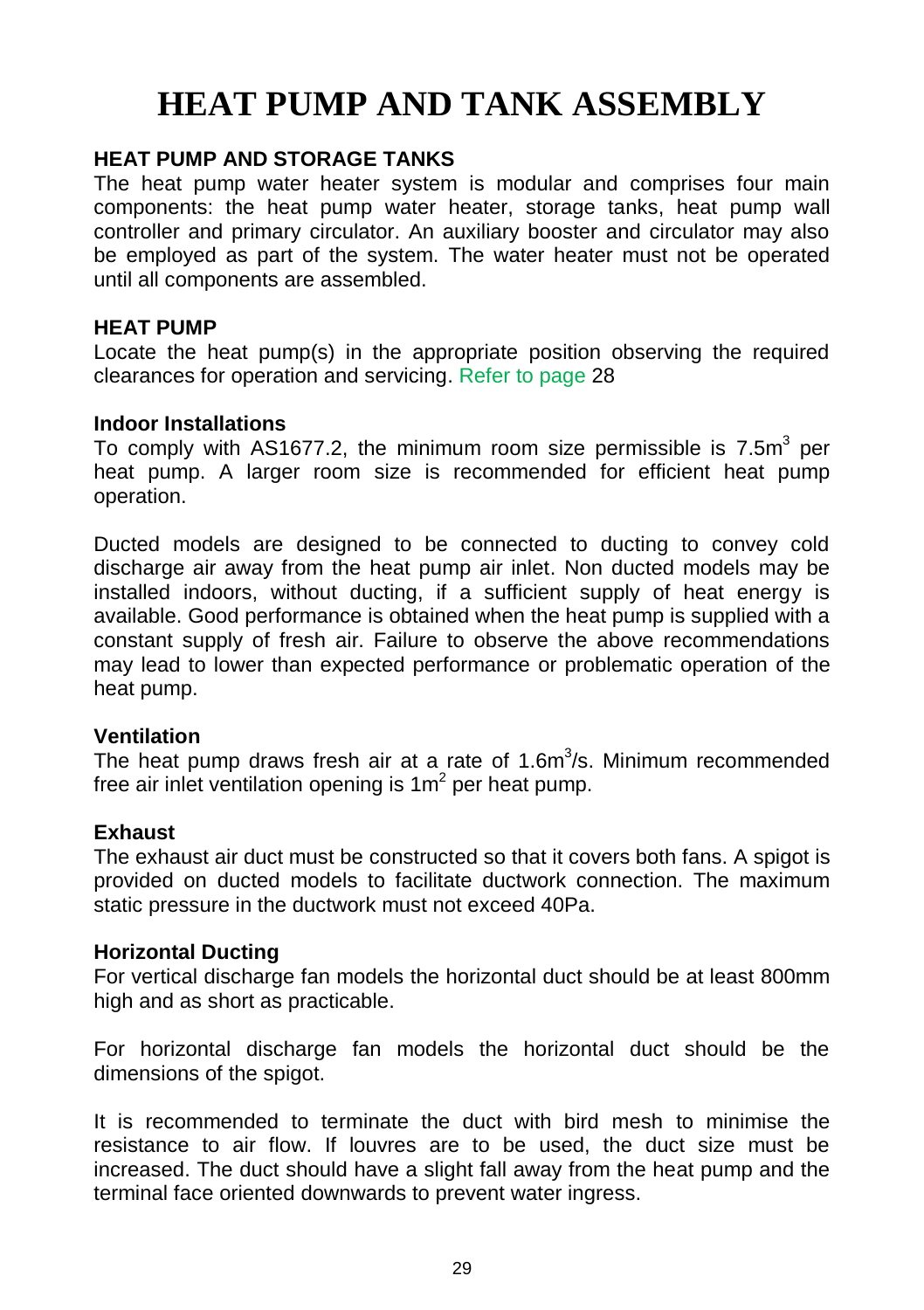## **HEAT PUMP AND TANK ASSEMBLY**

### **Vertical Ducting**

Vertical ducting is not recommended.

### **Horizontal Fan Option**

If a horizontal discharge fan option has been selected, the same rules apply to location of installation as for ducted and non ducted models, depending on which has been ordered. If installed indoors, observe the same requirements as shown in indoor installations on [page](#page-27-0) [29](#page-27-0)

Horizontal discharge fan heat pumps may be stacked one on top of the other, for a maximum of two high. Install anti vibration mats between stacked pairs.

### **STORAGE TANKS**

Rheem Commercial storage tanks are employed to store the hot water generated by the heat pump. The tanks must be manifolded using the Equa-Flow® manifold system to ensure even distribution of the stored energy. Up to ten tanks can be manifolded together in a single bank. More than one bank can be used. Follow the diagram o[n page](#page-38-0) [40](#page-39-0) when manifolding the tanks.

Refer to the installation instructions supplied with the storage tanks for specific information relating to the installation of the storage tanks.

### **PRIMARY CIRCULATOR**

Each heat pump requires a primary circulator to ensure the correct flow rate and temperature rise is achieved. Where more than one heat pump is installed the common manifold must be installed using the Equa-Flow® manifold system and must be sized to accommodate the total flow of all the primary pumps running simultaneously. Refer to table below for minimum pipe sizing.

<span id="page-29-0"></span>

|                     |                  |                  | <b>Heat Pump Pipe Sizing Chart</b> |                                         |                  |                  |
|---------------------|------------------|------------------|------------------------------------|-----------------------------------------|------------------|------------------|
|                     |                  |                  |                                    | <b>Number of Heat Pumps in Parallel</b> |                  |                  |
|                     |                  |                  |                                    |                                         |                  | 6                |
| <b>Primary Pump</b> |                  |                  |                                    | Grundfos CM3-2                          |                  |                  |
| <b>Branch Size</b>  | 32 <sub>mm</sub> | 32 <sub>mm</sub> | 32 <sub>mm</sub>                   | 32 <sub>mm</sub>                        | 32 <sub>mm</sub> | 32 <sub>mm</sub> |
| <b>Header Size</b>  | 32 <sub>mm</sub> | 50 <sub>mm</sub> | 65 <sub>mm</sub>                   | 65 <sub>mm</sub>                        | 80 <sub>mm</sub> | 80 <sub>mm</sub> |

The designed primary pump is Grundfos model CM3-2. Refer to installation manual supplied with pump. If another pump has been supplied, consult Rheem before continuing with the installation.

Header pipe sizing is based on a total length of 20m of primary flow and return piping and 10 x 90 $^{\circ}$  bends, excluding Equa-flow manifolds on storage tanks and heat pumps. If this specification is exceeded consult Rheem before continuing with the installation.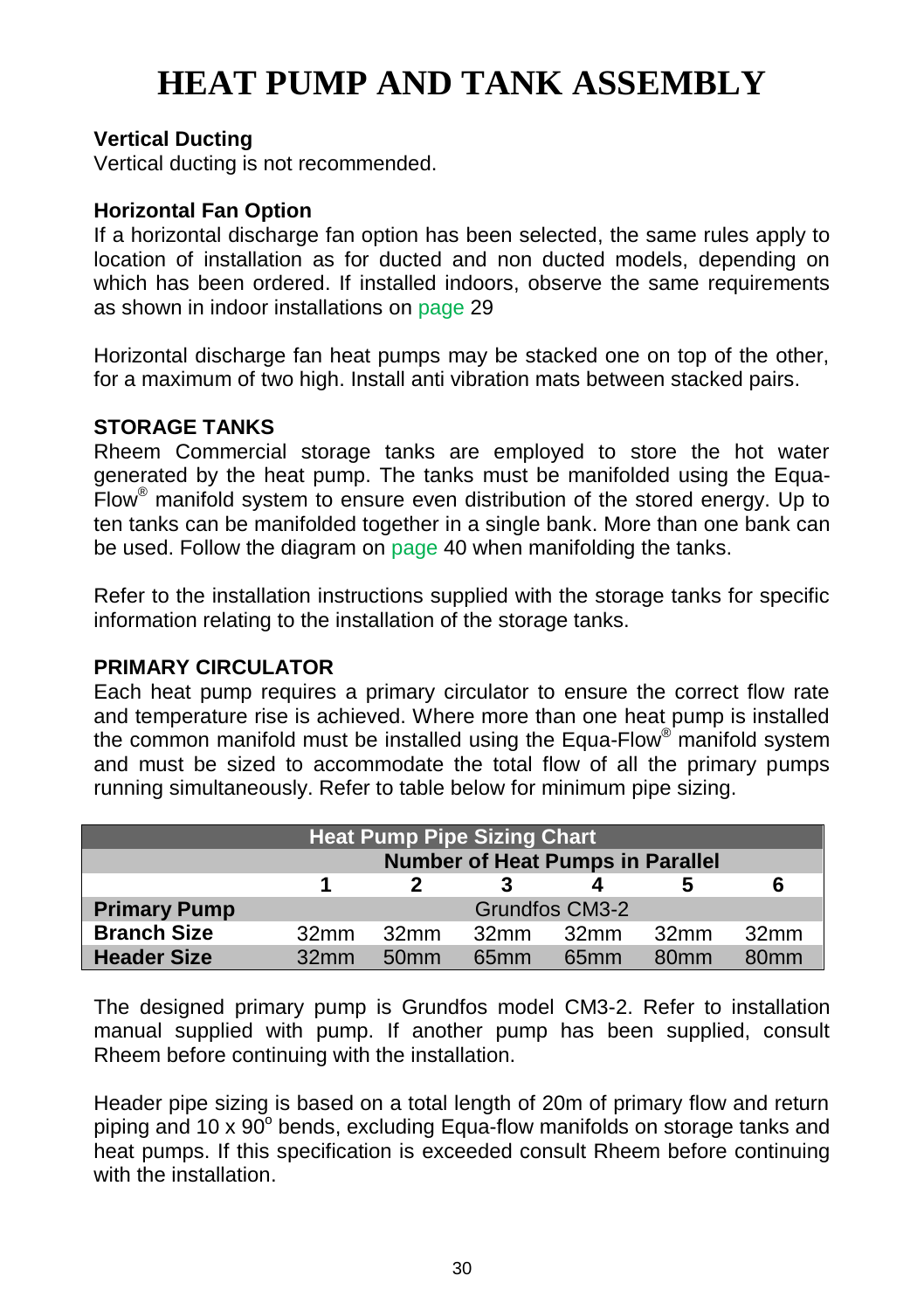## **HEAT PUMP AND TANK ASSEMBLY**

### **WALL CONTROLLER**

A heat pump wall controller is required to operate the heat pumps and auxiliary circulator (if installed). [Refer to page 35](#page-33-1) for installation details.

### **AUXILIARY WATER HEATER**

It may be necessary to install an auxiliary water heater under the following conditions:

- $\bullet$  If the ambient temperature is likely to drop below  $5^{\circ}$ C during periods when heating may be required and de-ice is not being relied upon.
- To ensure sufficient hot water is available for higher than expected peak conditions.
- If higher temperature water is required for certain applications, eg commercial laundry or kitchen.

The configuration of the auxiliary water heating plant can vary depending on the requirements of the individual installation.

**Low Ambient Temperature Heating Only -** Where the auxiliary water heater is required to be activated if the heat pump cannot operate due to low ambient air conditions, the auxiliary water heater may be installed with a branch from the secondary hot water flow pipe entering the inlet of the auxiliary water heater and the outlet from the auxiliary water heater connecting to the primary hot water flow from the heat pump(s). A circulator and non return valve must be installed in the hot water flow from the auxiliary water heater. [Refer to page](#page-26-0) [27.](#page-26-0)

**In Line Boosting Only -** Where the auxiliary water heater is required to ensure sufficient hot water is available for periods after the main peak or to boost the temperature of the water produced by the heat pump for other purposes (eg high temperature for kitchen and laundry use), auxiliary water heater(s) must be installed in series with the storage tanks. ie, the hot water outlet from the storage tanks must feed into the inlet of the auxiliary water heater(s). Where multiple auxiliary water heaters are required to be manifolded together, these must be manifolded using the Equa-Flow® manifold system and the manifold inseries with the storage tanks. [Refer to page](#page-21-1) [40](#page-21-1)**.**

This arrangement can also be adapted to include recirculation heat loss make up and / or low ambient temperature heating. Re[fer to page](#page-22-0) 22, [23an](#page-22-0)[d 25](#page-22-1).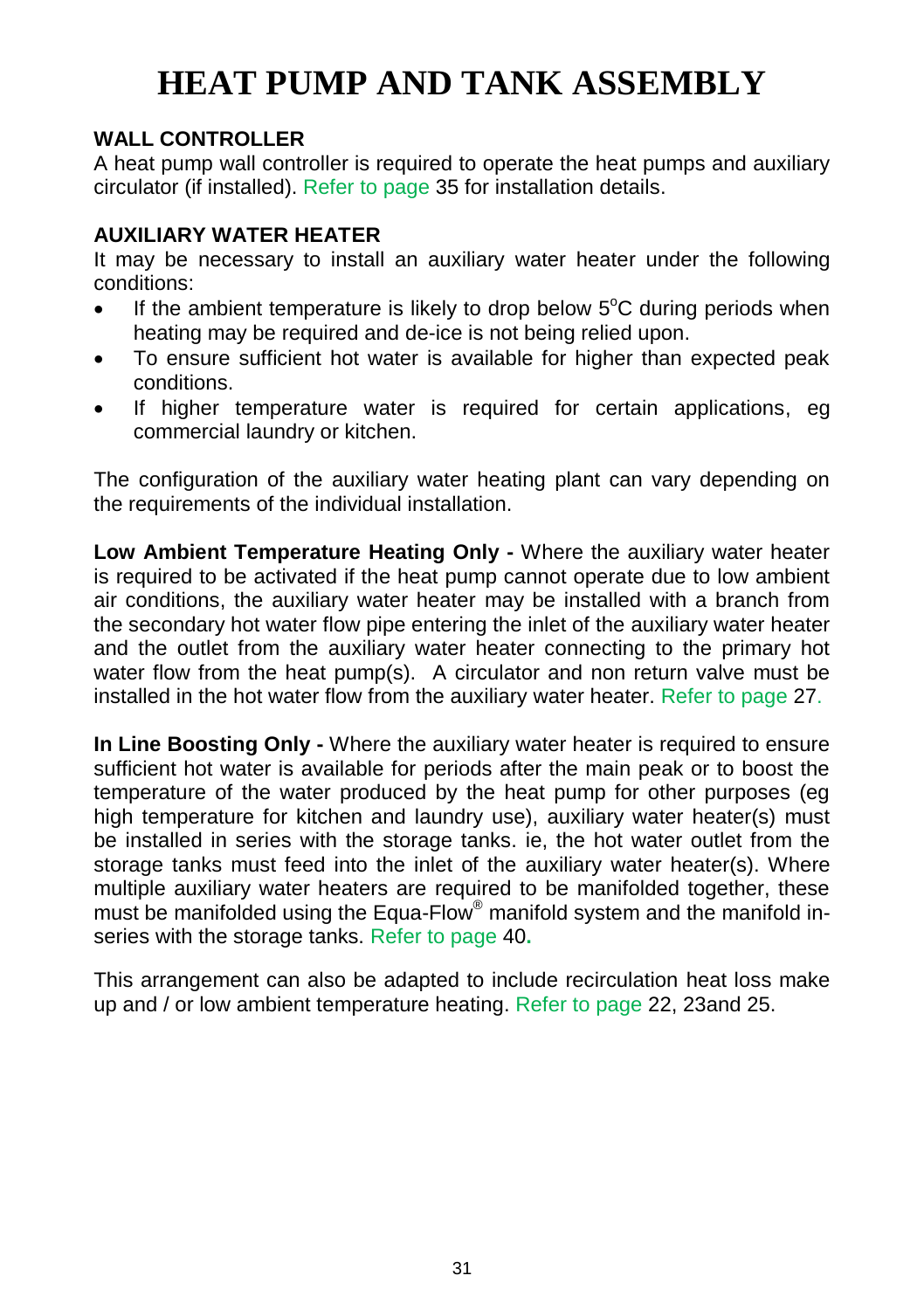## **CONNECTIONS – PLUMBING**

### <span id="page-31-0"></span>**CONNECTION SIZES**

- Heat pump water heater inlet connection: RP 1 ¼ BSPF
- Heat pump water heater outlet connection: RP 1 ¼ BSPF
- Condensate drain connection: 20mm O.D. PVC.

All plumbing work must be carried out by a qualified person and in accordance with the Plumbing Standard AS/NZS 3500.4 and local authority requirements.

### <span id="page-31-1"></span>**WATER INLET AND OUTLET**

The pipe work must be cleared of foreign matter before connection and purged before attempting to operate the water heater. All olive compression fittings<br>must use brass or copper olives. Use thread sealing tape or approved thread must use brass or copper olives. Use thread sealing tape or approved thread sealant on all screwed fittings.

<span id="page-31-2"></span>An isolation valve and non return valve must be installed on the cold water line to the water heater system. An acceptable arrangement is shown in the diagram. Refer also to ["Hot Water Delivery"](#page-18-1) on page [19](#page-18-1) and to ["Mains Water Supply"](#page-18-0) on page [19.](#page-18-0)



Disconnection unions must always be provided at the cold water inlet and hot water outlet on the water heater to allow for disconnection of the water heater.

### **PIPE SIZES**

To achieve true mains pressure operation, the cold water line to the storage tanks should be the same size or bigger than the hot water line from the storage tanks.

The pipe sizing for hot water supply systems should be carried out by persons competent to do so, choosing the most suitable pipe size for each individual application. Reference to the technical specifications of the water heater and local regulatory authority requirements must be made.

Refer to the table on page [30](#page-29-0) for correct primary flow and return pipe sizing.

### **RELIEF VALVE**

A pressure relief valve and Tee are supplied with the water heater. Fit the Tee to either the inlet or outlet fitting of the heat pump and fit the pressure relief valve to the branch of the Tee using the reducing bush supplied.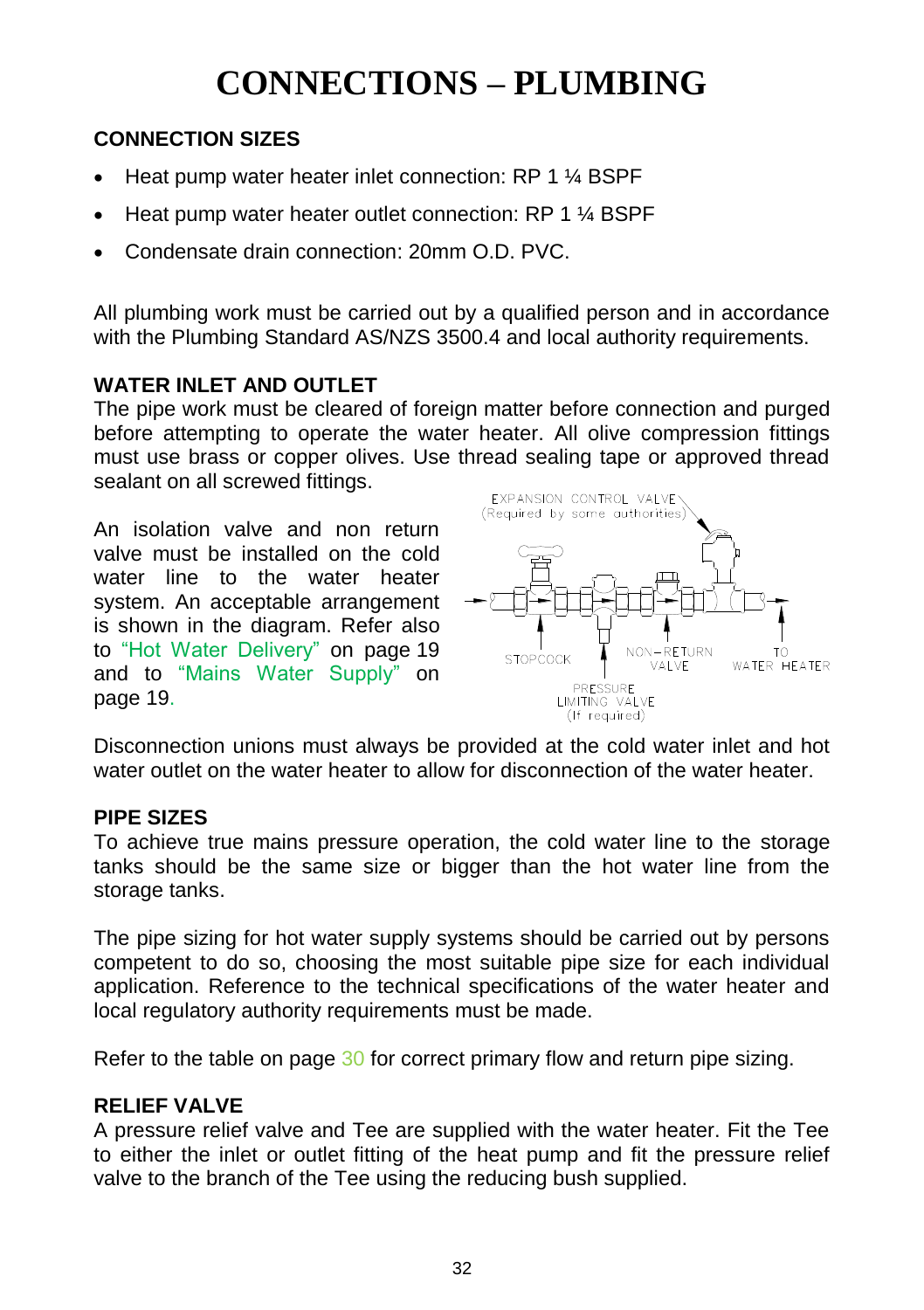## **CONNECTIONS - PLUMBING**

### **RELIEF VALVE DRAIN**

A copper drain line must be fitted to the relief valve to carry the discharge clear of the water heater. Connect the drain line to the relief valve using a disconnection union. The pipe work from the relief valve to the drain should be as short as possible and fall all the way from the water heater with no restrictions. It should have no more than three right angle bends in it. Use DN15 pipe.

The outlet of the drain line must be in such a position that flow out of the pipe can be easily seen (refer to AS/NZS 3500.4) - but arranged so hot water discharge will not cause injury, damage or nuisance. The drain line must discharge at an outlet or air break not more than 9 metres from the relief valve.

In locations where water pipes are prone to freezing, the drain line must be insulated and not exceed 300 mm in length. In this instance, the drain line is to discharge into a tundish through an air gap of between 75 mm and 150 mm.

**Warning:** As the function of the pressure relief valve on this water heater is to discharge high temperature water under certain conditions, it is strongly recommended the pipe work downstream of the relief valve be capable of carrying water exceeding 93C. Failure to observe this precaution may result in damage to pipe work and property.

### **EXPANSION CONTROL VALVE**

Local regulations may make it mandatory to install an expansion control valve (ECV) in the cold water line to the water heater system. In other areas, an ECV is not required unless the saturation index is greater than +0.4 (refer to ["Water Supplies"](#page-11-1) on page [12\)](#page-11-1). However, an ECV may be needed in a corrosive water area where there are sufficient quantities of silica dissolved in the water.

The expansion control valve must always be installed after the non return valve and be the last valve installed prior to the water heater syste[m \(refer to diagram](#page-31-2)  [on page](#page-31-2) [32\)](#page-31-2). A copper drain line must be run separately from the drain of the relief valve.

### **CONDENSATE DRAIN**

A drain line must be fitted to the condensate drains to carry the discharge clear of the water heater. The drain line can be extended using 20 mm O.D. rigid hose or conduit. Where installed externally, the drain line pipe work must be UV resistant or protected from sunlight. The outlet of the drain line must be in such a position that flow out of the pipe can be easily seen - but arranged so water discharge will not cause damage or nuisance. It is recommended to install the water heater with a slight fall towards the condensate drain.

**The condensate drain must not be connected to the pressure relief or expansion control valve drain line but may discharge at the same point.**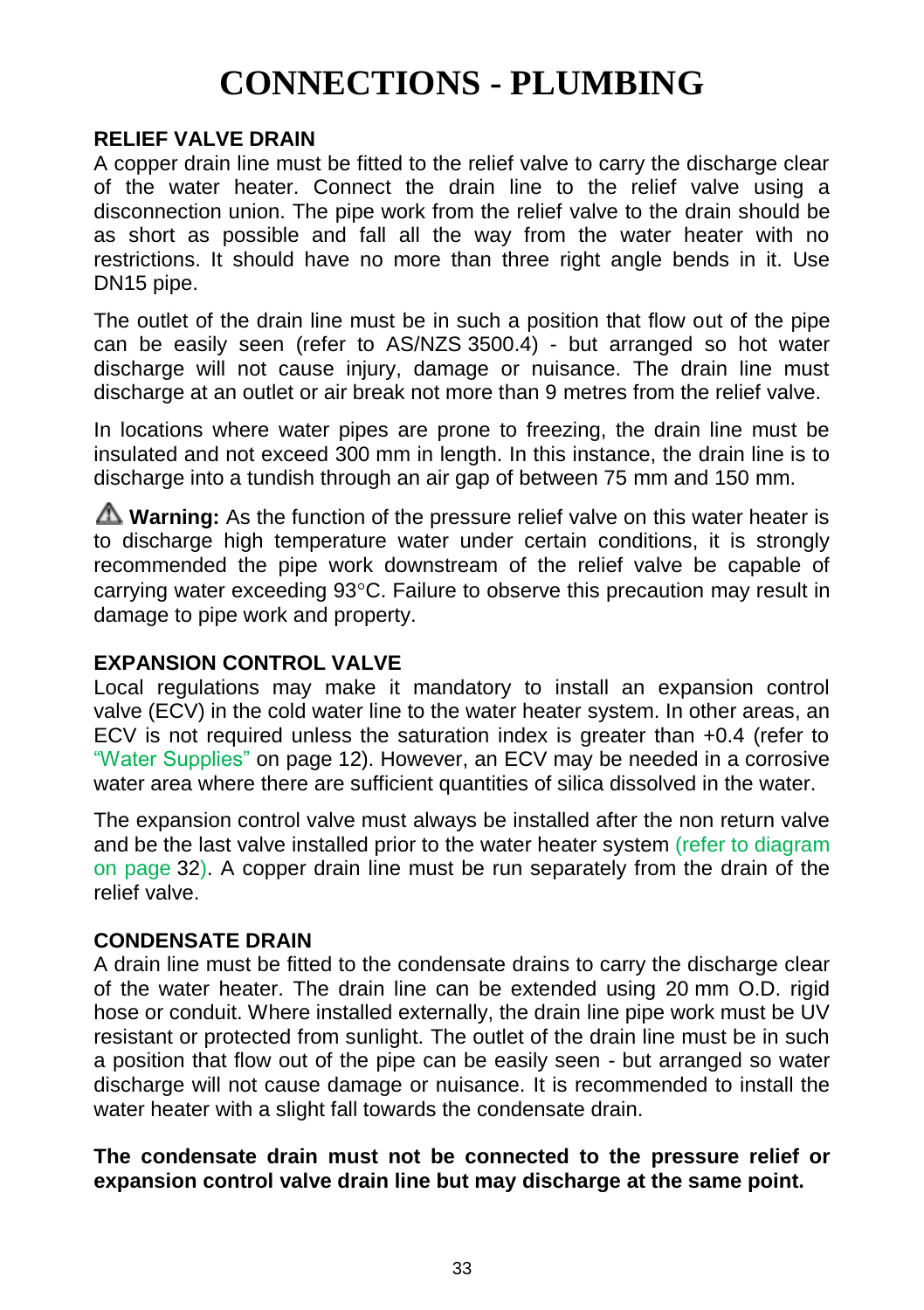<span id="page-33-0"></span>**The power supply to the water heater must not be switched on until the water heater is filled with water** and a satisfactory megger reading is obtained.

### **MEGGER READING**

When a megger test is conducted on this water heater, then the following should be noted.

**Warning:** This water heater contains electronic equipment and 500 V insulation tests must only be conducted between actives and earth and between neutral and earth. An active to neutral test WILL damage the electronics.

#### **An insulation test result of above 1 MΩ should be obtained for this water heater.**

### **ELECTRICAL CONNECTION**

All electrical work and permanent wiring must be carried out by a qualified person and in accordance with the Wiring Rules AS/NZS 3000 and local authority requirements.

#### **Heat Pump**

The heat pump water heater must be directly connected to a 415 V AC 50 Hz mains power supply. The heat pump must be on its own circuit with an isolating switch installed at the switchboard. A secondary isolating switch may be installed within reach of the water heater.

A conduit is required for the electrical cable to the heat pump water heater. The conduit is to be connected to the unit with a terminator. Connect the power supply and earth wires directly to the terminal block, ensuring there are no excess wire loops inside the electrical enclosure. Correct phase connection is required.

#### **Primary Pump**

<span id="page-33-1"></span>The power to the primary pump for each heat pump water heater is supplied from the water heater. Connect the active, neutral and earth wire to the pump terminals as shown on page 34 and to the terminals located within the heat pump electrical enclosure. A flexible 20 mm conduit is required for the electrical cable between the water heater and pump. The conduit is to be connected to the water heater with a 20 mm terminator.

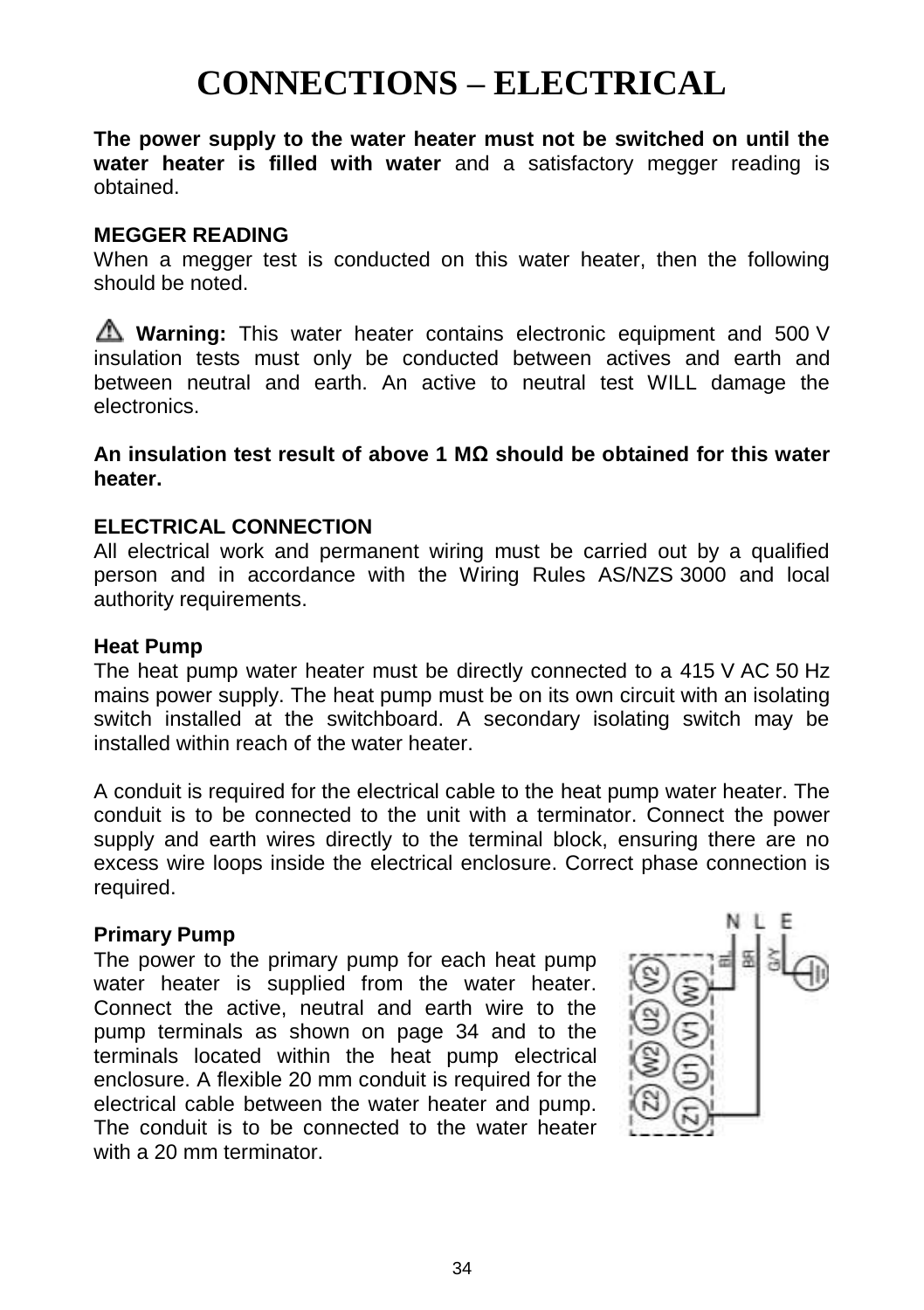### **Heat Pump Wall Controller**

The Rheem Commercial Heat Pump Wall Controller controls most operations of the water heater system. The system will not operate if a controller has not been installed.

### **Enclosure Installation**

It is suggested to install the controller after the heat pumps and storage tanks have been installed.

The controller is suitable to be wall mounted indoors or outdoors. Select a suitable location with the following in mind:

- The controller is supplied with a 1.5m long plug and flex for connection to a GPO. The GPO must be weatherproof if installed outdoors.
- Two thermistors are supplied. The tankstat sensor has a 12m lead and is to be installed in any one of the storage tanks. The ambient sensor has a 3m lead and is to be located in proximity to one of the heat pumps.

Mount the controller to the wall via the mounting holes located inside the enclosure using suitable anchors. Do not connect the power.

### **Tankstat Sensor Installation**

- Run out the sensor marked "Tank Sensor" to the nearest storage tank.
- A thermostat well is supplied within each tank.
- Remove the plastic cover from the fitting located 90° from the water connections on the storage tank, but do not discard.
- Make a small hole in the centre of the plastic cap and thread the sensor through the hole.
- Insert the sensor all the way into the thermostat well and fit the plastic cap back onto the storage tank.
- Seal the hole in the plastic cap using silicone or similar.
- Cable tie the sensor lead, curling up and tying off any excess lead.

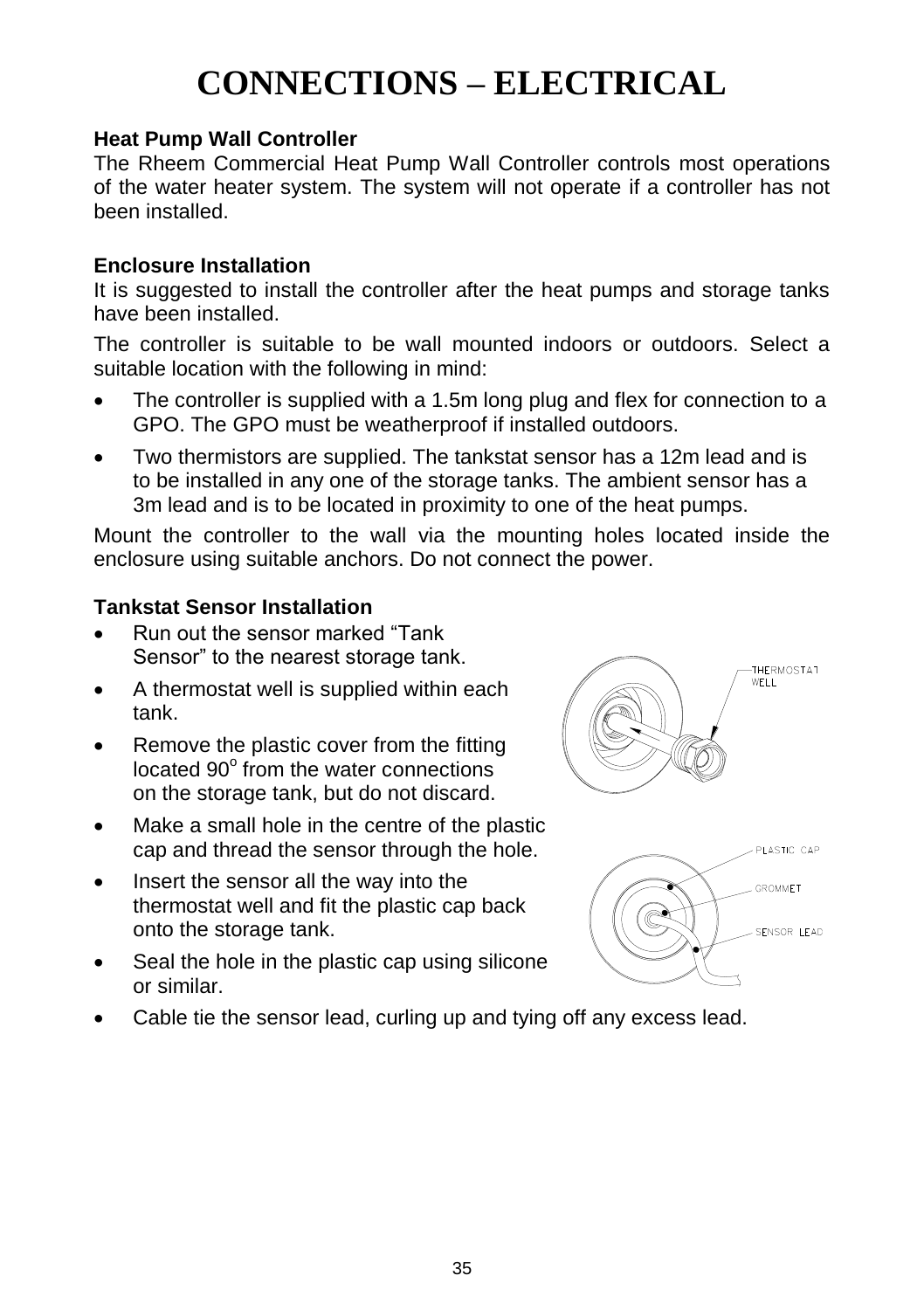### **Ambient Sensor Installation**

- Run out the sensor marked "Ambient Sensor" to a position in proximity to the air inlet of the heat pump but not in the direct line of the air discharge of the heat pumps.
- Mount the sensor in the chosen location.

NOTE: The purpose of the ambient sensor is to switch over heat pump operation to auxiliary boost mode when low ambient conditions are present. The sensor position should be chosen to provide a representative reading of the local conditions.



Use the following as a guide:

- Ideally, fit the sensor between the louvres of the air inlet of one of the heat pumps.
- Position the sensor in the same location as the heat pump i.e. indoors or outdoors
- Do not locate the sensor in the air discharge from the heat pumps
- Do not locate the sensor where hot or cold air is being discharged from other equipment
- Cable tie the sensor lead, curling up and tying off any excess lead.

### **Connecting the Water Heaters**

- Ensure power to the water heaters is isolated.
- The control signal from the wall controller to the water heaters is 24 volt and the wiring must be run separately from any 240V or 415V cabling.
- Run a two core sheathed cable from the terminals marked "24VAC" in the controller to the first water heater. A 20mm conduit gland is supplied and the cable carrying the 24 volt signal must be run in conduit.
- Insert the cable through the conduit hole on the water heater with a suitable terminal and connect to the terminals marked "HP1 / 2, 24V". Note: the terminals are NOT polarity sensitive.





HEAT PUMP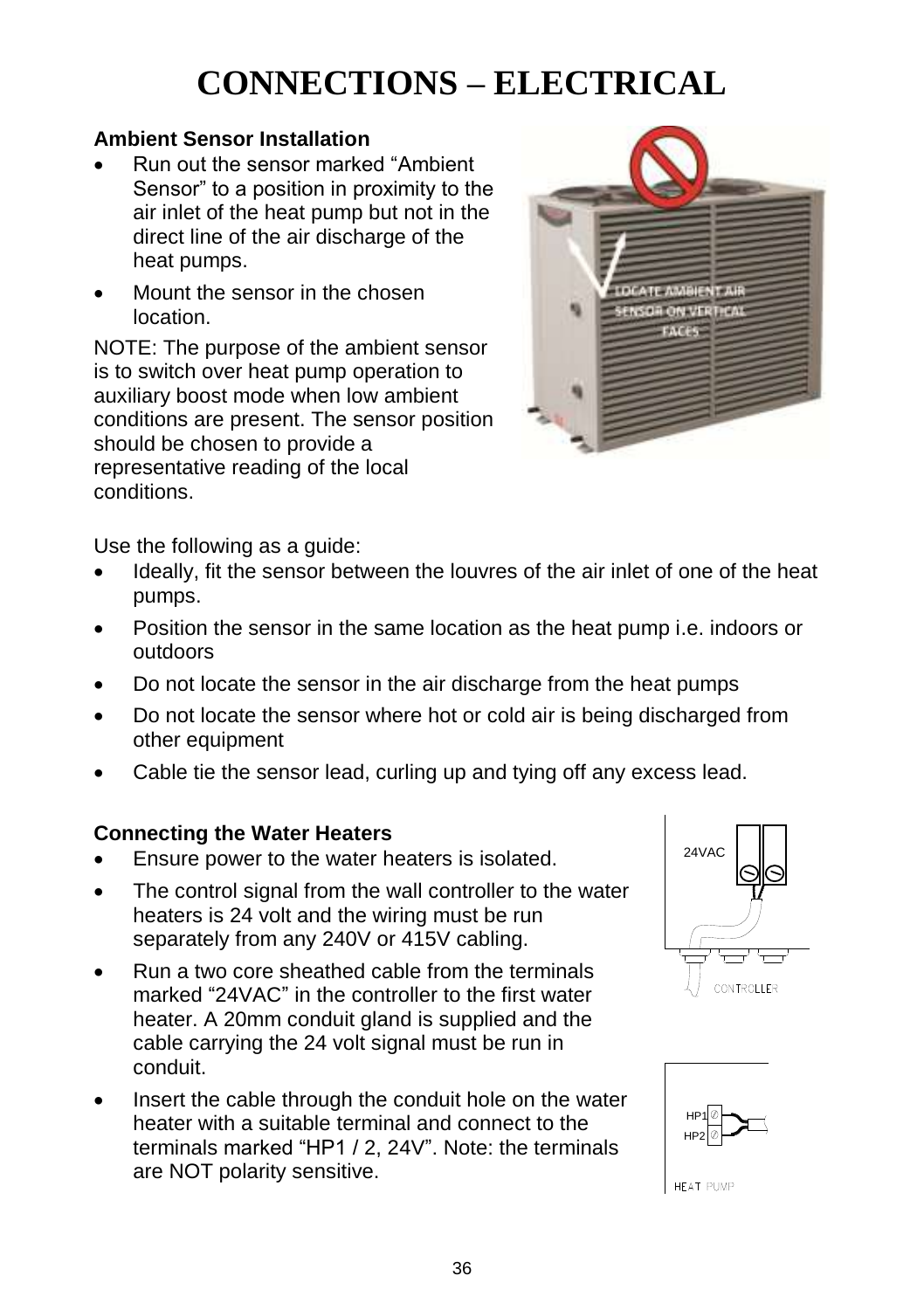If more than one heat pump water heater is installed, the 24 volt cable is daisy chained to each water heater in turn from the first water heater. Remove the bung from the water heater and run the 24 volt cable to the next water heater in conduit.

### **Connecting the Auxiliary Pump**

Depending on the installation, a Low Ambient Temperature auxiliary pump and heater may be supplied. Connect this pump to the controller.

A typical installation may have all or some of the following pumps:

- Heat Pump primary circulator (mandatory) located adjacent to and plumbed to each heat pump inlet. The primary pumps are wired into the heat pump.
- Building secondary circulator (optional) connected between the building hot water return line and an auxiliary water heater.
- Low Ambient Temperature auxiliary pump (optional) located between the auxiliary heater outlet and the cold water inlet manifold to the storage tanks.

Make connections to the auxiliary pump and terminals marked "Aux Pump" located in the wall controller enclosure. Ensure the pump is earthed.

### **Building Management Systems (BMS/BAS)**

Each water heater can be connected to a BMS or BAS system to indicate fault status.

The BMS/BAS output signal is 12V DC. We recommend using the output signal to drive a relay.

Connect the BMS/BAS wires to the terminals marked "Common and Alarm" located behind the heat pump front cover. The BMS cable must be run in conduit.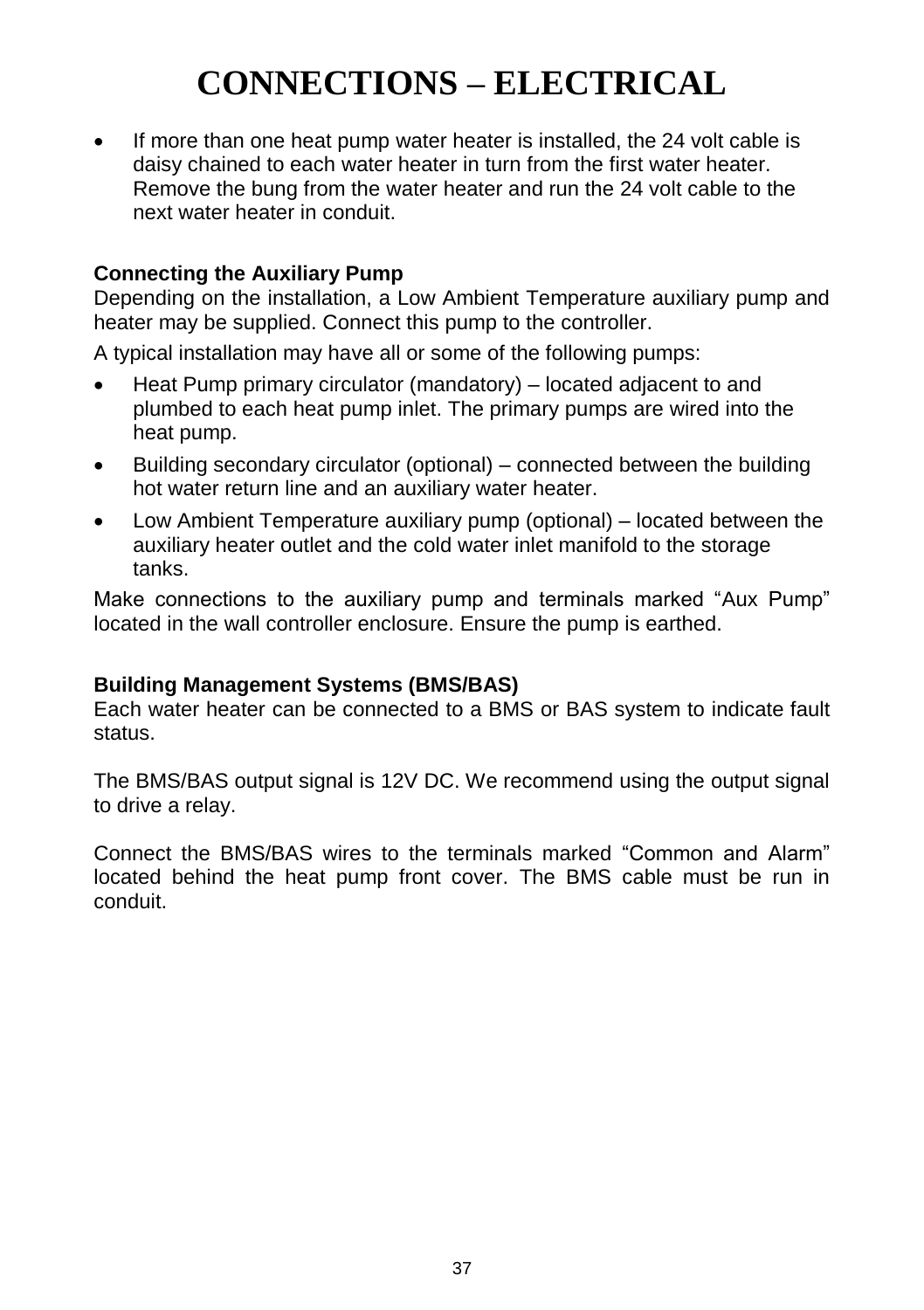### **TIMER**

A timer can be added to the circuit prior to the controller if the customer requires the heat pumps do not operate between certain hours, such as during the night. The timer must be weatherproof if it is installed outdoors.



### **Heat Pump Internal Wiring Diagram**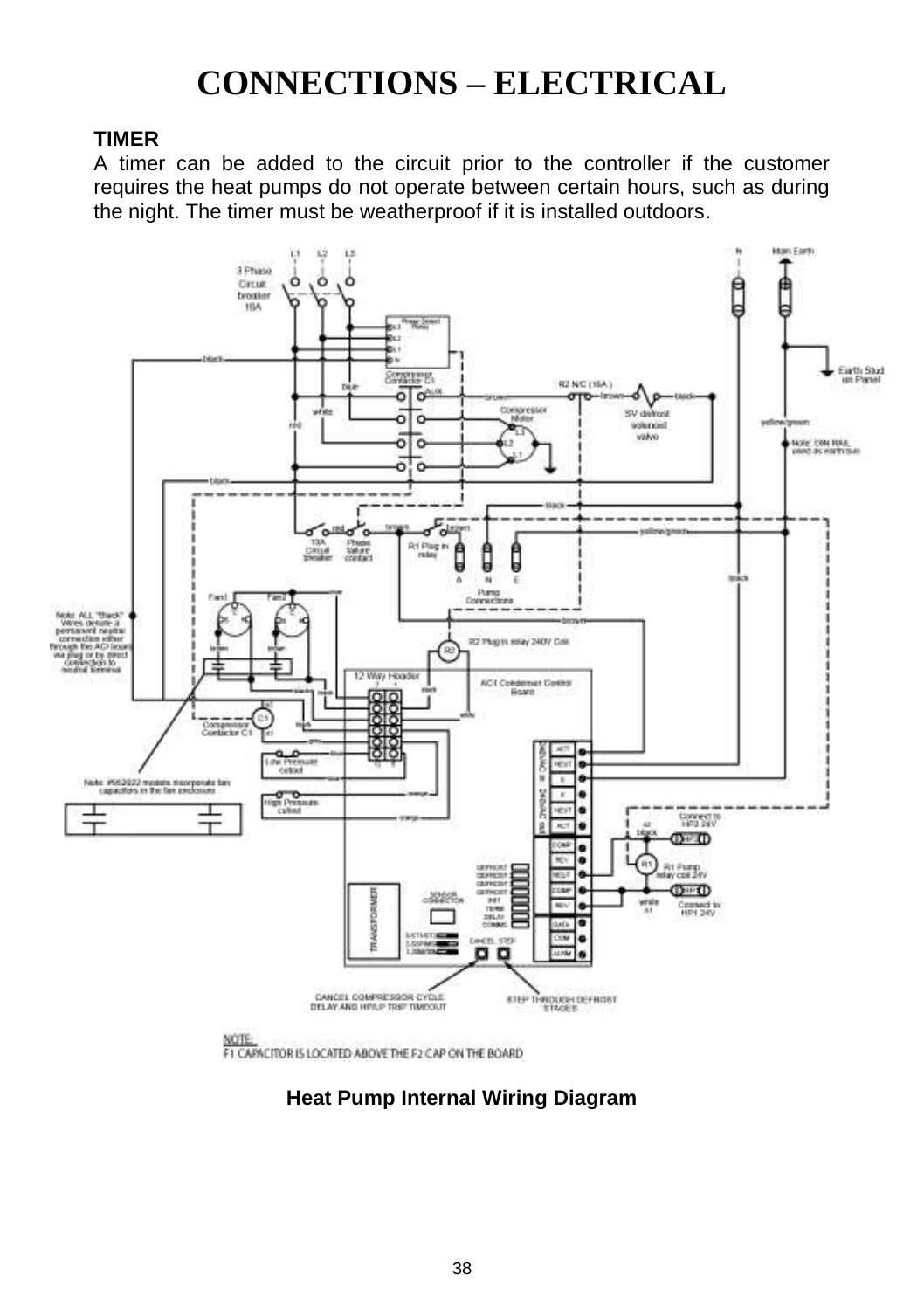## **MANIFOLD INSTALLATIONS**

<span id="page-38-0"></span>The Rheem commercial heat pump water heater is designed to be installed with storage tanks on a single manifold or multiple manifolds if required, using the Rheem Equa-Flow<sup>®</sup> manifold system. The Equa-Flow principle will function with water heaters in line, around a corner or in rows back to back [\(refer to the](#page-39-0)  [diagrams on pages](#page-39-0) [40](#page-39-0) to [41\)](#page-39-0).

The cold water, primary flow and hot water manifolds must be designed to balance the flow from each water heater and storage tank. To achieve this, there are basic installation requirements and principles which must be followed:

- 1. The maximum number of storage tanks in a bank should be 10, however several banks of storage tanks can be installed.
- 2. The hot water line from the manifold must leave from the opposite end to which the cold water line enters the manifold.
- 3. The storage tanks must be of the same model.
- 4. The cold water line, cold and hot headers and hot water line must be sized to meet the requirements of both AS/NZS 3500.4 and the application.
- 5. A non return valve, isolation valve and if required a pressure limiting valve and expansion control valve, must be installed on the cold water line to the system.
- 6. A full flow gate valve or ball valve (not a stop tap, as used on a single water heater installation) must be installed on both the cold water branch and hot water branch of each water heater and storage tank.
- 7. Non return valves or pressure limiting valves MUST NOT be installed on the branch lines to the water heaters or storage tanks.
- 8. All fittings, valves and branch lines must be matched sets all the way along the manifold.
- 9. Sufficient space must be left to enable access, servicing or removal of any water heater or storage tank.
- 10. The temperature pressure relief valve drain line from each storage tank can terminate at a common tundish (funnel) with a visible air break at each drain discharge point.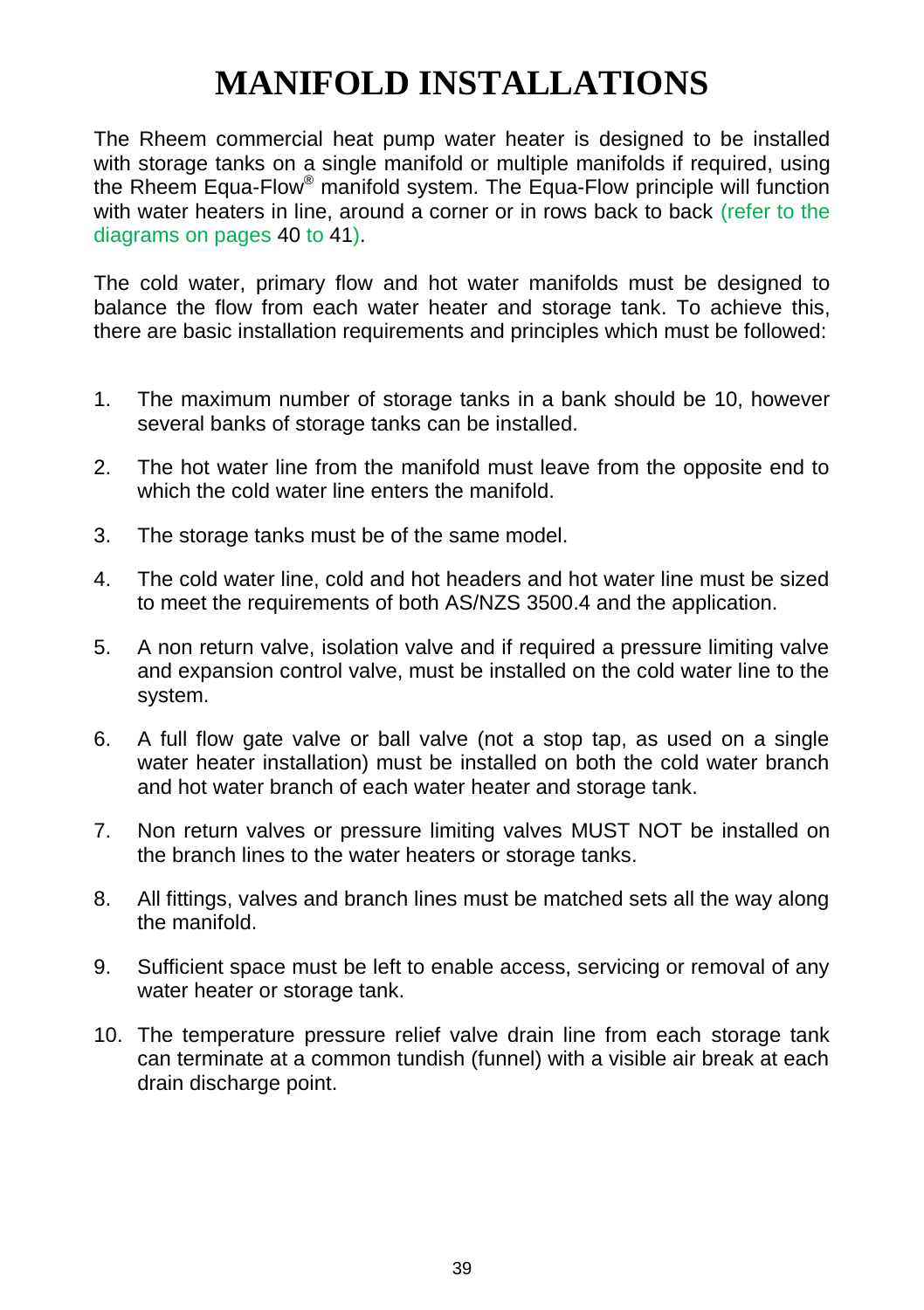## **MANIFOLD INSTALLATIONS**

### <span id="page-39-0"></span>**Manifold Arrangement**



**Cold Manifold Assembly**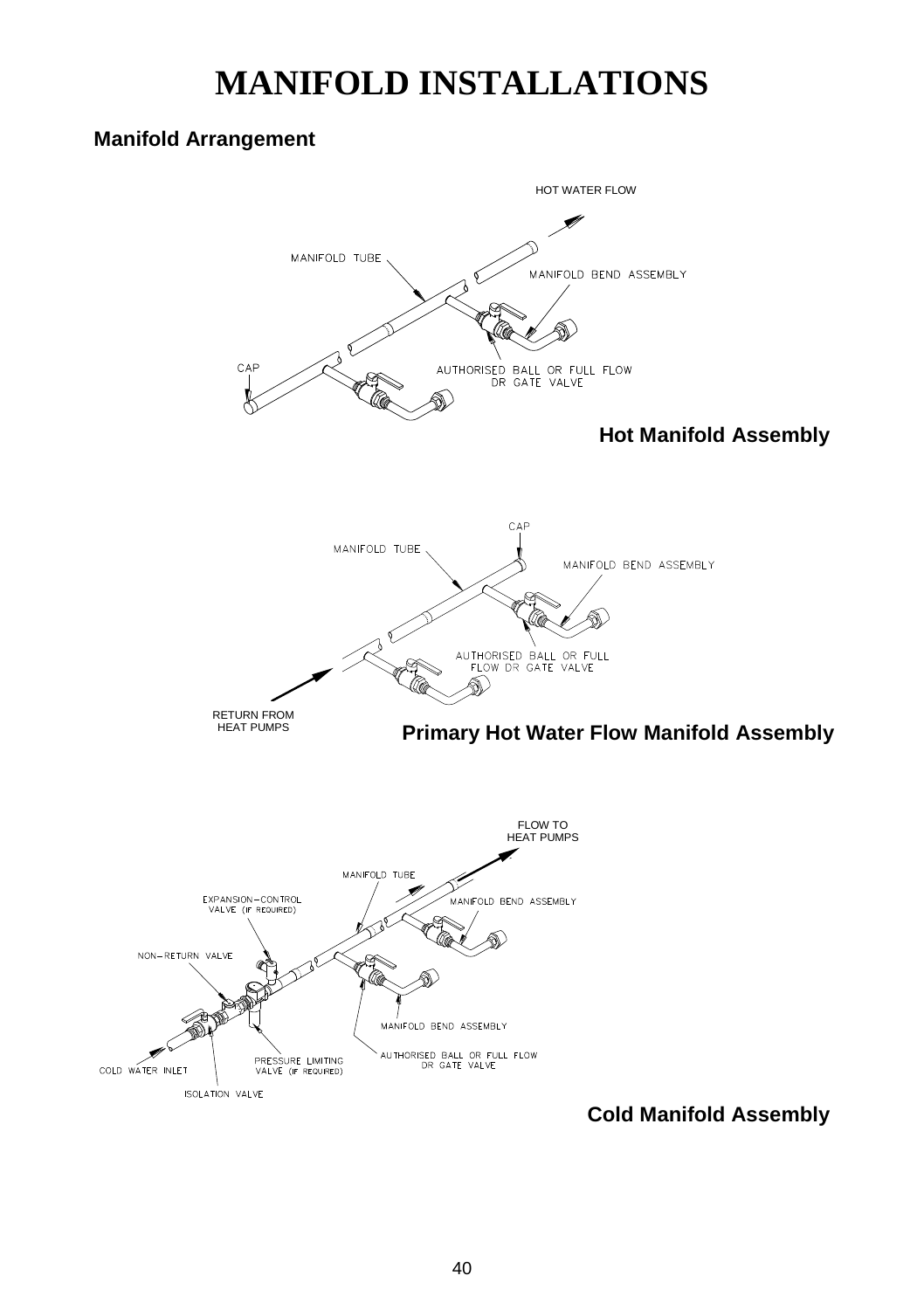## **MANIFOLD INSTALLATIONS**



### **INSTALLATION DIMENSIONS – MULTIPLE RHEEM STORAGE TANKS** *MOTALLATION DIMENSION*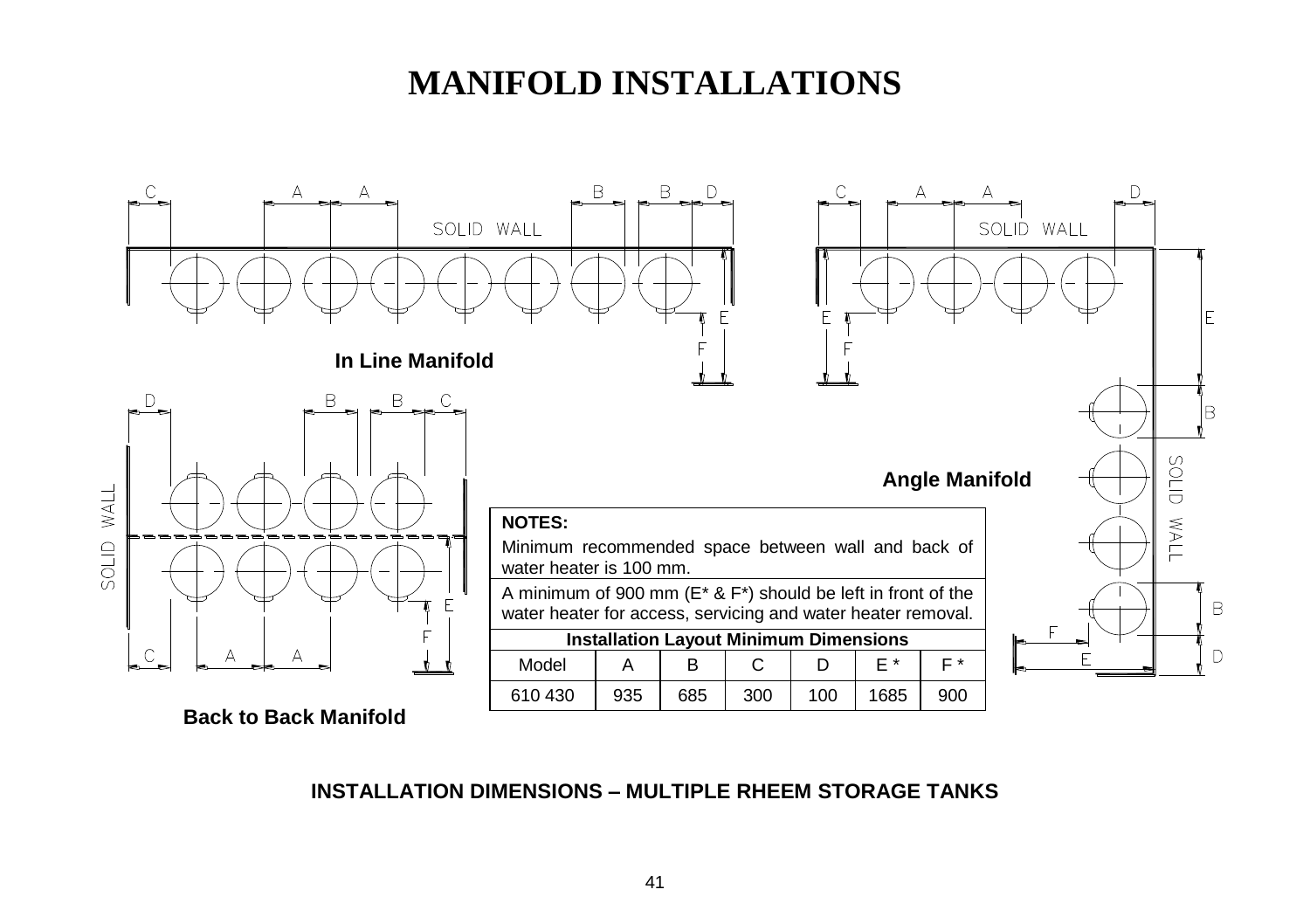## **COMMISSIONING**

### <span id="page-41-0"></span>**TO FILL AND TURN ON THE WATER HEATER**

**The power supply to the water heater and controller must not be switched on until the water heater is filled with water** and a satisfactory megger reading is obtained.

- Open all of the hot water tap(s) in the building (don't forget the shower(s)) and supply cock(s) and valve(s) in the system.
- Open the isolation valves fully on the cold, return and hot water branches to the storage tank(s) installed in a bank.
- Open the cold water isolation valve on the cold water line to the storage tank(s).

Air will be forced out of the taps.

- Close each tap as water flows freely from it.
- Check the pipe work for leaks.
- Switch on the electrical supply at the isolating switch to the water heater and controller.
- Set the timer if one is installed.

If the water heater is full of cold water, the fan will activate and heating will commence unless the ambient air temperature is below the ambient sensor set point, in which case the auxiliary circulator will operate, if installed.

It is important to wait for five minutes after the heat pump has activated to ensure it continues to operate and is functioning correctly.

**Note:** The water heater may not turn on immediately when it is first switched on, if it is switched on within 20 minutes of it having been switched off at the isolating switch, or the heat pump has just completed a heating cycle. The water heater will wait until the conditions for start up are favourable in order to protect the compressor from damage. This may take up to 20 minutes. The auxiliary booster (if installed) will operate instead of the heat pump if the ambient air temperature is less than the ambient sensor set point.

Explain to a responsible officer the functions and operation of the heat pump water heater. Upon completion of the installation and commissioning of the water heating system, leave this guide with the responsible officer.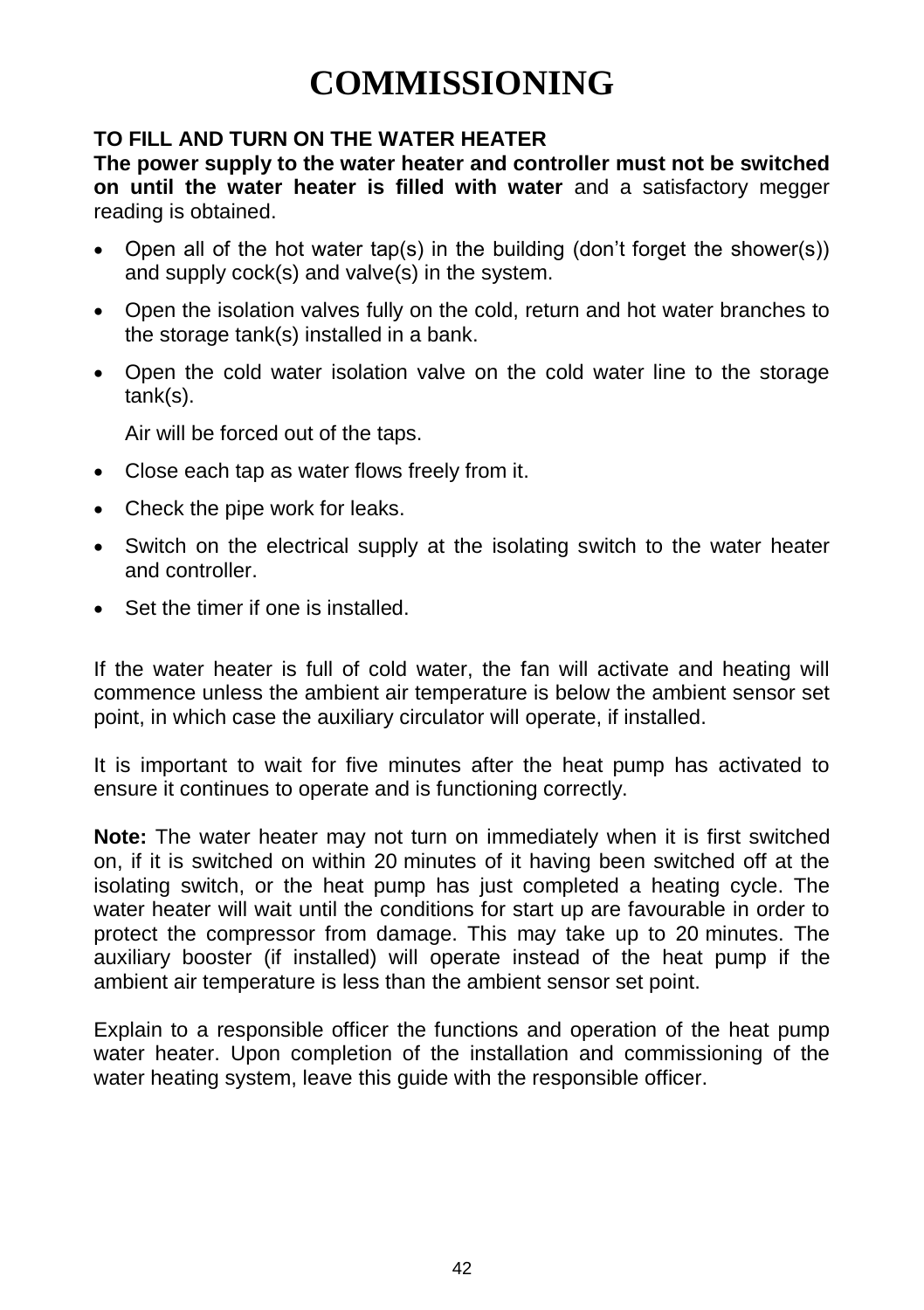### <span id="page-42-1"></span>**TO TURN OFF THE WATER HEATER**

If it is necessary to turn off the water heater on completion of the installation, such as on a building site or where the premises are vacant, then:

- Switch off the electrical supply at the isolating switch to the water heater and the controller.
- <span id="page-42-0"></span>Close the cold water isolation valve at the inlet to the water heater.

## **DRAINING THE WATER HEATER**

To drain the water heater:

- Turn off the water heater and controller (refer to "To Turn Off The Water [Heater"](#page-42-1) on page [43](#page-42-1)
- Close all hot water taps.
- Operate the relief valve release lever on one of the storage tanks do not let the lever snap back or you will damage the valve seat.

Operating the lever will release the pressure in the water heater.

- Close the isolation valves at the inlet and outlet of the water heater and place a bucket under the cold water inlet.
- Undo the unions at the inlet and outlet of the water heater. The heat pump heat exchanger holds 5 litres of water and will drain into the bucket.

## **TROUBLE SHOOTING**

### **Heat Pump Won't Start**

A delay of up to 20 minutes can be experienced before heat pump starts operating

**Incorrect Phase Rotation**

The phase detect relay will open circuit if the heat pump has been wired with incorrect phase rotation or if a phase has failed. Both red and green LEDs on the relay will be illuminated if phase rotation is correct.

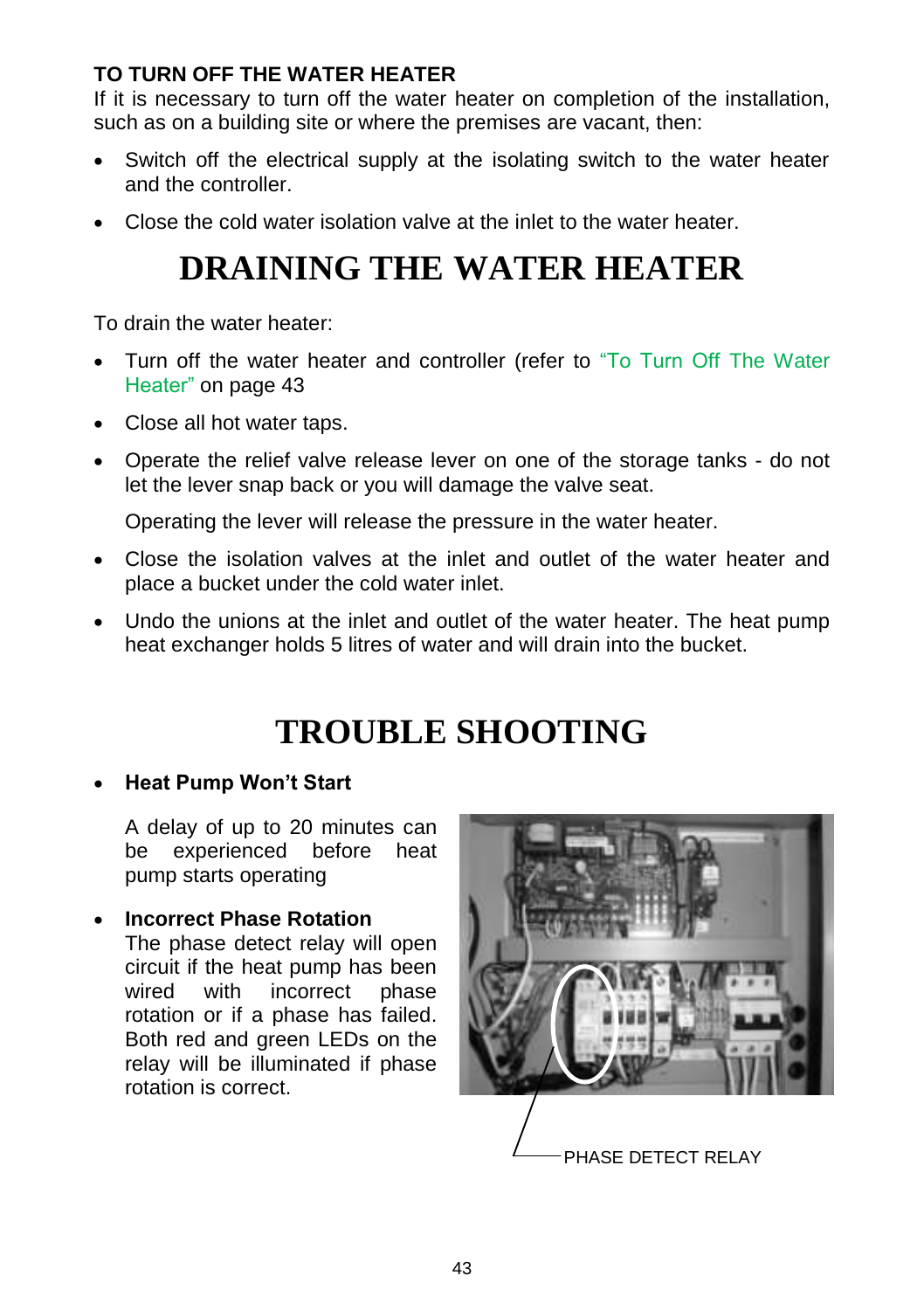### **Low Ambient Temperature**

If the ambient air temperature is below set point, the heat pump will not start. AUXILIARY PUMP LED in the wall controller will be illuminated.

**Warning – live parts inside!** – remove cover from wall controller. Refer to instructions contained within to view and adjust low ambient temperature cut in set point, if required.

### **Heat pump starts then turns off soon after**

**Warning – Live parts inside!** Remove heat pump electrical front cover and check ERR LED located on PC board in Heat Pump. If illuminated, heat pump safety has tripped due to over pressure or under pressure of refrigerant gas.

This could be caused by:

a. Insufficient water flow rate through heat exchanger. Check pipe sizing per chart, check obstructions, check lines and pump are bled, check pump is operating.

**Note:** Tanks and heat pumps are to be manifolded in Equa-Flow. It is important that the branches to each storage tank **ONLY** contain a gate or ball valve and union. Fitting of loose jumper valves, non-return valves or pressure limiting valves in the branches or primary flow and return lines between the heat pump and tanks **WILL** affect performance of the heat pump.

- b. Refrigerant charge too high
- c. Refrigerant charge too low?

Turn heat pump off then on again at circuit breaker to reset system.

- **Heat pump compressor excessively noisy**
- Check for correct phase rotation (refer to [page](#page-42-0) [43](#page-42-0)).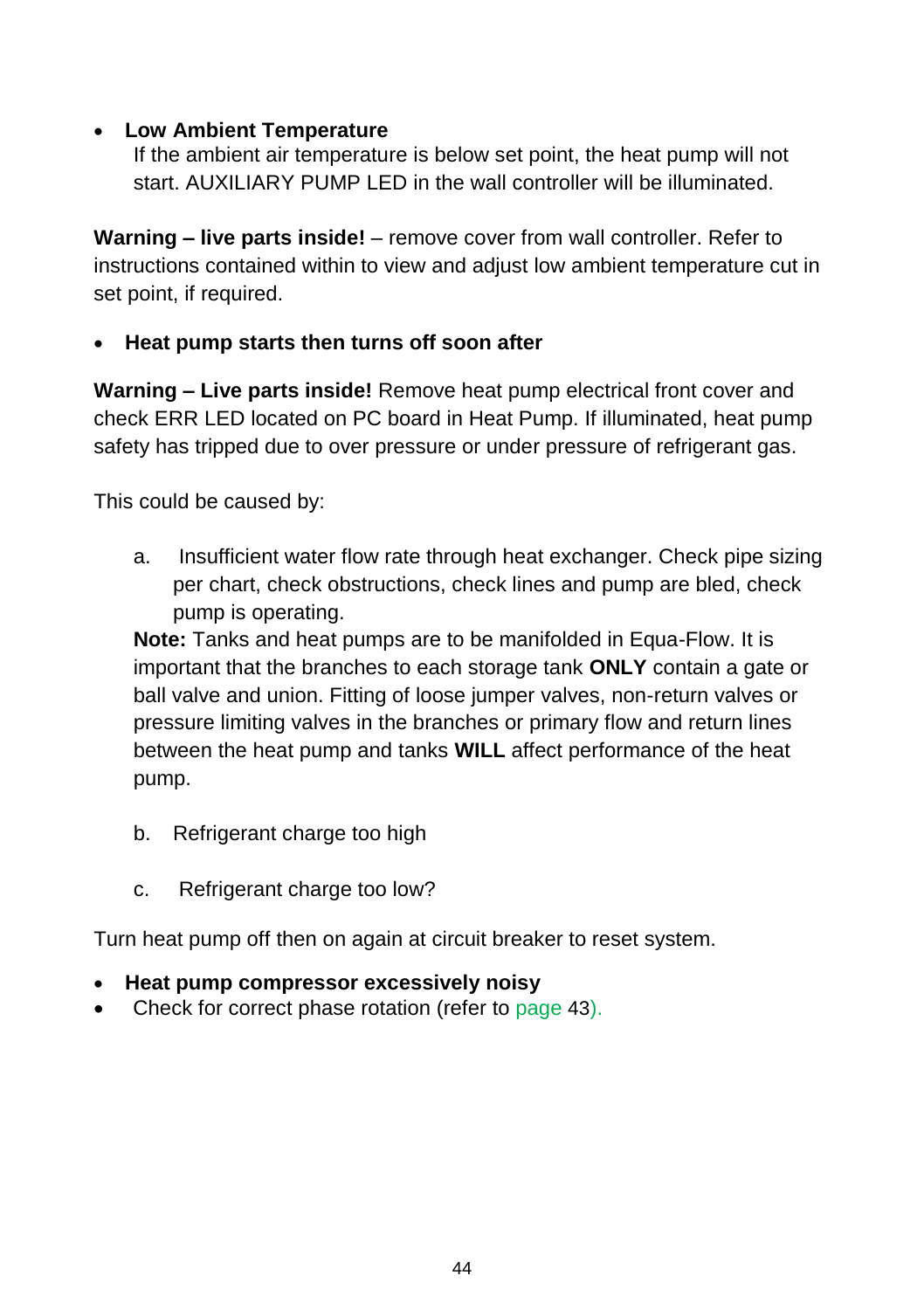## **AUTOMATIC DEFROST**

<span id="page-44-0"></span>The Rheem Commercial Heat Pump installation can be configured in a number of ways depending on the requirements of the individual installation.

Ice may begin to form on the evaporator when the air temperature falls below  $7^{\circ}$ C, and this will reduce the heat pump efficiency. The water heating system can be designed to operate in one of two modes when ambient temperature falls below  $7^{\circ}$ C.

In defrost mode the heat pump will use hot gas injection to melt any ice that may form on the evaporator coil when operating at air temperatures below  $7^{\circ}$ C.

In auxiliary heating mode the controller deactivates the heat pump and switches to an auxiliary gas or electric water heater. A pump circulates water from the storage tanks through the auxiliary water heater, if installed, until the set temperature of  $60^{\circ}$ C is reached. During this period the evaporator will defrost. The auxiliary heater should be set at 60°C.

For most applications, automatic defrost should be satisfactory to meet the water heating demands.

### <span id="page-44-1"></span>**Defrost Configuration**

The wall controller must be configured to allow automatic defrost to occur instead of auxiliary heating.

### **Adjustments**

- Screen normally displays Tank Temperature.
- Press **AMBIENT** button to temporarily view Ambient Temperature.
- To adjust **Set Point**, pressing **UP** or **DOWN** button displays set point for the current view.
- To adjust the AMBIENT set point to enable automatic defrost to take precedence, press **DOWN** to adjust set point to **minus 5<sup>o</sup>C.**
- Press **ACCEPT** to save setting to memory. If no buttons are pressed for 8 seconds settings are not saved and display will revert to show tank temperature.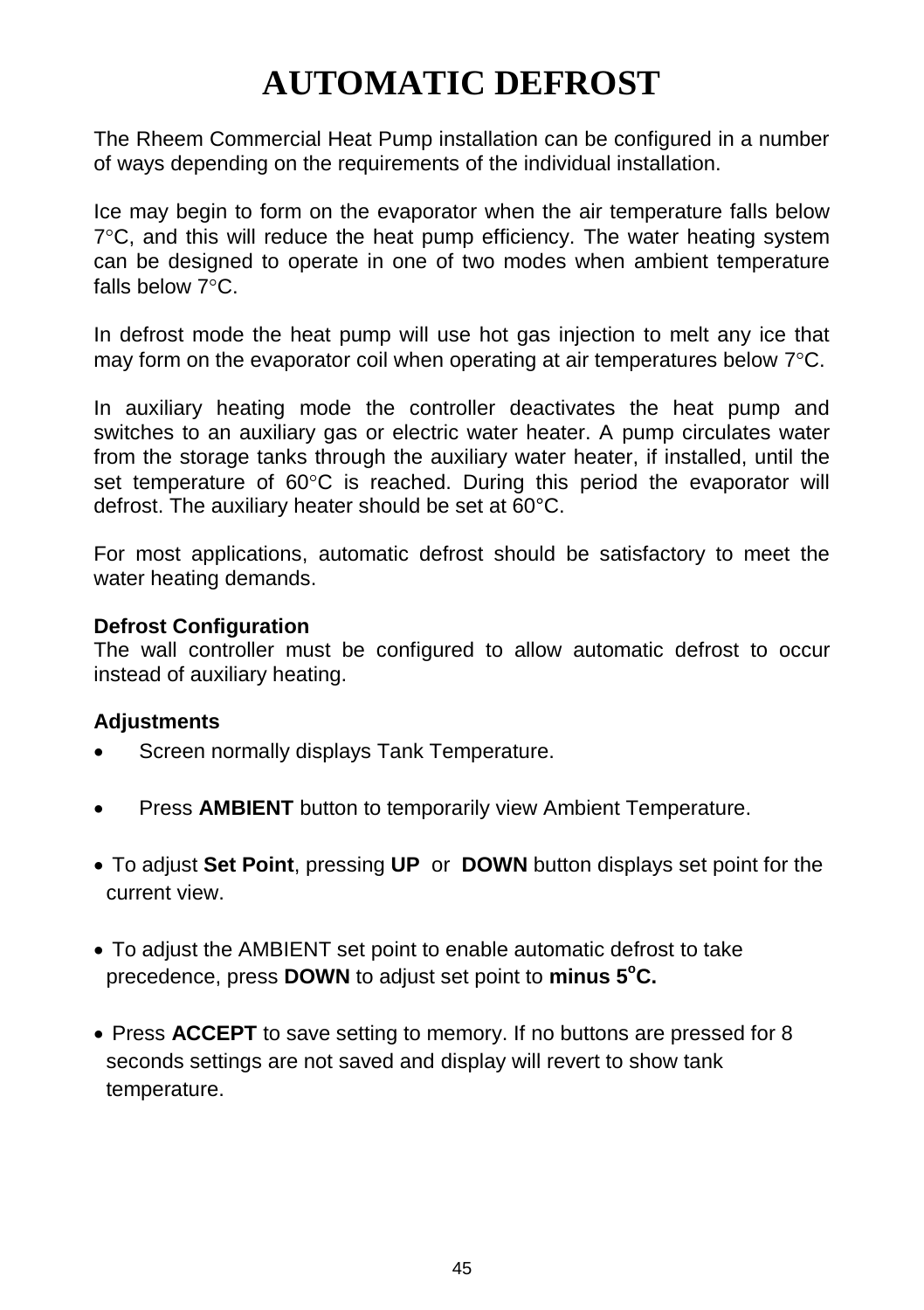### <span id="page-45-0"></span>**RHEEM HEAT PUMP WATER HEATER WARRANTY - AUSTRALIA ONLY -**

#### **HEAT PUMP WATER HEATER MODELS 952022, 953022**

#### **1. THE RHEEM WARRANTY – GENERAL**

- 1.1 This warranty is given by Rheem Australia Pty Limited ABN 21 098 823 511 of 1 Alan Street, Rydalmere New South Wales.
- 1.2 Rheem offer a trained and qualified national service network who will repair or replace components at the address of the water heater subject to the terms of the Rheem warranty. Rheem Service, in addition can provide preventative maintenance and advice on the operation of your water heater. The Rheem Service contact number is available 7 days a week on 131 031 with Service personnel available to take your call from 8am to 8pm daily (hours subject to change).
- 1.3 For details about this warranty, you can contact us on 131 031 or by email at [warrantyenquiry@rheem.com.au](mailto:warrantyenquiry@rheem.com.au) (not for service bookings).
- 1.4 The terms of this warranty and what is covered by it are set out in section 2 and apply to water heaters manufactured after 1<sup>st</sup> January 2014.
- 1.5 If a subsequent version of this warranty is published, the terms of that warranty and what is covered by it will apply to water heaters manufactured after the date specified in the subsequent version.

### **2. TERMS OF THE RHEEM WARRANTY AND EXCLUSIONS TO IT**

- 2.1 The decision of whether to repair or replace a faulty component is at Rheem's sole discretion.
- 2.2 Where a failed component or cylinder is replaced under this warranty, the balance of the original warranty period will remain effective. The replacement does not carry a new Rheem warranty.
- 2.3 Where the water heater is installed outside the boundaries of a metropolitan area as defined by Rheem or further than 25 km from either a regional Rheem branch office or an Accredited Rheem Service Agent's office, the cost of transport, insurance and travelling between the nearest branch office or Rheem Accredited Service Agent's office and the installed site shall be the owner's responsibility.
- 2.4 Where the water heater is installed in a position that does not allow safe or ready access, the cost of that access, including the cost of additional materials handling and/or safety equipment, shall be the owner's responsibility. In other words, the cost of dismantling or removing cupboards, doors or walls and the cost of any special equipment to bring the water heater to floor or ground level or to a serviceable position is not covered by this warranty.
- 2.5 This warranty only applies to the original and genuine Rheem water heater in its original installed location and any genuine Rheem replacement parts.
- 2.6 If the water heater is not sized to supply the hot water demand in accordance with the guidelines in Rheem's water heater literature, any resultant fault will not be covered by Rheem's warranty.
- 2.7 The Rheem warranty does not cover faults that are a result of:
	- a) Accidental damage to the water heater or any component (for example: (i) Acts of God such as floods, storms, fires, lightning strikes and the like; and (ii) third party acts or omissions).
	- b) Misuse or abnormal use of the water heater.
	- c) Installation not in accordance with the Owner's Guide and Installation Instructions or with relevant statutory and local requirements in the State or Territory in which the water heater is installed.
	- d) Connection at any time to a water supply that does not comply with the water supply guidelines as outlined in the Owner's Guide and Installation Instructions.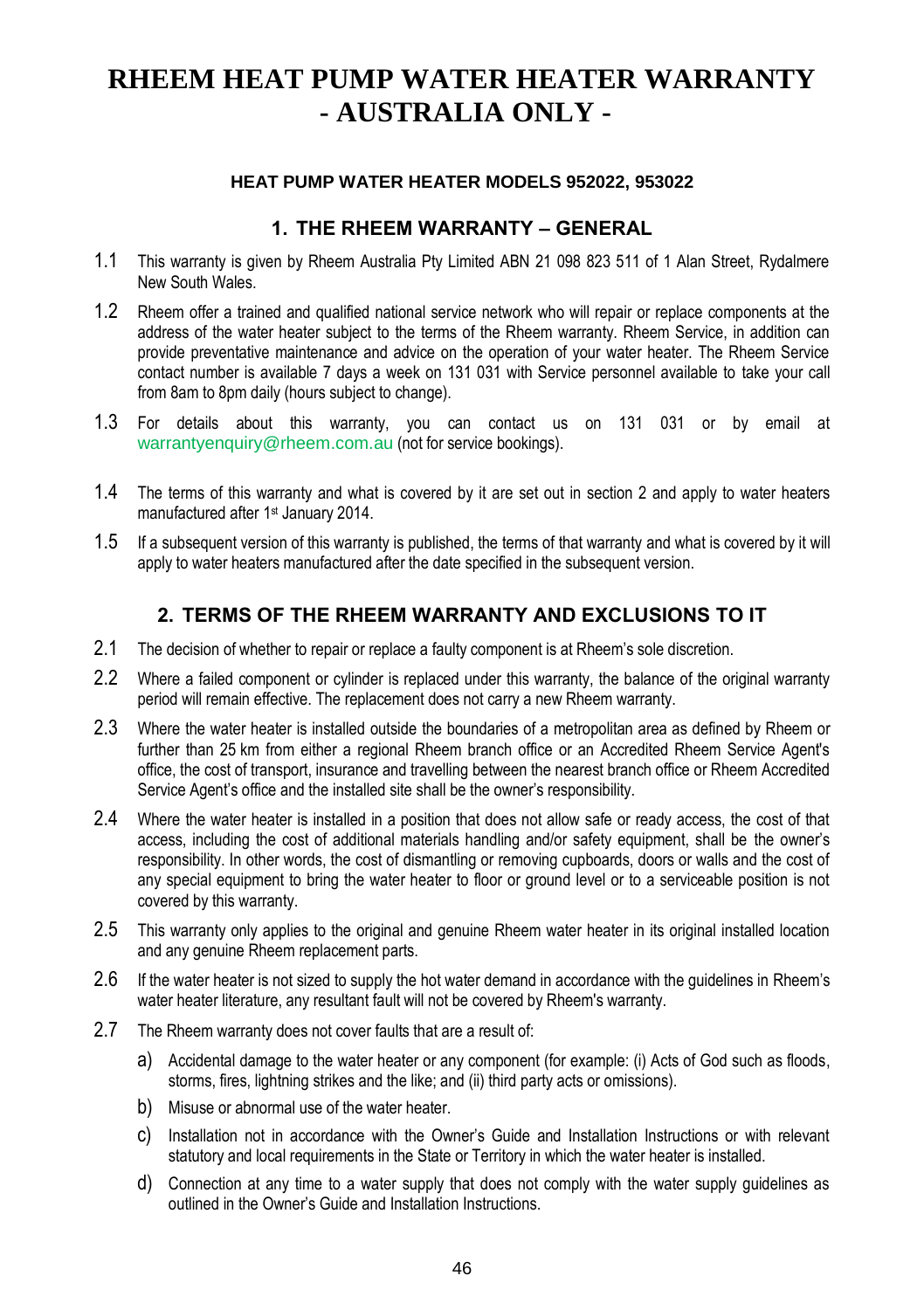### **RHEEM HEAT PUMP WATER HEATER WARRANTY -AUSTRALIA ONLY-**

- e) Repairs, attempts to repair or modifications to the water heater by a person other than Rheem Service or a Rheem Accredited Service Agent.
- f) Faulty plumbing or faulty power supply.
- g) Failure to maintain the water heater in accordance with the Owner's Guide and Installation Instructions.
- h) Transport damage.
- i) Fair wear and tear from adverse conditions (for example, corrosion).
- i) Cosmetic defects.
- 2.8 If you require a call out and we find that the fault is not covered by the Rheem warranty, you are responsible for our standard call out charge. If you wish to have the relevant component repaired or replaced by Rheem, that service will be at your cost.
- 2.9 Subject to any statutory provisions to the contrary, this warranty excludes any and all claims for damage to furniture, carpet, walls, foundations or any other consequential loss either directly or indirectly due to leakage from the water heater, or due to leakage from fittings and/ or pipe work of metal, plastic or other materials caused by water temperature, workmanship or other modes of failure.

### **3. WHAT IS COVERED BY THE RHEEM WARRANTY FOR THE WATER HEATERS DETAILED IN THIS DOCUMENT**

3.1 Rheem will repair or replace a faulty component of your water heater if it fails to operate in accordance with its specifications as follows:

| What components are<br>covered | The period in which the<br>fault must appear in<br>order to be covered | What coverage you receive                                                               |
|--------------------------------|------------------------------------------------------------------------|-----------------------------------------------------------------------------------------|
| All components                 | Year 1                                                                 | Repair and/or replacement of the faulty<br>component, free of charge, including labour. |
| Sealed System*<br>components   | Year 2                                                                 | Repair and/or replacement of the faulty<br>component, free of charge, including labour. |

\* The Sealed System includes components that carry refrigerant only, e.g. Compressor, Condenser, TX Valve, Receiver / Drier, Evaporator and associated pipe work.